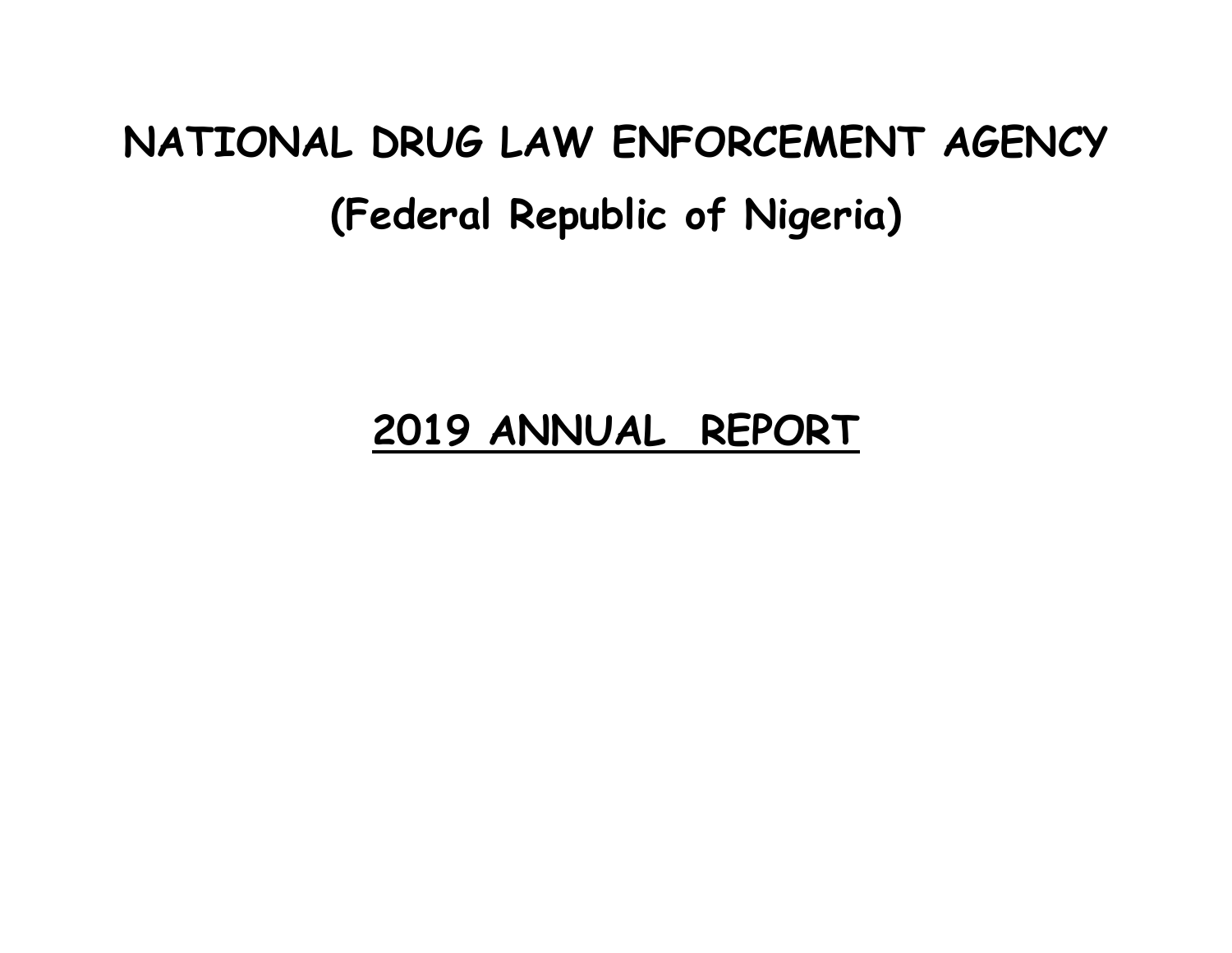#### **Vision Statement**

*To become the most proactive and leading Drug Law Enforcement Agency on the African Continent and one of the best in the world through the provision of effective and efficient services to Nigerians by cutting off the supply of illicit drugs, reducing the demand for illicit drugs and other substances of abuse, tracing and recovering drug-related proceeds and contributing to the creation and maintenance of an enviable image for the Nation throughout the world*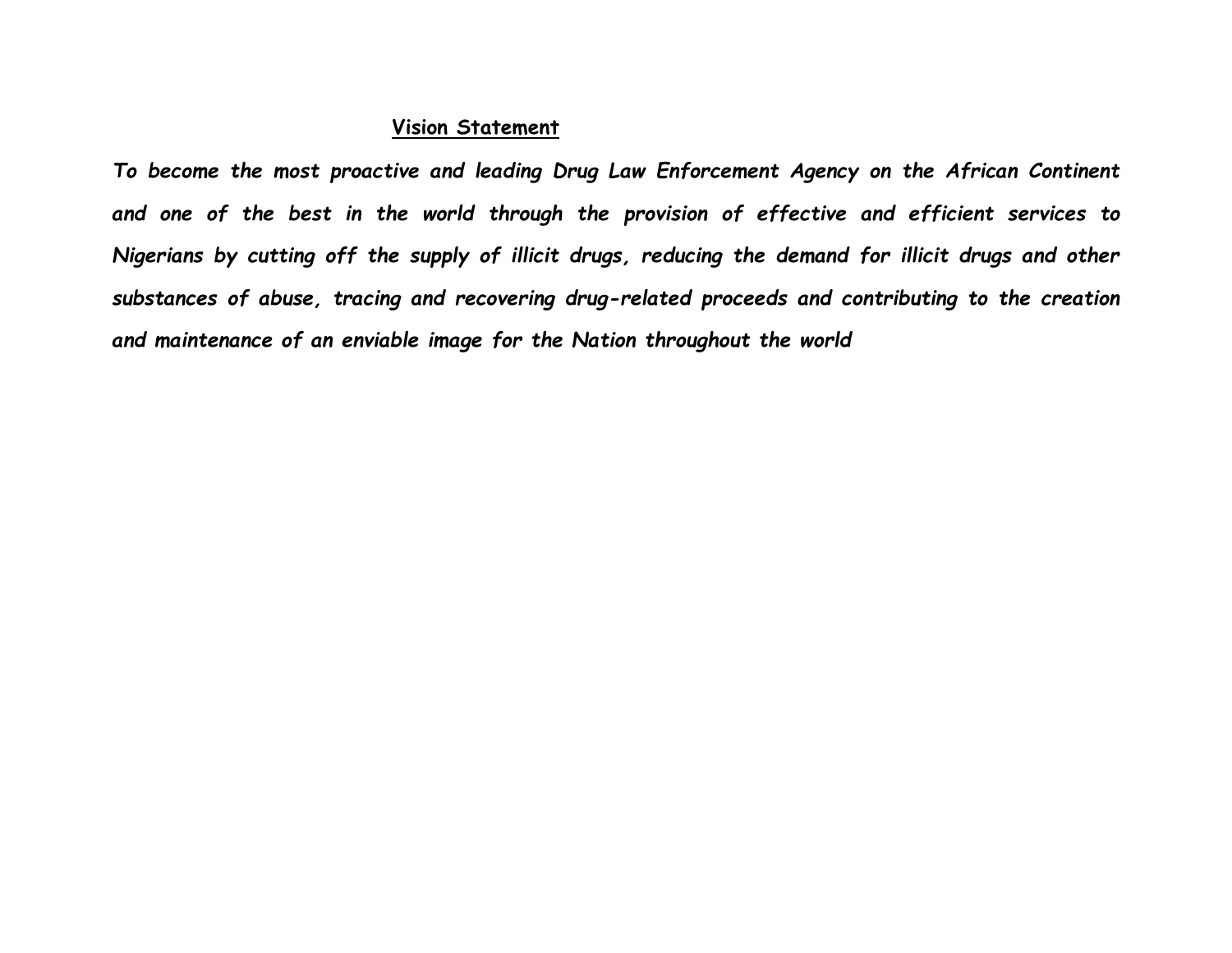#### **Mission Statement**

*The National Drug Law Enforcement Agency shall deploy all resources at its disposal for the total eradication of illicit trafficking in narcotic drugs and psychotropic substances; suppression of demand for illicit drugs and other substances of abuse; recovery of ill-gotten wealth, acquired from proceeds of illicit drug trade; protection, enhancement and maintenance of the image of Nigeria and Nigerians at home and abroad.*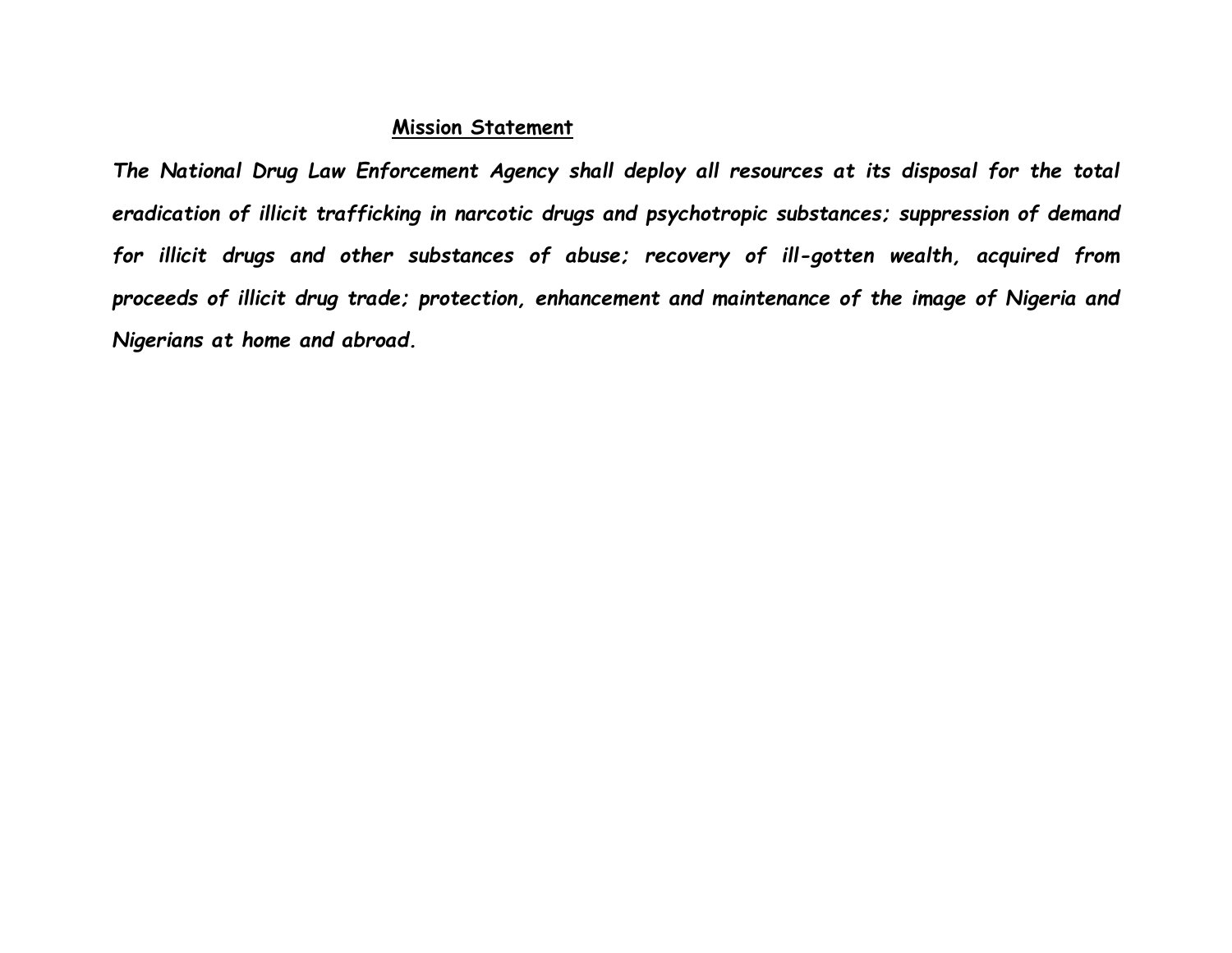*FROM THE CHAIRMAN/CHIEF EXECUTIVE'S DESK*

**Col. Muhammad Mustapha Abdallah (Rtd.) LL.M** *Chairman/Chief Executive*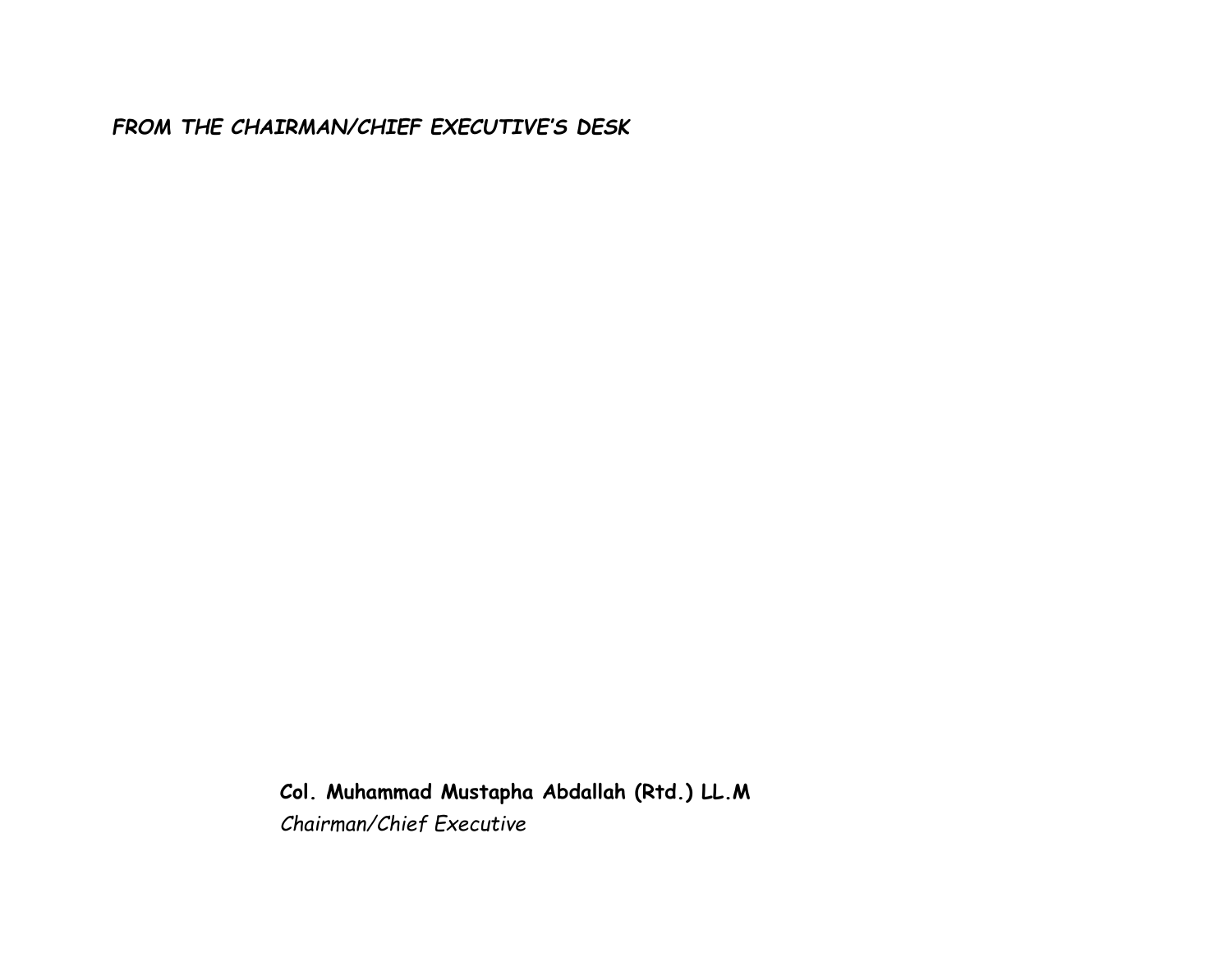#### **1. Brief History of the National Drug Law Enforcement Agency**

#### **1.0 Background**

The Government of Nigeria (GON) has been deeply concerned about the magnitude of the rising trend in the demand for and traffic in narcotic drugs and psychotropic substances, which adversely affects the international image of the country and the wellbeing of her citizenry. Recognising the links between illicit traffic in drugs and psychotropic substances and other related organized criminal activities which undermine the legitimate economy and threaten the stability and security of the country within the sub-region, Nigeria has been in the forefront of global efforts at suppressing the drug menace in support of global peace and security.

Building on its 1935 Dangerous Drugs Act, Nigeria has been a signatory to all United Nations International Conventions on Drugs and Psychotropic substances, including the "1988 Vienna Convention" which demanded that all countries that are signatories to the convention should domesticate them into local legislations as well as put in place Institutional frameworks to control the rising drug problem.

The National Drug Law Enforcement Agency (NDLEA) thus became **a** product of the 1988 Convention, recognizing that eradication of illicit traffic in narcotic drugs and psychotropic substances must be vigorously pursued by reinforcing and promulgating a comprehensive legislation to supplement international measures already taken towards effective and meaningful eradication of the illicit traffic, misuse and abuse of narcotic drugs and psychotropic substances.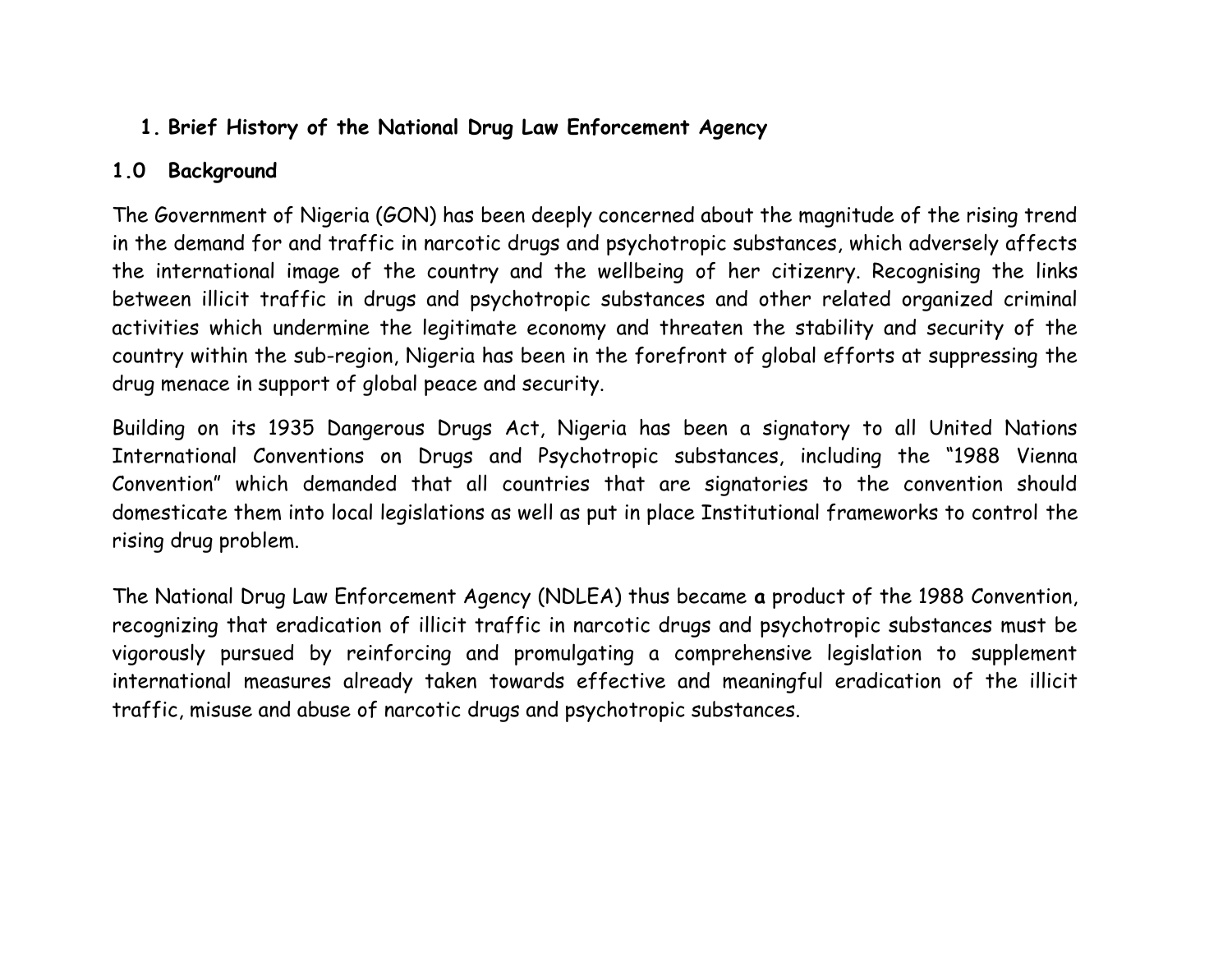#### **1.1 Functions of the Agency**

The Agency commenced operations in 1990, charged with the responsibility of enforcing the provisions of Decree 48 of 1989 (now CAP N30 LFN 2004) and coordinating all drug laws and policies which powers were previously conferred on any other statutory body in the country including campaigns to check the abuse of narcotics and psychotropic substances. Some of these functions are:

*(a) the enforcement and the due administration of the provisions of the NDLEA Act;*

*(b) The coordination of all drug laws and enforcement conferred on any person or authority, including Ministers in the Government of the Federation, by any such laws;* 

*(c) Adoption of measures to identify, trace, freeze, confiscate or seize proceeds derived from drugrelated offences or property whose value corresponds to such proceeds;*

*(d) Adoption of measures to eradicate illicit cultivation of narcotic plants and to eliminate illicit demand for narcotic drugs and psychotropic substances with a view to reducing human suffering and eliminating financial incentives for illicit traffic in narcotic drugs and psychotropic substances;*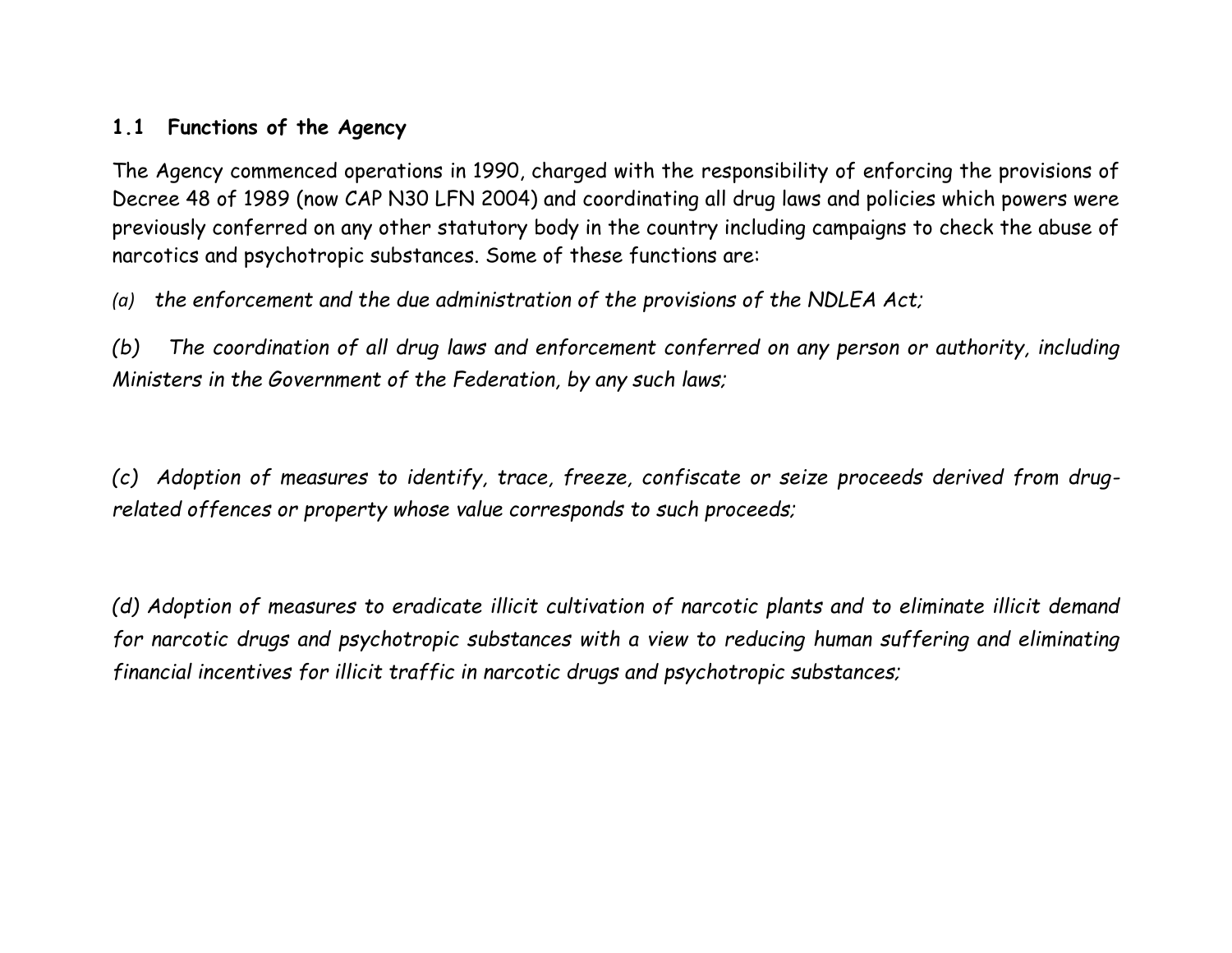*(e) taking such measures which might require the taking of reasonable precautions to prevent the use of ordinary means of transport for illicit traffic in narcotic drugs including making special arrangements with transport owners;*

*(f) Adoption of measures which shall include coordinated preventive and repressive action, introduction and maintenance of investigative and control techniques;*

*(g) Adoption of measures to increase the effectiveness of eradication efforts;*

*(h) The facilitation of rapid exchange of scientific and technical information and the conduct of research geared towards eradication of illicit use of narcotic drugs and psychotropic substances;*

*(i) Taking measures for the early destruction of or disposal of the narcotic drugs and psychotropic substances which have been seized, confiscated and forfeited;*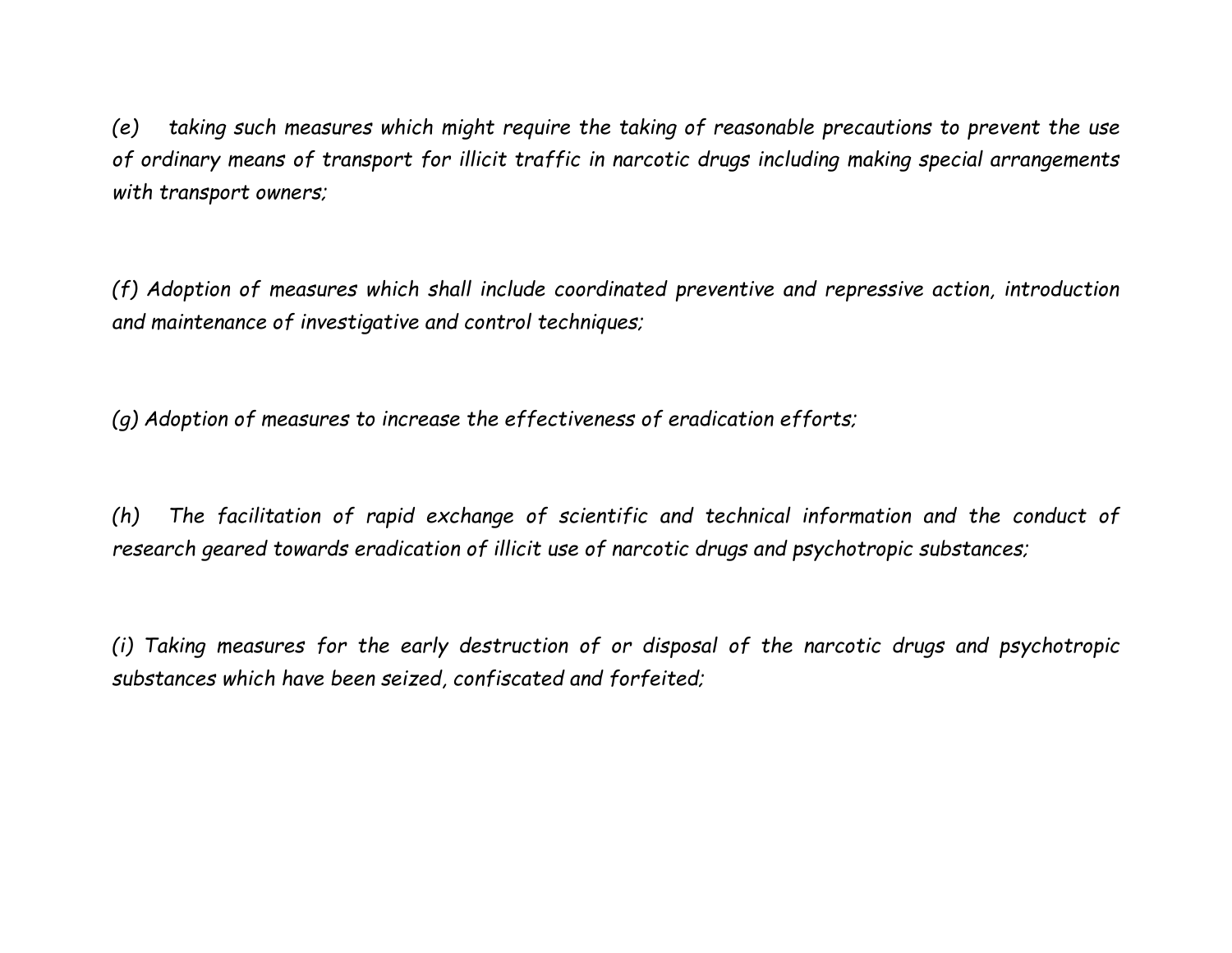*(j) Facilitation or encouragement of the presence or availability of persons, including persons in custody who consent to assist in investigations or participate in proceedings relating to narcotic drugs and psychotropic substances*

*(k) Enhancing the effectiveness of law enforcement to suppress illicit traffic in narcotic drugs and psychotropic substances;*

*(l) Establishing, maintaining and securing communication to facilitate the rapid exchange of information concerning offences and improving international cooperation in the suppression of illicit traffic in narcotic drugs and psychotropic substances by road, sea and air;*

*(m) Reinforcing and supplementing the measures provided in the Convention on Narcotic Drugs 1961, as amended by the 1972 Protocol; the 1971Convention on Psychotropic Substances and the United Nations Convention Against Illicit Traffic in Narcotic Drugs and Psychotropic Substances 1988 as adopted by the Nigerian domestic law, in order to counter the magnitude and extent of illicit traffic in narcotic drugs and psychotropic substances and its grave consequences;*

*(n) Taking such measures that may ensure the elimination and prevention of the root causes of the problems of narcotic drugs and psychotropic substances;*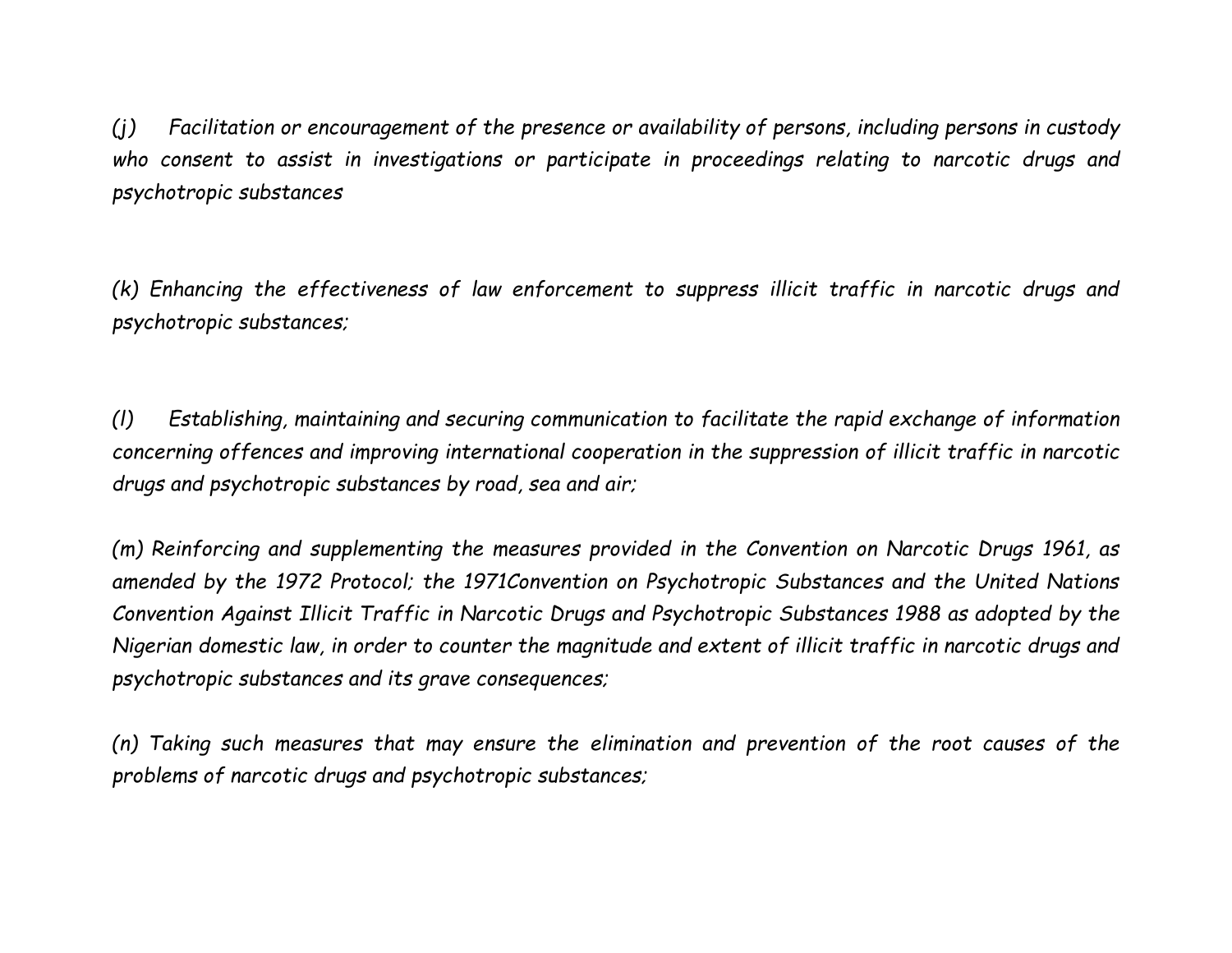*(o) Strengthening and enhancing effective legal means for international cooperation in criminal matters for suppressing international activities of illicit traffic in narcotic drugs and psychotropic substances;*

*(p) collaborating with government bodies within and outside Nigeria carrying out functions wholly or in part analogous to those of the Agency concerning among others –*

- *(i) the identities, whereabouts and activities of persons suspected of being involved in offences mentioned in this Act;*
- *(ii) the movement of proceeds or property derived from the commission of such offences;*
- *(iii) the movement of narcotic drugs and psychotropic substances specified in the Second Schedule to this Act, and instrumentalities used or intended for use in the commission of such offences;*
- *(iv) the exchange of personnel and other experts*
- *(v) the establishment and maintenance of a system for monitoring international dealings in narcotic drugs and psychotropic substances in order to identify suspicious*

*transactions and persons engaged in them;*

*(q) taking charge, supervising, controlling, coordinating all the responsibilities, functions and activities relating to arrest, investigation and prosecution of all offences connected with or relating to illicit traffic in narcotic drugs and psychotropic substances, notwithstanding any law to the contrary; and*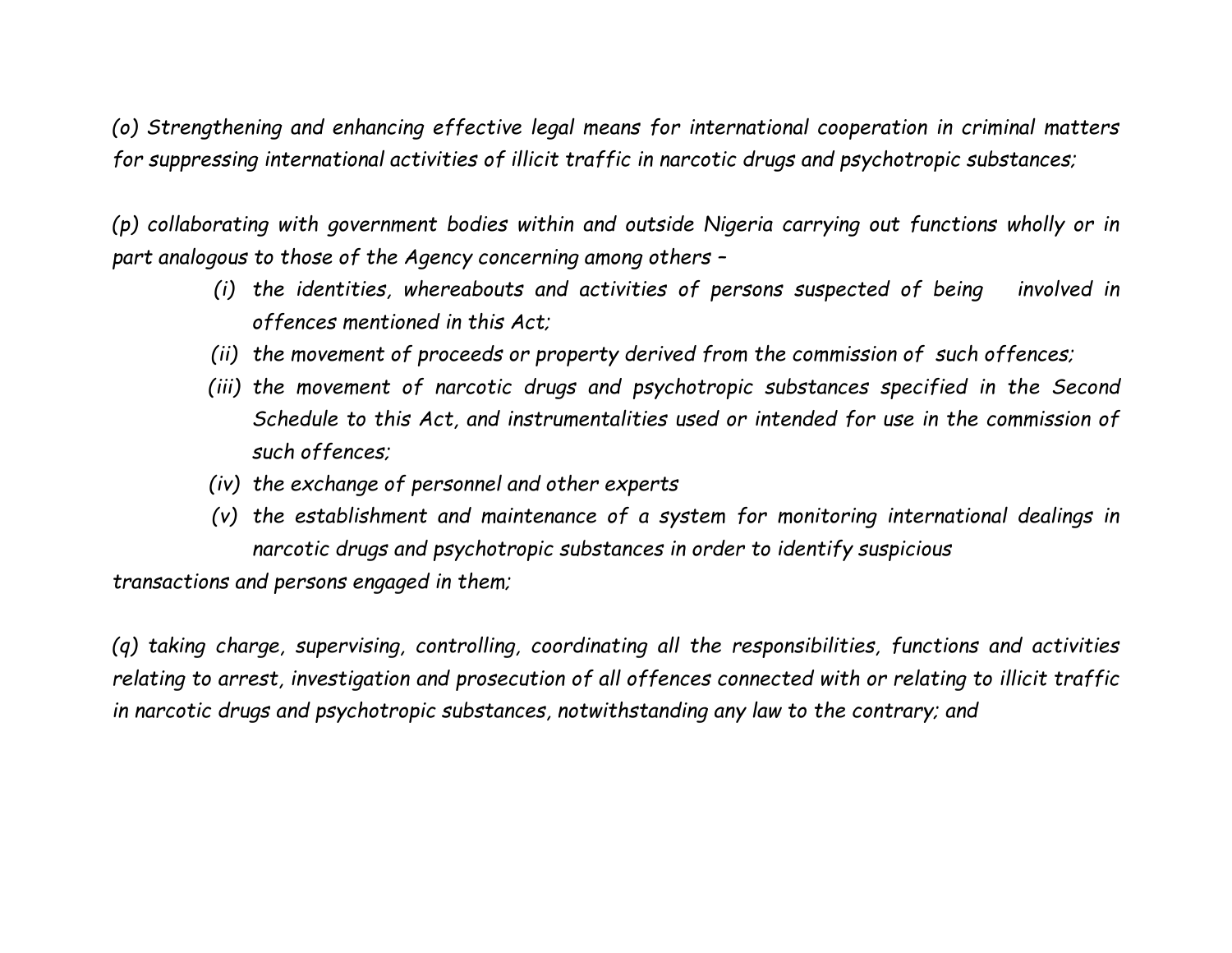*(r) Strengthening co-operation with the Office of the Attorney General of the Federation, the Police Force, Customs Agencies, Immigration services, welfare officials, health officials and other law enforcement agencies in the eradication of illicit traffic in narcotic drugs and psychotropic substances* 

#### **1.2 Special Powers of the Agency**

The Agency has powers:

- *a. To cause investigation to be conducted as to whether any person has committed an offence under the Act;*
- *b. To ascertain whether any person has been involved in offences under the Act or in the process of such offences to cause investigation to be conducted into properties of any person if it appears to the Agency that the person's life style and properties worth do not match his ostentatious living;*
- *c. For the purpose of inquiring into and ascertaining whether an offence under paragraph (b) subsection (ii) of this section has been committed, the Agency may by notice in writing call upon any one to furnish it within a time specified in the notice, with information, returns, accounts, books, or other documents in custody of such persons as the Agency may consider fit and proper in the circumstances;*
- *d. The Agency shall not exercise the power conferred upon it by paragraph (b) of this section without first obtaining the approval of the Attorney General of the Federation. For the purposes of*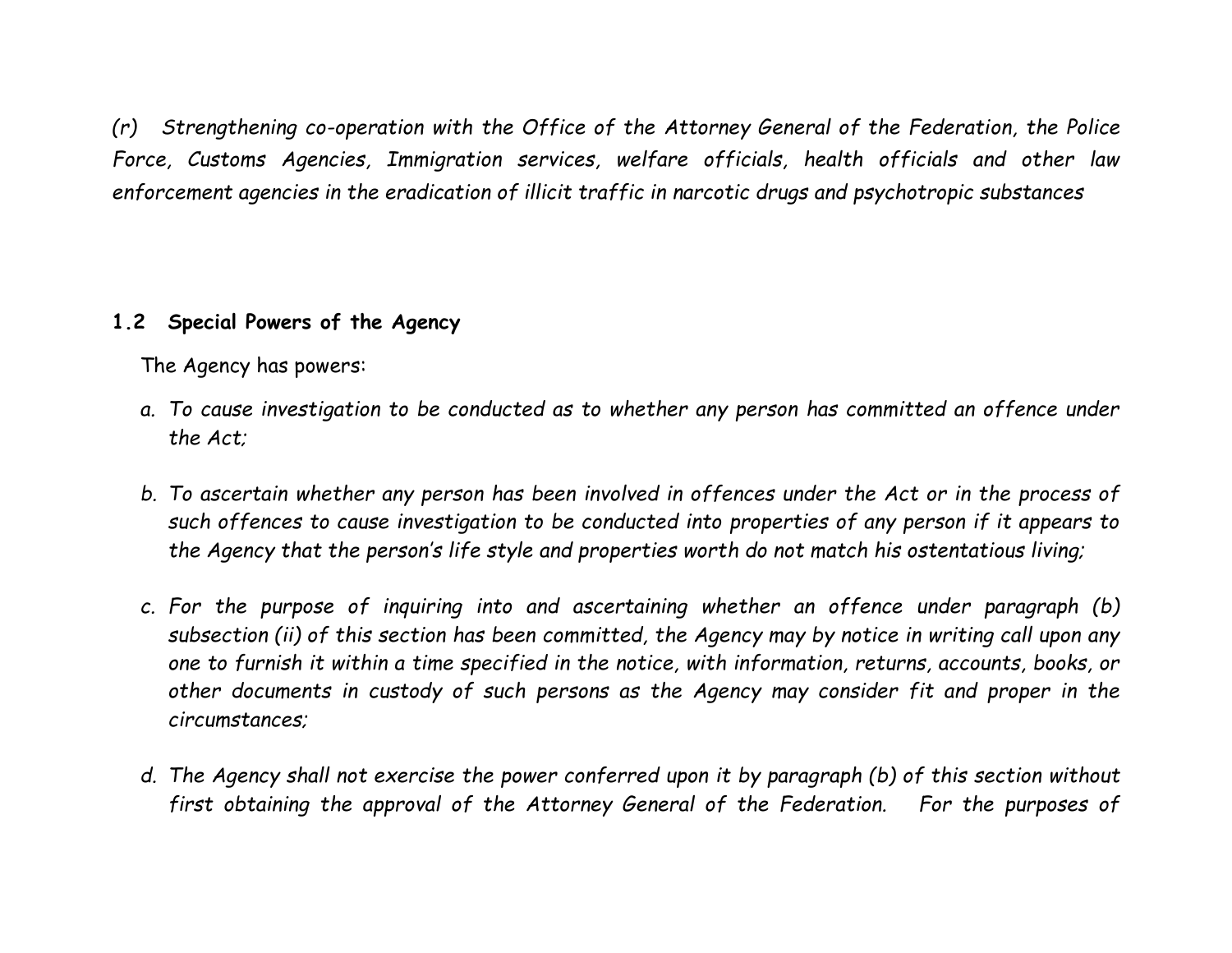*carrying out or enforcing the Act, all officers of the Agency involved in the enforcement of the provisions of the Act shall have the same powers, authority and privileges (including power to carry arms) as are given by law to the members of the Nigeria Police.*

#### **1.3 Operational Scope**

The NDLEA is the main organ of the Federal Government of Nigeria responsible for the control of illicit drug trafficking. It also plays the lead and coordinating role in demand reduction, drug control policy formulation and implementation in the country. Established in 1989, the Agency has had nine (9) Chief Executives to date. Its National Headquarters is located at No. 6, Port-Harcourt Crescent off Gimbya Street, Abuja.

#### 2.0 **Administration**

The Agency has seven (7) established directorates and fourteen (14) autonomous Units and offices that work together to carry out its drug control mandate. The Agency operates in 36 State Commands and the Federal Capital Territory (FCT) Abuja. This is in addition to ten (10) Special Area Commands (SACs) located at the nation's international airports, sea ports and land borders.

#### ➢ **Directorates**

- i. Administration and Finance
- ii. Operations and General Investigation
- iii. Drug Demand Reduction
- iv. Prosecution and Legal Services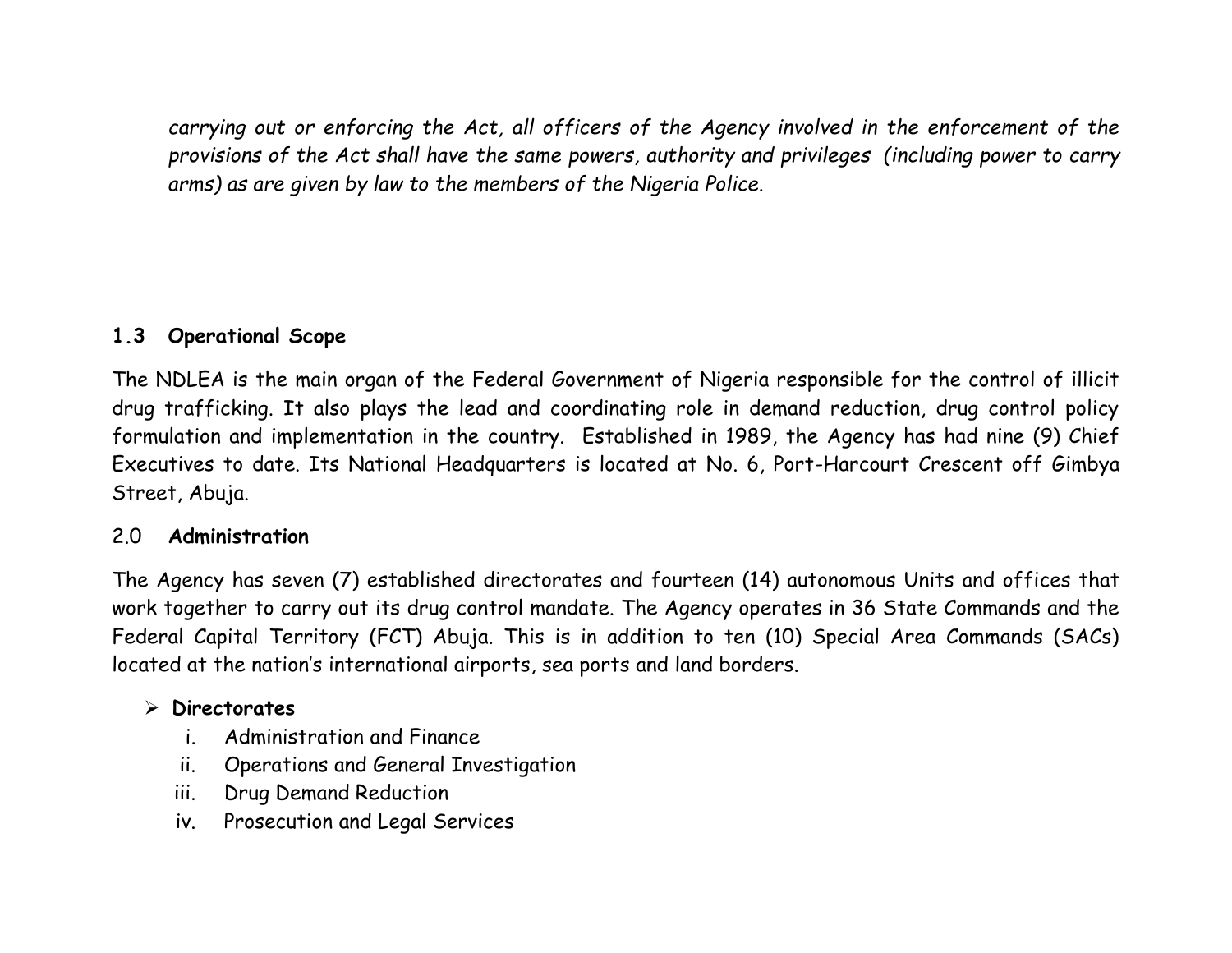- v. Assets and Financial Investigation
- vi. Training and Manpower Development; and
- vii. Technical Services
- viii. Sea Operations
- ix. Development and Establishment

#### ➢ **Departments and Autonomous Offices:**

- i. Chairman/Chief Executive's Office
- ii. Secretary to the Agency's Office
- iii. Lagos Liaison Office
- iv. Internal Affairs
- v. Joint Task Force (JTF)
- vi. Special Investigation Unit (SIU)
- vii. Forensics and Chemical Monitoring
- viii. International Affairs
- ix. National Drug Control Strategy/Inter-ministerial Drug Control Secretariat
- x. Internal Audit
- xi. Public Affairs
- xii. Canine (Sniffer Dog) Unit
- xiii. Combined Inter- Agency Task Force (CIATF)
- xiv. Intelligence Data Centre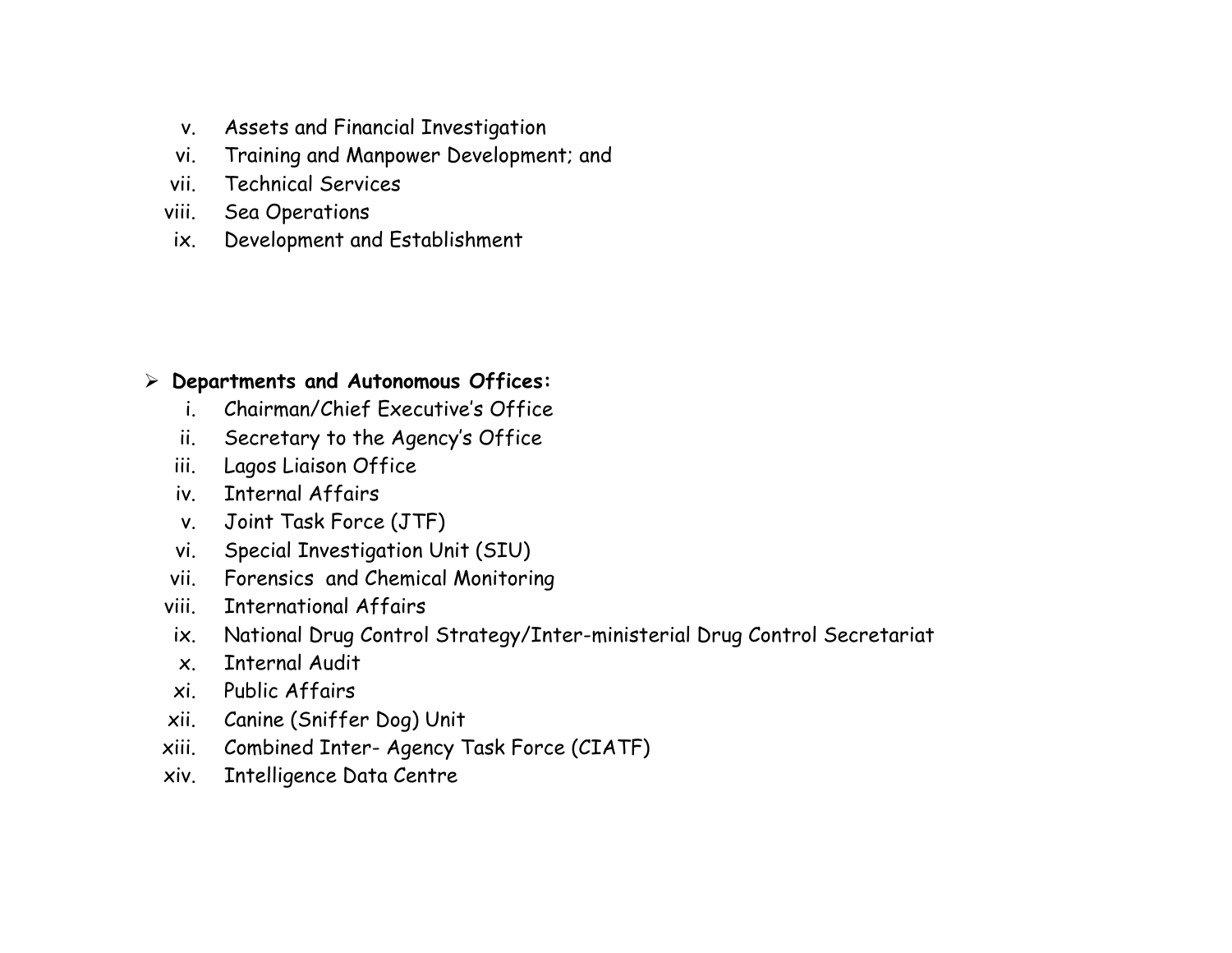#### STAFF DISPOSITION BY GENDER AS AT 31<sup>ST</sup> DECEMBER 2017

| Gender | No.  | $\%$       |
|--------|------|------------|
| Male   | 3829 | 81.05      |
| Female | 895  | 8.95       |
| Total  | 4724 | <i>100</i> |



#### STAFF DISPOSITION BY COMPASS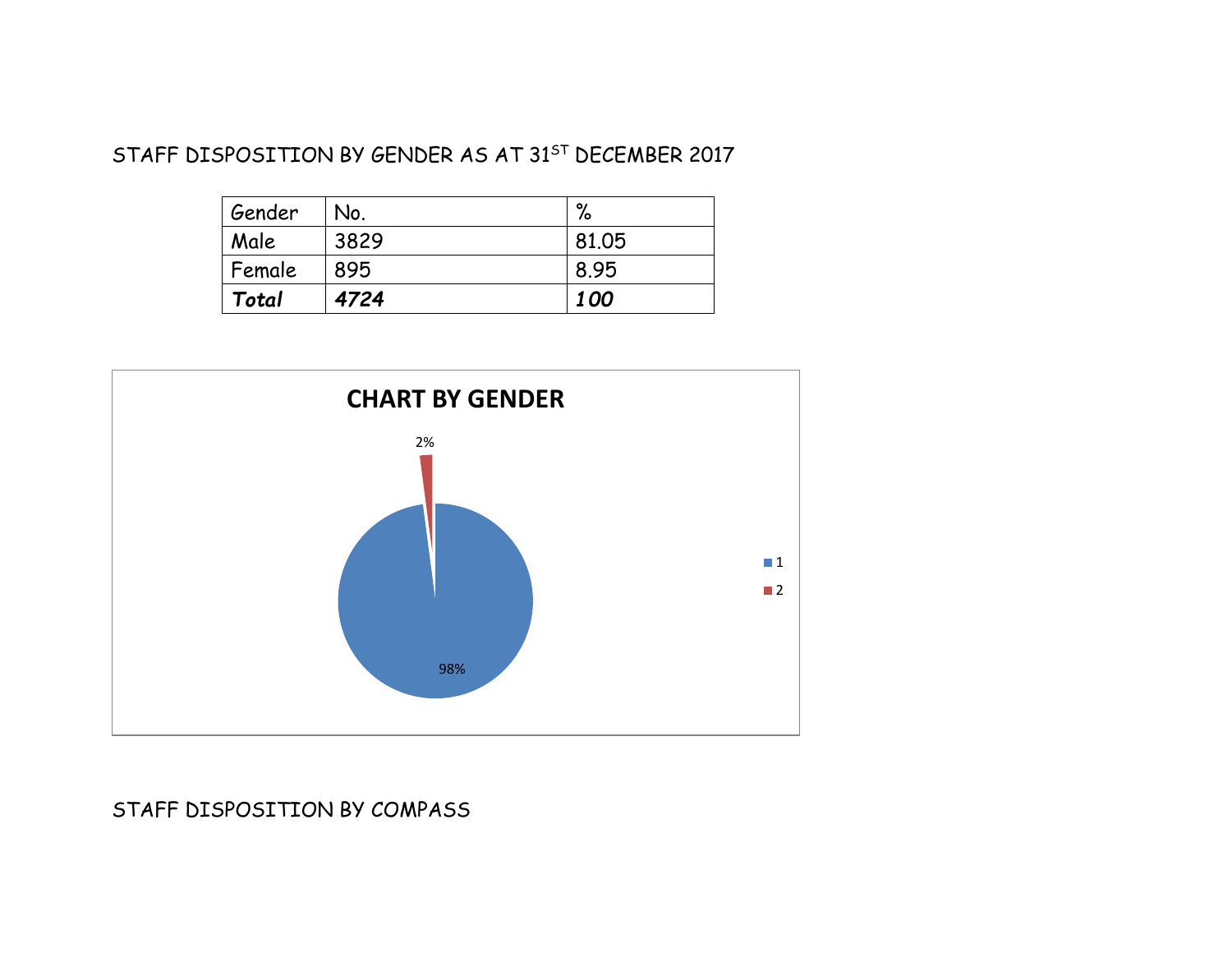|  | Senior cadre |  |
|--|--------------|--|
|  |              |  |

| <b>COMPASS</b> | No.   | $\%$  |
|----------------|-------|-------|
| 08             | 726   | 26.74 |
| 09             | 143   | 5.27  |
| 10             | 705   | 25.97 |
| 11             | 588   | 21.66 |
| 12             | 360   | 13.26 |
| 13             | 55    | 2.01  |
| 14             | 71    | 2.62  |
| 15             | 58    | 2.14  |
| 16             | 9     | 0.33  |
| Total          | 2,715 | 100   |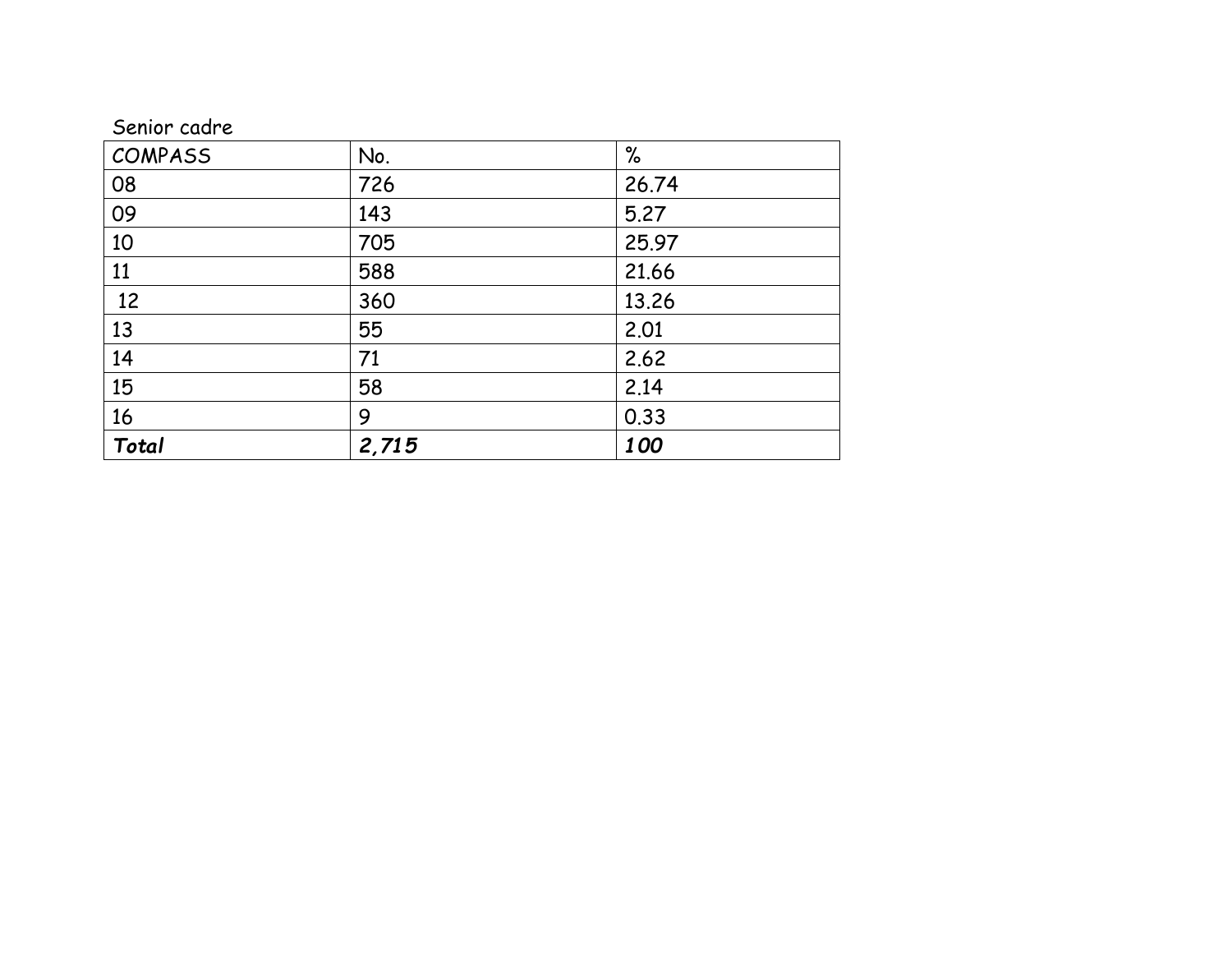

#### Junior Cadre

| <b>COMPASS</b> | No.                      | $\mathsf{o}_\ell$<br>70  |
|----------------|--------------------------|--------------------------|
| 02             | $\overline{\phantom{0}}$ | $\overline{\phantom{0}}$ |
| 03             | 80                       | 3.98                     |
| 04             | 99                       | 4.93                     |
| 05             | 199                      | 9.91                     |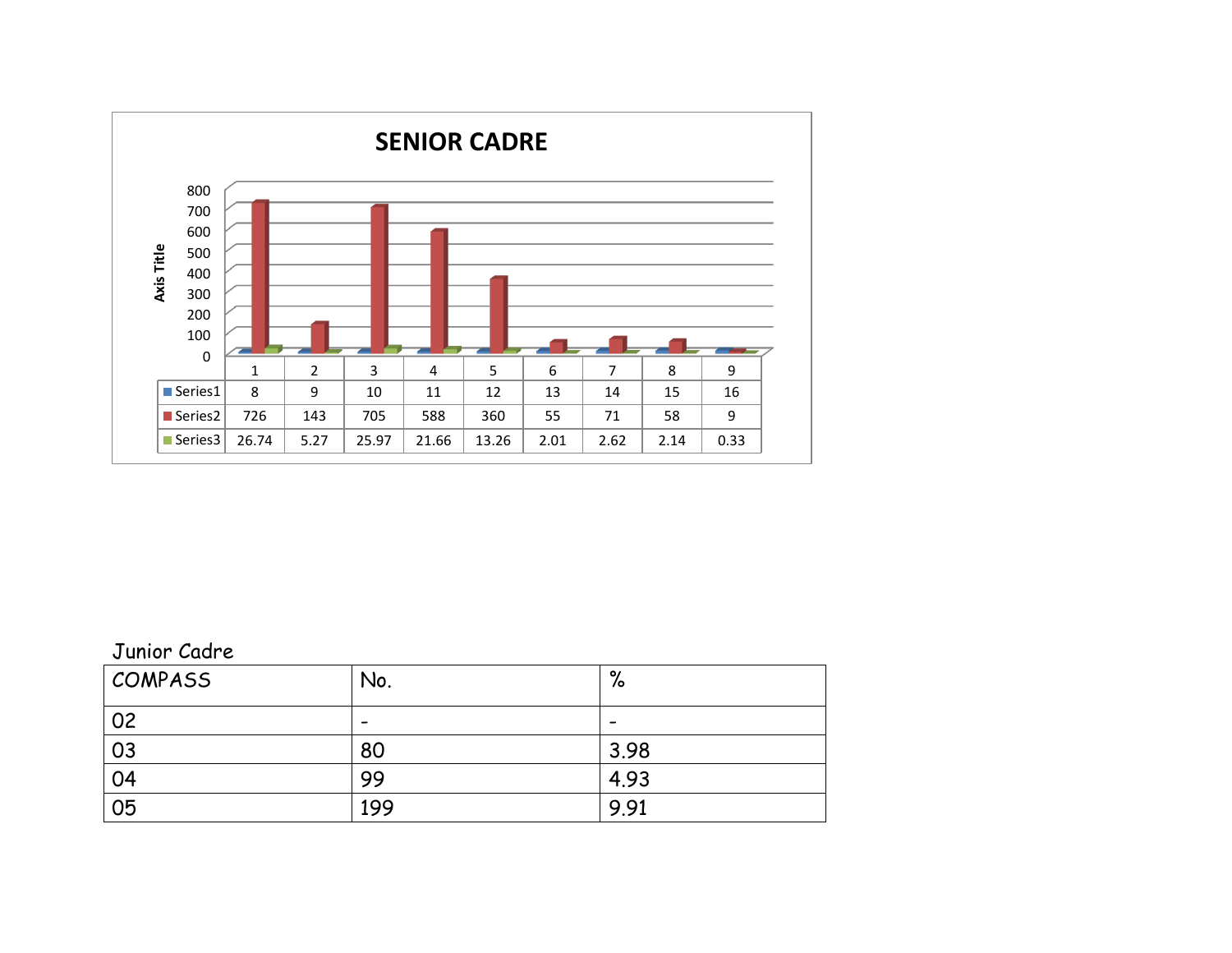| 06              | 901   | 44.84 |
|-----------------|-------|-------|
| $\overline{07}$ | 730   | 36.34 |
| Total           | 2,009 | 100   |



3.0 Operational Results:

#### **i. Summary of Results**

In 2019, the Agency arrested 9,444 drug suspects nationwide. The numbers of male suspects were 8,535 which accounted for 90.37% while the female suspects were 909 representing 9.63% compared to 2018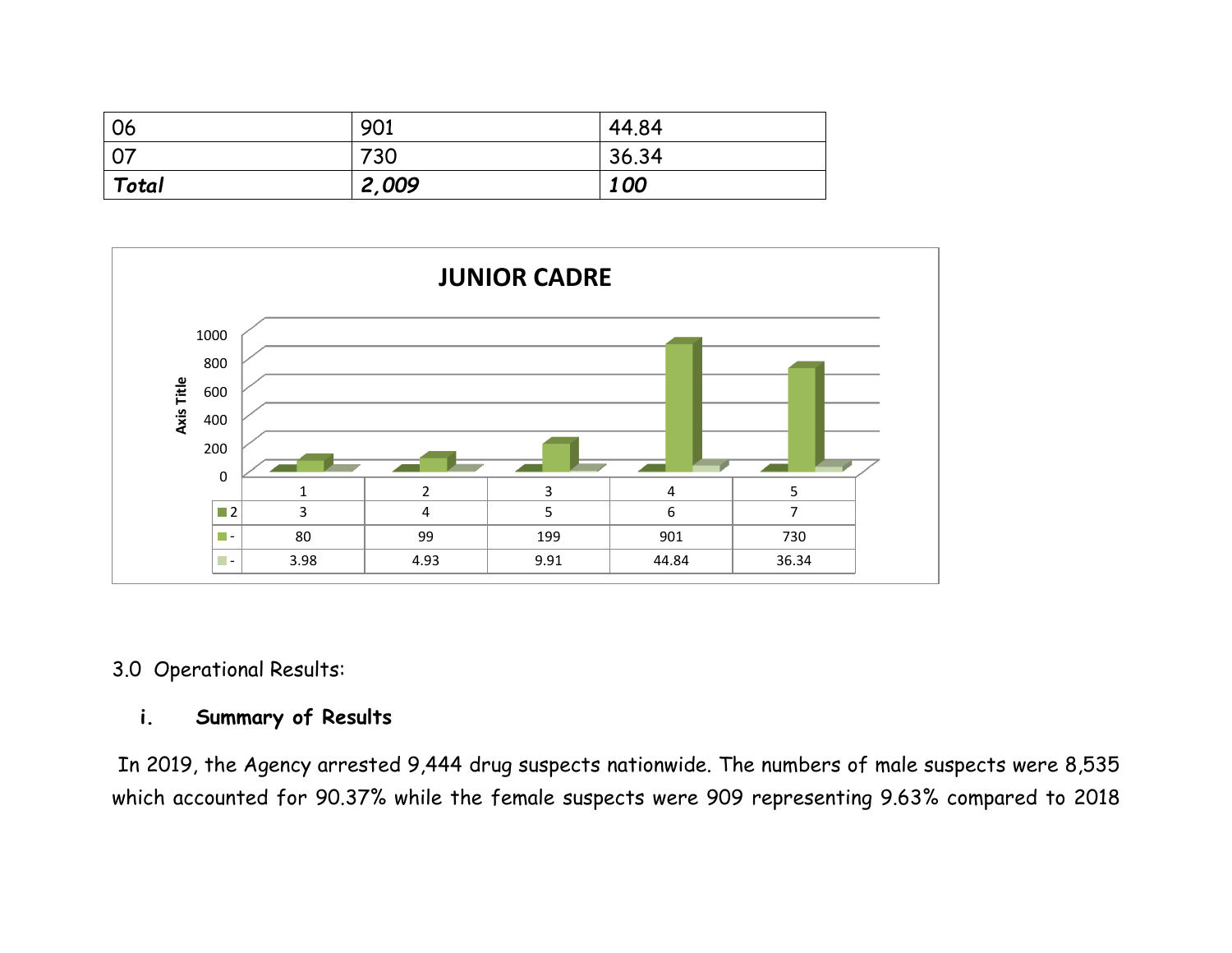where a total of 9,831 drug suspects were arrested. This comprised 9,129 of male suspects and 702 female suspects were made. The figures above showed that more women were more involved in drug related offences in the year under focus than the previous year.

There was a tremendous increase in the total drug seizures when the two periods were compared. In 2018, a total of 317, 764.85 **Kilogrammes** of illicit drugs were seized compared to 612,903.48 **kilograms** seized in 2019 representing an increase of 48.15%. Seizures of cannabis in 2018 amounted to 273,249.08 **kilogrammes** while in 2019, it was 602,654.49**kilogrammes.** This represents an increase of about 54.66*%. It is high time the Federal Government took the issue of alternative crop (s) more seriously.* Psychotropic substances were **43,734.64kilogrammes** in 2018 and **kilograms 10,112.10** in 2019. Cocaine and heroin were 124.86**kilogrammes** and 59.62kilogrammes**,** respectively while in 2018 they were 113.00**kilograms** and 23.89 **kilograms** in 2019.

There was a tremendous increase in cannabis farm land destroyed in 2018 when compared with 2017. A total of 473.15 **hectares** of cannabis plantation were discovered and destroyed in 2019 while in 2018, **3,660.64** hectares were discovered and destroyed. The massive seizures of cannabis sativa in the current year however, paid off for the reduction in cannabis sativa farmland destroyed.

\*\*\*\*2019

#### **3.1 Trend and Threats**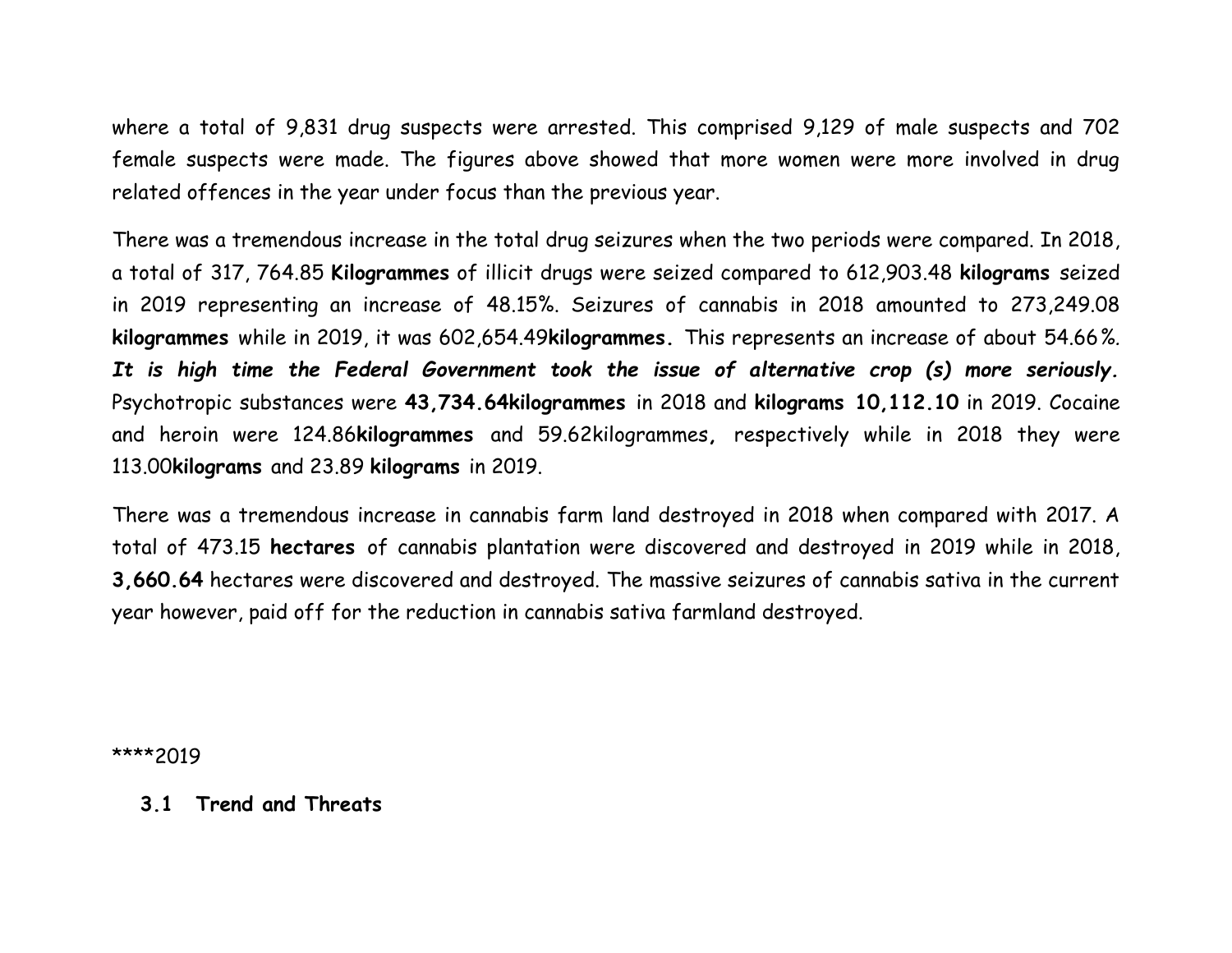#### **Effects of Codeine and Tramadol**

For a long time in Nigeria, Cannabis sativa remained the most pervasive illicit drug of abuse, ostensibly because it is the only drug locally cultivated in Nigeria. The entire South west, North Central and part of South South provide a favourable forest and climate for the cultivation of the illicit drug crop. Upon harvest, the weeds have always found vast markets in the North West and North Eastern parts of the country.

In recent times, the drug abuse and illicit drug trafficking trend appears to be changing. Seizures of pharmaceutical drugs of prescription have become rampant, in a manner that suggest users preference for the drugs above Cannabis sativa. These drugs are abused because they are easily obtained across the counter and they are easy to hide from the public, unlike Cocaine, Heroin and Cannabis sativa. Pharmaceutical drugs are equally appealing because they can be masked and disguised from the undiscerning public in a society that abhors drug abuse like Nigeria.

*Statistics of Arrests nationwide 2019*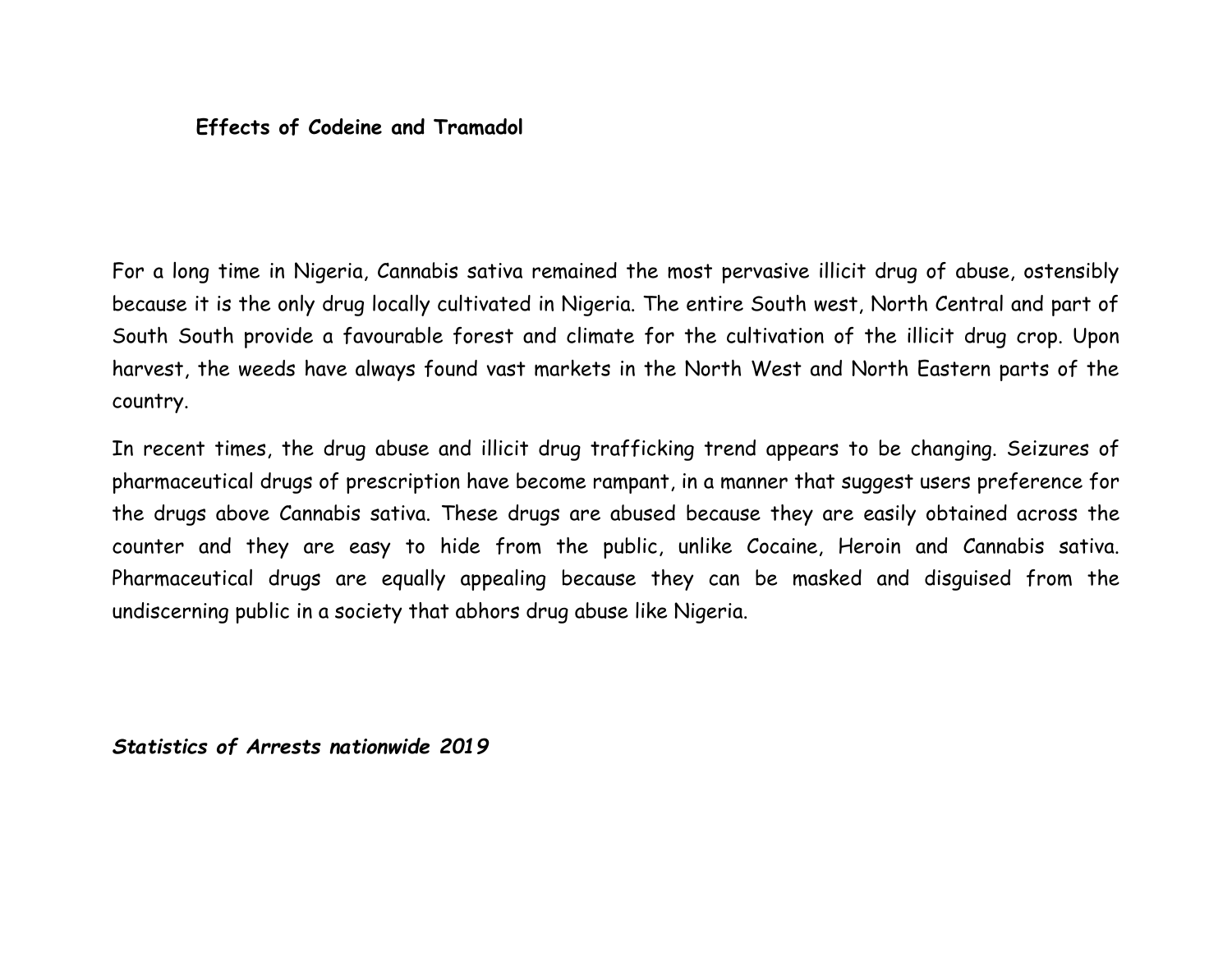| <b>COMMANDS</b>    | Males          | Females      | Total          |
|--------------------|----------------|--------------|----------------|
|                    |                |              |                |
| ABIA               | 366            | 52           | 418            |
| ADAMAWA            | 207            | $\mathbf{1}$ | 208            |
| <b>AIIA ENUGU</b>  | 3              | $\mathbf{1}$ | 4              |
| <b>AKWA IBOM</b>   | 327            | 39           | 366            |
| ANAMBRA            | 242            | 16           | 258            |
| <b>APAPA</b>       | 6              | $\mathbf{1}$ | $\overline{7}$ |
| <b>BAUCHI</b>      | 531            | 77           | 608            |
| <b>BAYELSA</b>     | 196            | 41           | 237            |
| <b>BENUE</b>       | 180            | 17           | 197            |
| <b>BORNO</b>       | 441            | 23           | 464            |
| <b>CIATF</b>       | $\overline{4}$ | $\mathbf{1}$ | 5              |
| <b>CROSS RIVER</b> | 131            | 10           | 141            |
| <b>DAFI</b>        | $\overline{2}$ | $\mathbf{1}$ | 3              |
| <b>DELTA</b>       | 195            | 53           | 248            |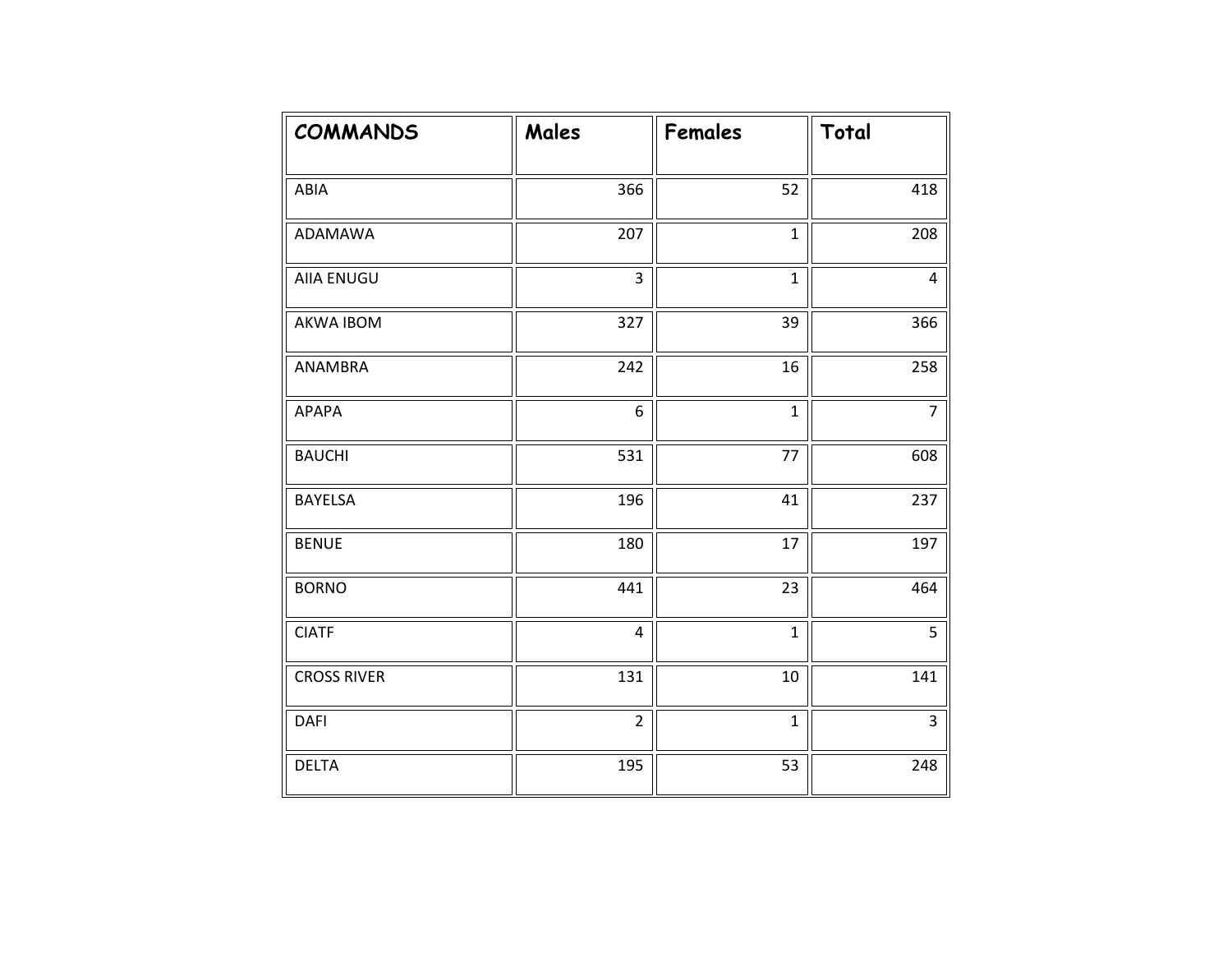| <b>DOGI</b>    | 19               | $\mathbf{1}$   | 20               |
|----------------|------------------|----------------|------------------|
| <b>EBONYI</b>  | 204              | 47             | 251              |
| EDO            | 209              | 92             | 301              |
| <b>EKITI</b>   | 39               | 5              | 44               |
| ENUGU          | 114              | 8              | 122              |
| FCT            | 339              | 17             | 356              |
| GOMBE          | 66               | $\overline{3}$ | 69               |
| <b>IDIROKO</b> | 18               | 5              | 23               |
| <b>IMO</b>     | 140              | 16             | 156              |
| <b>JIGAWA</b>  | 458              | 9              | 467              |
| <b>JTF</b>     | $\boldsymbol{6}$ | $\pmb{0}$      | $\boldsymbol{6}$ |
| KADUNA         | 204              | 6              | 210              |
| KANO           | 537              | $21\,$         | 558              |
| <b>KATSINA</b> | 572              | 31             | 603              |
| KEBBI          | 129              | 10             | 139              |
| KOGI           | 106              | 12             | 118              |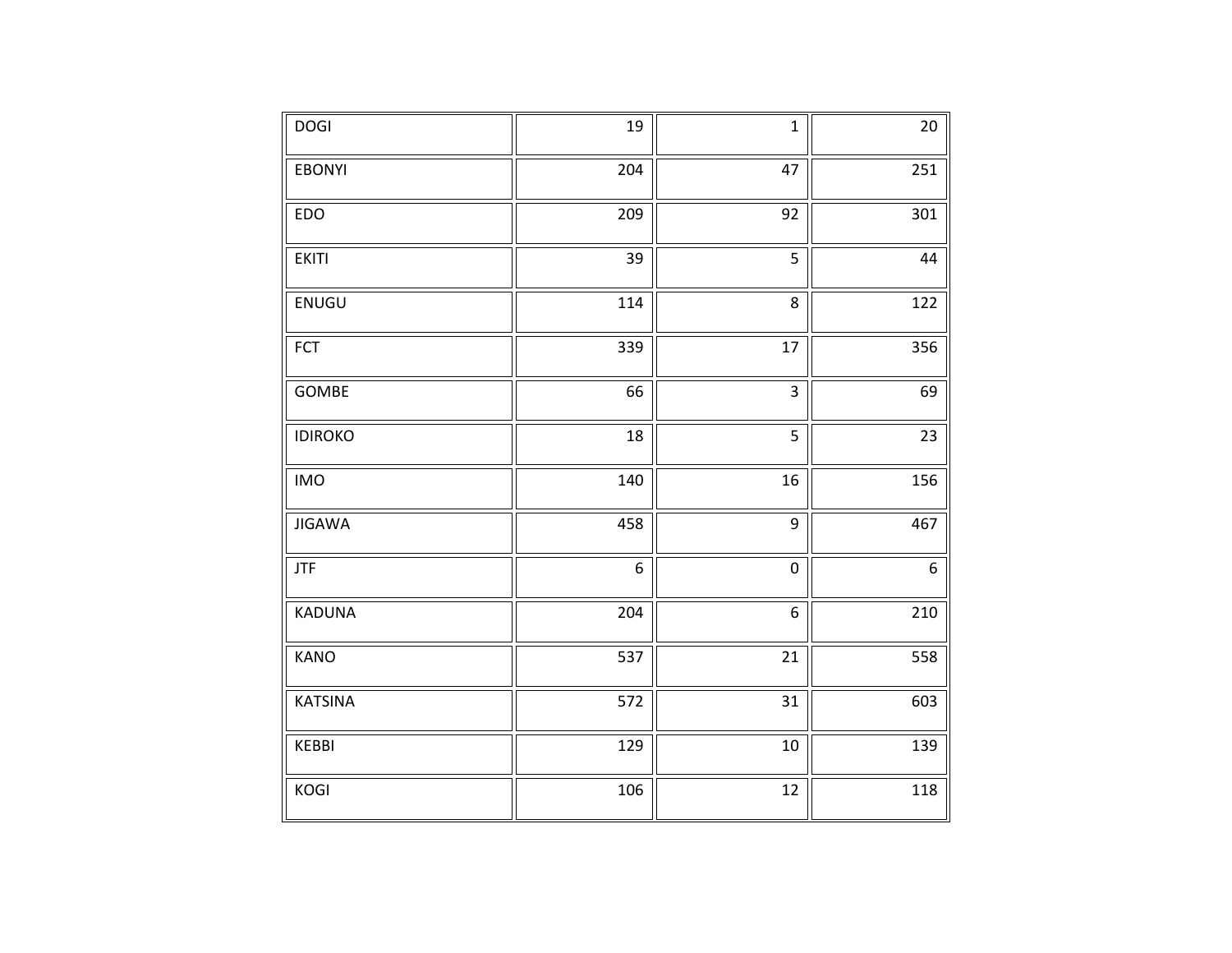| <b>KWARA</b>      | 146            | 38                      | 184            |
|-------------------|----------------|-------------------------|----------------|
| LAGOS             | 127            | 8                       | 135            |
| <b>MAKIA KANO</b> | $\overline{4}$ | $\mathbf 0$             | $\overline{4}$ |
| <b>MMIA LAGOS</b> | 89             | 15                      | 104            |
| <b>NAIA ABUJA</b> | 0              | $\mathbf{1}$            | $\mathbf{1}$   |
| NASSARAWA         | 21             | $\mathbf{1}$            | 22             |
| <b>NIGER</b>      | 105            | 3                       | 108            |
| <b>OGUN</b>       | 172            | 43                      | 215            |
| ONDO              | 234            | 37                      | 271            |
| ONNE              | $\pmb{0}$      | $\mathbf 0$             | 0              |
| OSUN              | 160            | 47                      | 207            |
| <b>OYO</b>        | 231            | 22                      | 253            |
| PHIA              | $\mathbf{1}$   | $\pmb{0}$               | $\mathbf{1}$   |
| PLATEAU           | 401            | 18                      | 419            |
| <b>RIVERS</b>     | 252            | 45                      | 297            |
| SEME              | 24             | $\overline{\mathbf{4}}$ | 28             |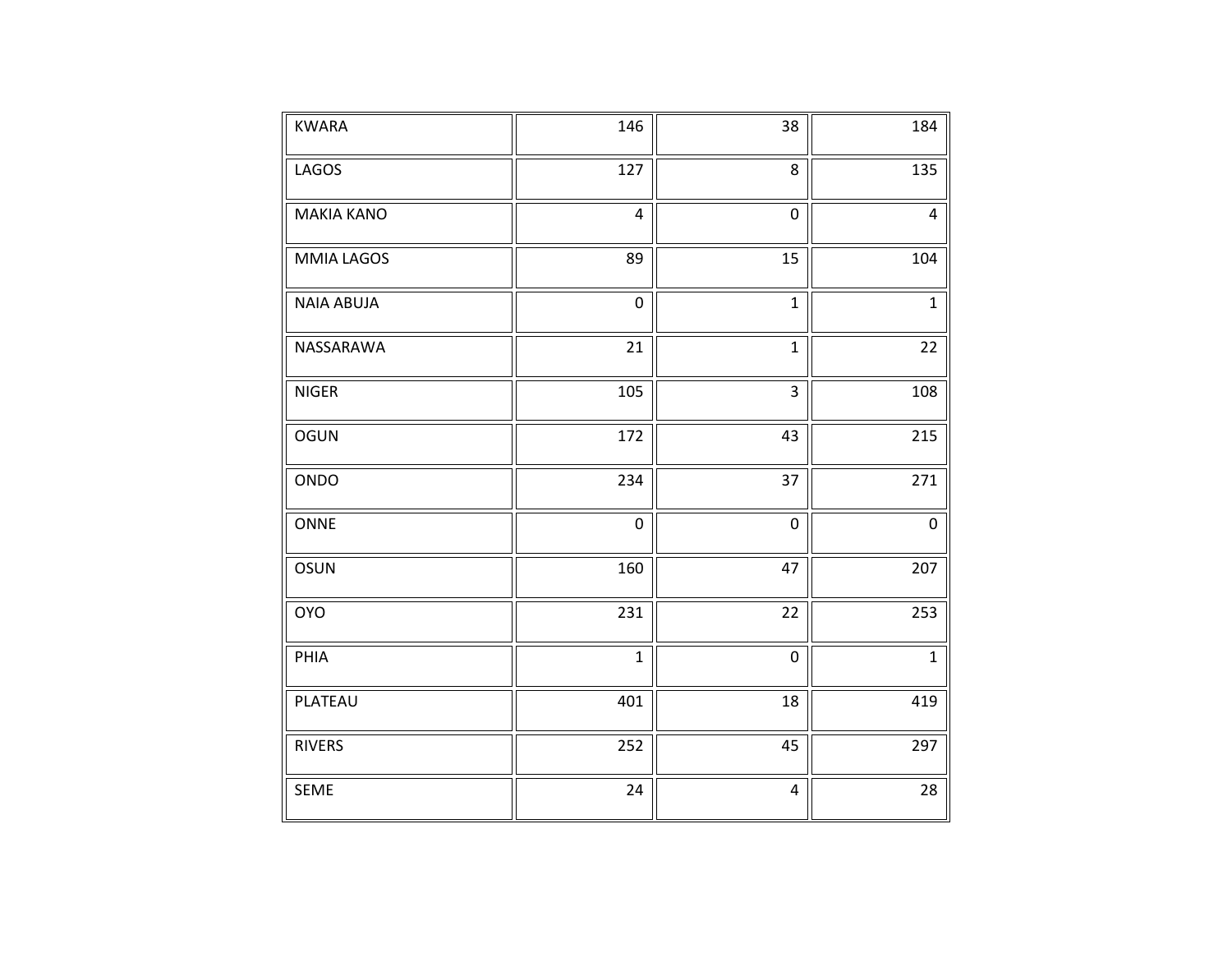| <b>SET</b>         | 9    | $\mathcal{P}$ | 11   |
|--------------------|------|---------------|------|
| SOKOTO             | 76   | ∩             | 76   |
| <b>TARABA</b>      | 194  |               | 201  |
| <b>TINCAN PORT</b> | 0    | $\Omega$      | n    |
| <b>YOBE</b>        | 57   | ∩             | 57   |
| ZAMFARA            | 241  | $\mathcal{D}$ | 243  |
| <b>TOTAL</b>       | 8535 | 909           | 9444 |

. Katsina, Jigawa and Borno States in that order took the lead in number of suspects arrested during period in consideration

*ARRESTS BY GEO-POLITICAL ZONES: 2019*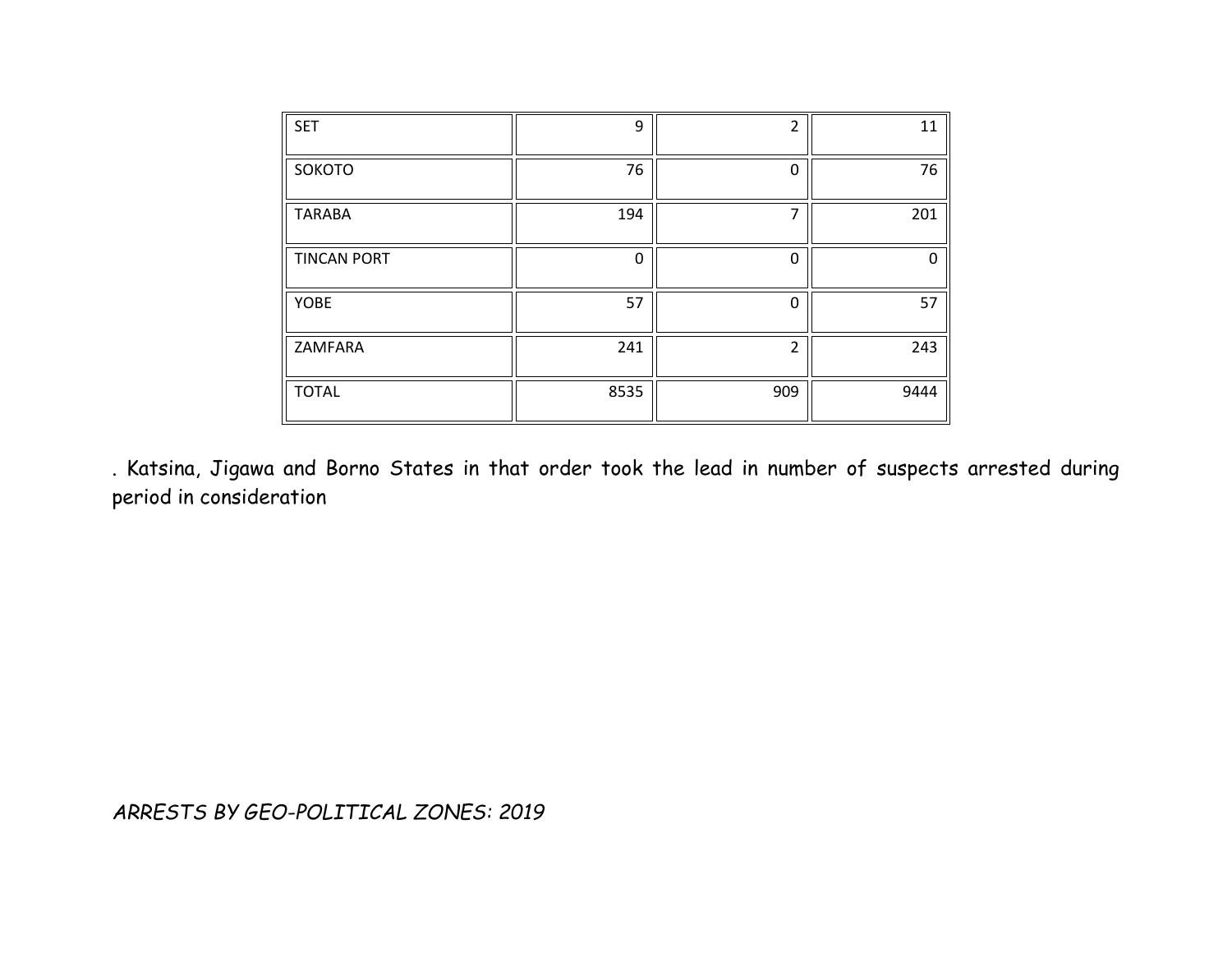| <b>GEO-POLITICAL ZONE</b> | <b>MALES</b> | <b>FEMALES</b> | <b>TOTAL</b> | PERCENTAGE |
|---------------------------|--------------|----------------|--------------|------------|
|                           |              |                |              | (%)        |
| NORTH WEST                | 2,221        | 79             | 2300         | 24.35      |
| NORTH EAST                | 1,496        | 111            | 1,607        | 17.02      |
| SOUTH SOUTH               | 1.311        | 280            | 1,591        | 16.85      |
| NORTH CENTRAL             | 1,300        | 108            | 1,408        | 14.91      |
| SOUTH WEST                | 1,138        | 191            | 1,329        | 14.07      |
| SOUTH EAST                | 1,069        | 140            | 1,209        | 12.80      |
| <b>TOTAL</b>              | 8,535        | 909            | 9.444        | 100        |

*North west, North east and South south took lead in that order* 

*3.4 Seizures in kgs 2019*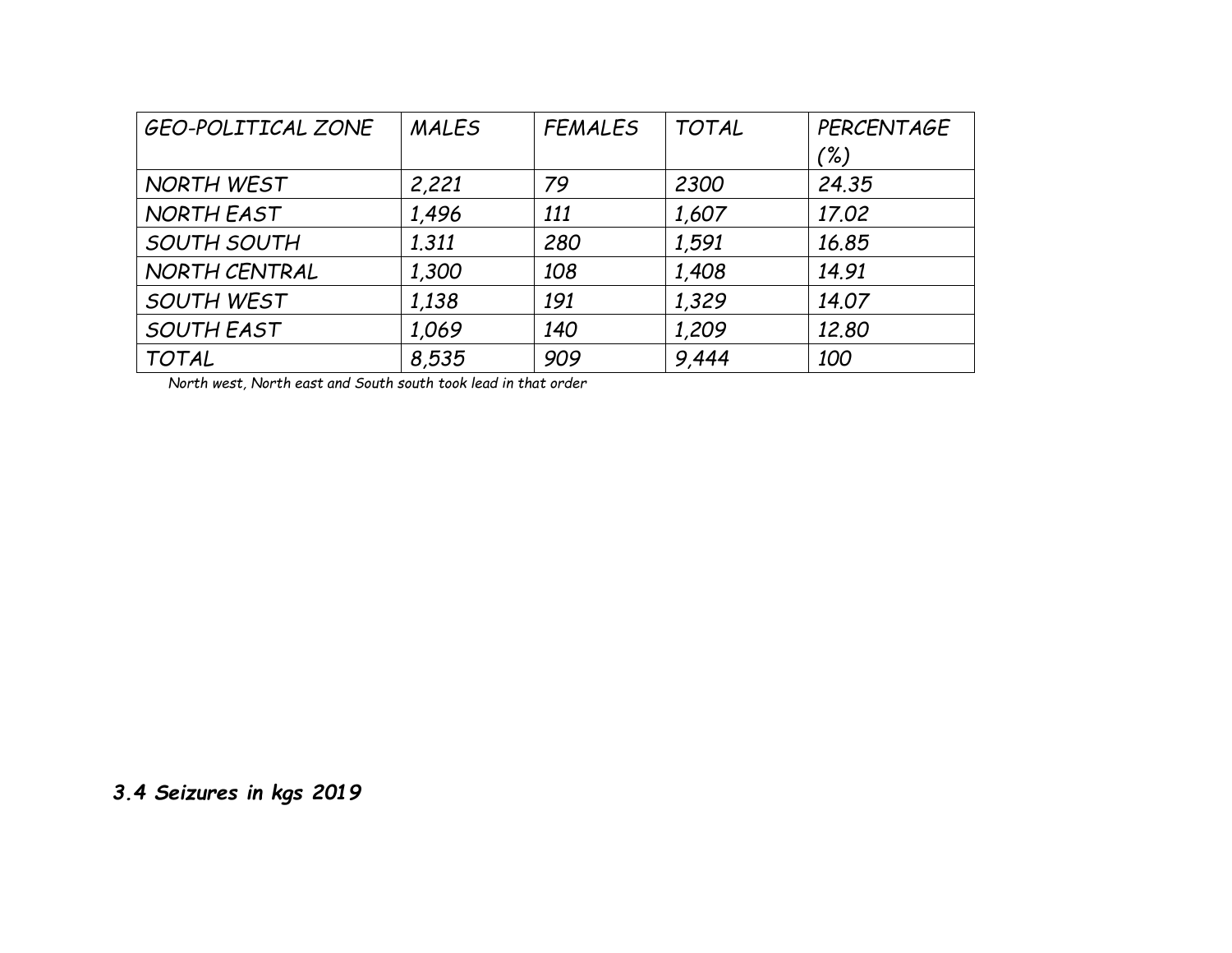| <b>COMMANDS</b>   | COCAINE             | <b>HEROIN</b> | CANNBIS   | <b>METH</b>         | AMPH        | <b>EPHED</b> | PSYCHO/       | <b>TOTAL</b> |
|-------------------|---------------------|---------------|-----------|---------------------|-------------|--------------|---------------|--------------|
|                   |                     |               |           |                     |             | <b>RINE</b>  | <b>OTHERS</b> |              |
| ABIA              | 0.129               | 0.517         | 323.424   | $\pmb{0}$           | 0           | $\mathbf 0$  | 503.037       | 827.11       |
| ADAMAWA           | $\mathbf 0$         | 0             | 195.564   | $\mathbf 0$         | 0           | 0            | 164.766       | 360.33       |
| <b>AIIA ENUGU</b> | 4.976               | $\mathbf 0$   | $\pmb{0}$ | 1.25                | $\pmb{0}$   | $\pmb{0}$    | $\pmb{0}$     | 6.226        |
| <b>AKWA IBOM</b>  | 5.959               | 0.472         | 545.708   | $\mathbf 0$         | $\pmb{0}$   | $\pmb{0}$    | 63.583        | 615.72       |
| ANAMBRA           | 0.128               | 0.038         | 448.541   | 1.299               | $\mathbf 0$ | $\mathbf 0$  | 68.077        | 518.08       |
| <b>APAPA</b>      | $\pmb{0}$           | $\mathbf 0$   | 3.44      | $\pmb{0}$           | $\pmb{0}$   | $\pmb{0}$    | $\mathbf 0$   | 3.44         |
| <b>APAPA PORT</b> | $\mathsf{O}\xspace$ | 0             | $\pmb{0}$ | $\mathsf{O}\xspace$ | $\mathbf 0$ | $\pmb{0}$    | $\mathbf 0$   | 0            |
| <b>BAUCHI</b>     | $\mathsf 0$         | 0             | 629.828   | $\mathbf 0$         | 0           | $\pmb{0}$    | 476.328       | 1106.2       |
| <b>BAYELSA</b>    | 0.026               | 0.062         | 131.571   | $\mathsf{O}\xspace$ | $\mathbf 0$ | $\mathbf 0$  | 44.319        | 175.98       |
| <b>BENUE</b>      | $\mathbf 0$         | $\mathbf 0$   | 926.235   | $\mathbf 0$         | $\pmb{0}$   | $\mathbf 0$  | 938.192       | 1864.4       |
| <b>BORNO</b>      | 0.528               | 0.322         | 323.718   | $\mathbf 0$         | $\pmb{0}$   | $\mathbf 0$  | 163.526       | 488.09       |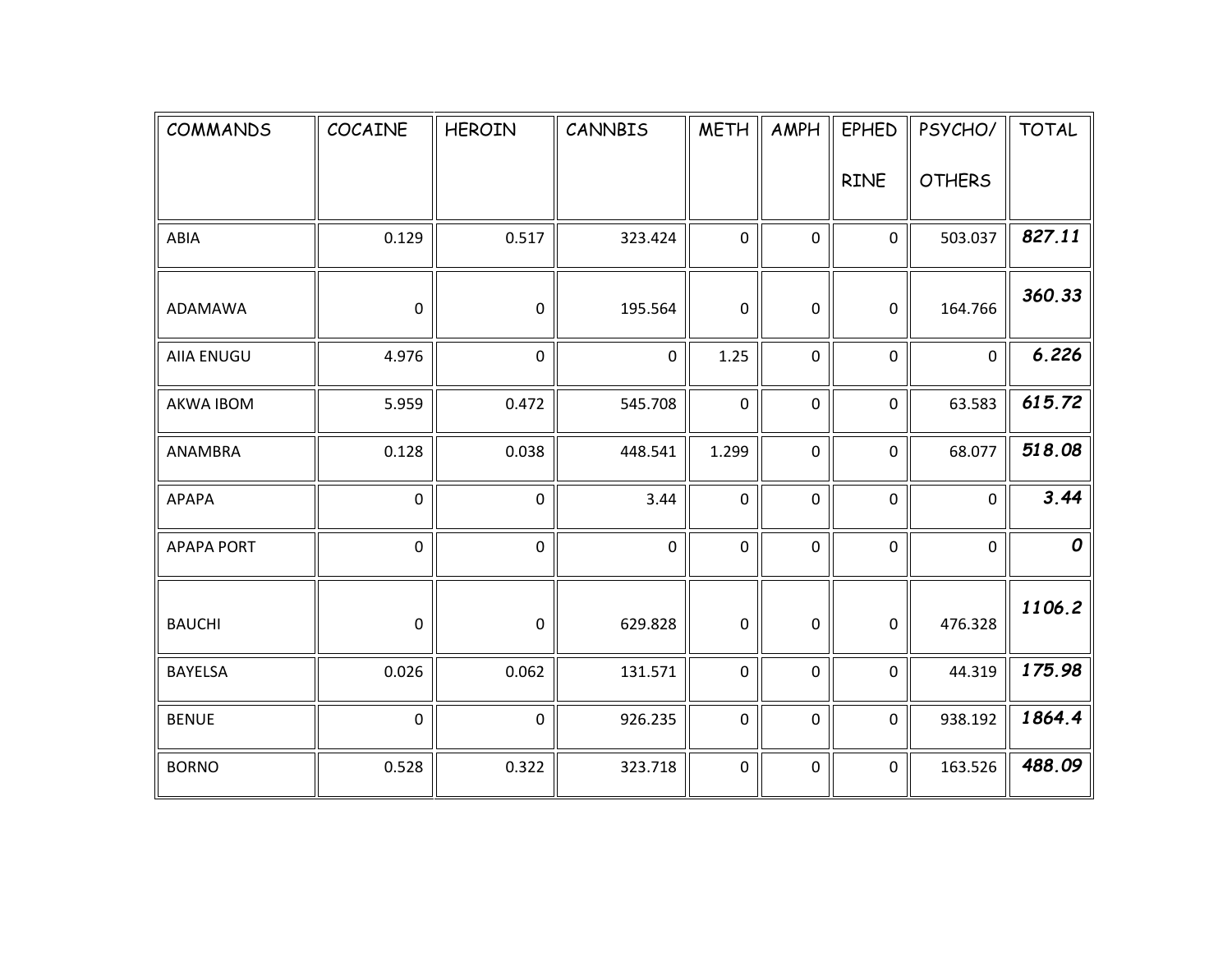| <b>CIATF</b>       | 46.24       | $\pmb{0}$   | $\pmb{0}$   | 28.46               | 0           | 16.9        | $\pmb{0}$        | 91.6               |
|--------------------|-------------|-------------|-------------|---------------------|-------------|-------------|------------------|--------------------|
| <b>CROSS RIVER</b> | 0.299       | 0.348       | 885.364     | $\pmb{0}$           | 0           | $\pmb{0}$   | 0.032            | 886.04             |
| <b>DAFI</b>        | $\mathbf 0$ | $\mathbf 0$ | $\mathbf 0$ | $\pmb{0}$           | 0           | 0           | $\mathbf 0$      | $\pmb{\mathit{O}}$ |
| <b>DELTA</b>       | 0.069       | 0.012       | 2816.767    | $\pmb{0}$           | 0           | 0           | 69.717           | 2886.6             |
| <b>DOGI</b>        | 1.599       | $\pmb{0}$   | 119.959     | 5.21                | $\pmb{0}$   | 0           | 108.66           | 235.43             |
| <b>EBONYI</b>      | 0.039       | 0.01        | 335.883     | 0.064               | $\mathbf 0$ | 0           | 517.382          | 853.38             |
| EDO                | 0.024       | $\mathsf 0$ | 23181.23    | $\mathbf 0$         | 0.534       | $\mathsf 0$ | 3.944            | 23186              |
| <b>EKITI</b>       | 1.804       | 0.002       | 777.204     | $\pmb{0}$           | $\mathbf 0$ | $\mathbf 0$ | 0.5              | 779.51             |
| ENUGU              | 0.071       | $\pmb{0}$   | 2605.454    | 0.836               | $\pmb{0}$   | 100         | 0.013            | 2706.4             |
| <b>FCT</b>         | 0.035       | $\pmb{0}$   | 5849.695    | $\pmb{0}$           | 0.057       | $\pmb{0}$   | 58.442           | 5908.2             |
| <b>GOMBE</b>       | 0.005       | $\mathsf 0$ | 706.365     | $\mathsf{O}\xspace$ | $\mathbf 0$ | $\pmb{0}$   | 140.185          | 846.56             |
| <b>IDIROKO</b>     | $\mathbf 0$ | $\mathbf 0$ | 8.404       | $\mathsf{O}\xspace$ | $\pmb{0}$   | $\pmb{0}$   | 0.477            | 8.881              |
| <b>IMO</b>         | 0.086       | 0.058       | 219.752     | 0.055               | 0.162       | 0           | 12.196           | 232.31             |
| <b>JIGAWA</b>      | $\mathbf 0$ | $\mathbf 0$ | 233.856     | $\pmb{0}$           | $\mathbf 0$ | 0           | 21.858           | 255.71             |
| JTF                | $\pmb{0}$   | $\pmb{0}$   | $\pmb{0}$   | $\pmb{0}$           | $\pmb{0}$   | 0           | $\boldsymbol{0}$ | $\pmb{\mathit{O}}$ |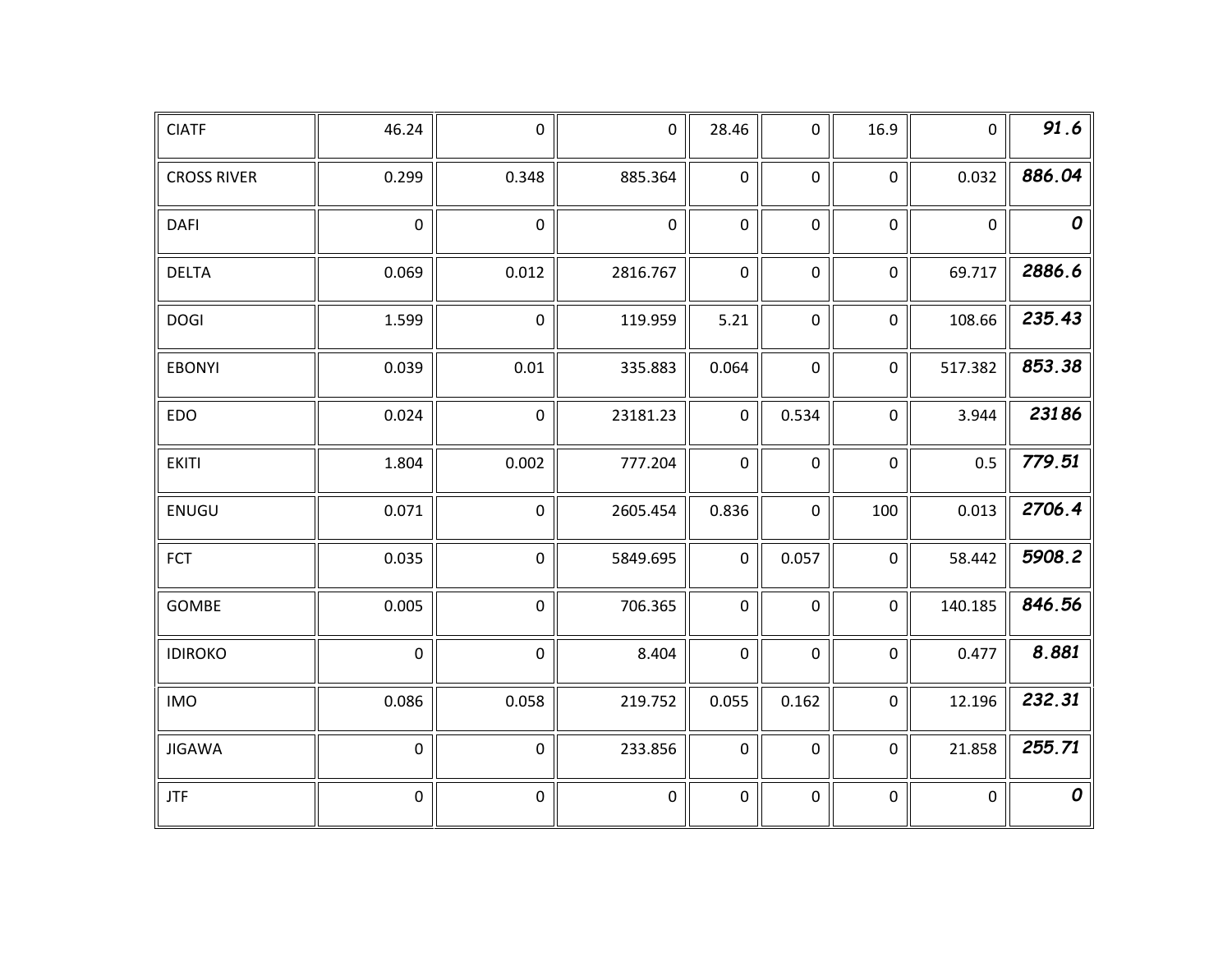| KADUNA            | 0.301       | 0.004       | 3132.424    | $\pmb{0}$           | 0         | $\pmb{0}$   | 226.715             | 3359.4 |
|-------------------|-------------|-------------|-------------|---------------------|-----------|-------------|---------------------|--------|
| <b>KANO</b>       | 3.103       | 0.017       | 2151.507    | $\pmb{0}$           | $\pmb{0}$ | $\pmb{0}$   | 890.536             | 3045.2 |
| <b>KATSINA</b>    | $\pmb{0}$   | $\mathbf 0$ | 746.842     | $\pmb{0}$           | $\pmb{0}$ | $\pmb{0}$   | 753.716             | 1500.6 |
| <b>KEBBI</b>      | $\pmb{0}$   | $\mathbf 0$ | 2715.921    | $\pmb{0}$           | 0         | $\mathbf 0$ | 33.525              | 2749.4 |
| <b>KOGI</b>       | $\pmb{0}$   | 0           | 1495.78     | $\pmb{0}$           | $\pmb{0}$ | $\mathbf 0$ | 12.654              | 1508.4 |
| <b>KWARA</b>      | $\pmb{0}$   | 0           | 502495.3    | $\pmb{0}$           | 0         | $\mathbf 0$ | 109.38              | 502605 |
| LAGOS             | 0.175       | 0.089       | 7876.802    | 0.006               | 0         | $\pmb{0}$   | 134.358             | 8011.4 |
| <b>MAKIA KANO</b> | 1.6         | $\mathbf 0$ | $\mathbf 0$ | $\mathbf 0$         | 0         | $\mathbf 0$ | 0.85                | 2.45   |
| <b>MMIA LAGOS</b> | 34.589      | 21.72       | 168.942     | 108.4               | $\pmb{0}$ | 28.14       | 32.27               | 394.06 |
| <b>NAIA ABUJA</b> | 6.56        | $\pmb{0}$   | $\pmb{0}$   | $\pmb{0}$           | $\pmb{0}$ | $\pmb{0}$   | $\mathsf{O}\xspace$ | 6.56   |
| NASSARAWA         | $\mathbf 0$ | $\pmb{0}$   | 68.055      | $\pmb{0}$           | $\pmb{0}$ | $\pmb{0}$   | $\pmb{0}$           | 68.055 |
| <b>NIGER</b>      | 0.004       | $\pmb{0}$   | 3746.047    | $\mathsf{O}\xspace$ | $\pmb{0}$ | $\pmb{0}$   | 1137.889            | 4883.9 |
| <b>OGUN</b>       | 0.013       | 0.016       | 3947.454    | $\mathsf{O}\xspace$ | $\pmb{0}$ | $\pmb{0}$   | 180.67              | 4128.2 |
| ONDO              | 0.001       | $\mathbf 0$ | 20534.34    | $\mathbf 0$         | $\pmb{0}$ | $\mathbf 0$ | 916.723             | 21451  |
| <b>ONNE</b>       | $\pmb{0}$   | 0           | $\pmb{0}$   | $\mathbf 0$         | 0         | $\pmb{0}$   | $\mathbf 0$         | 0      |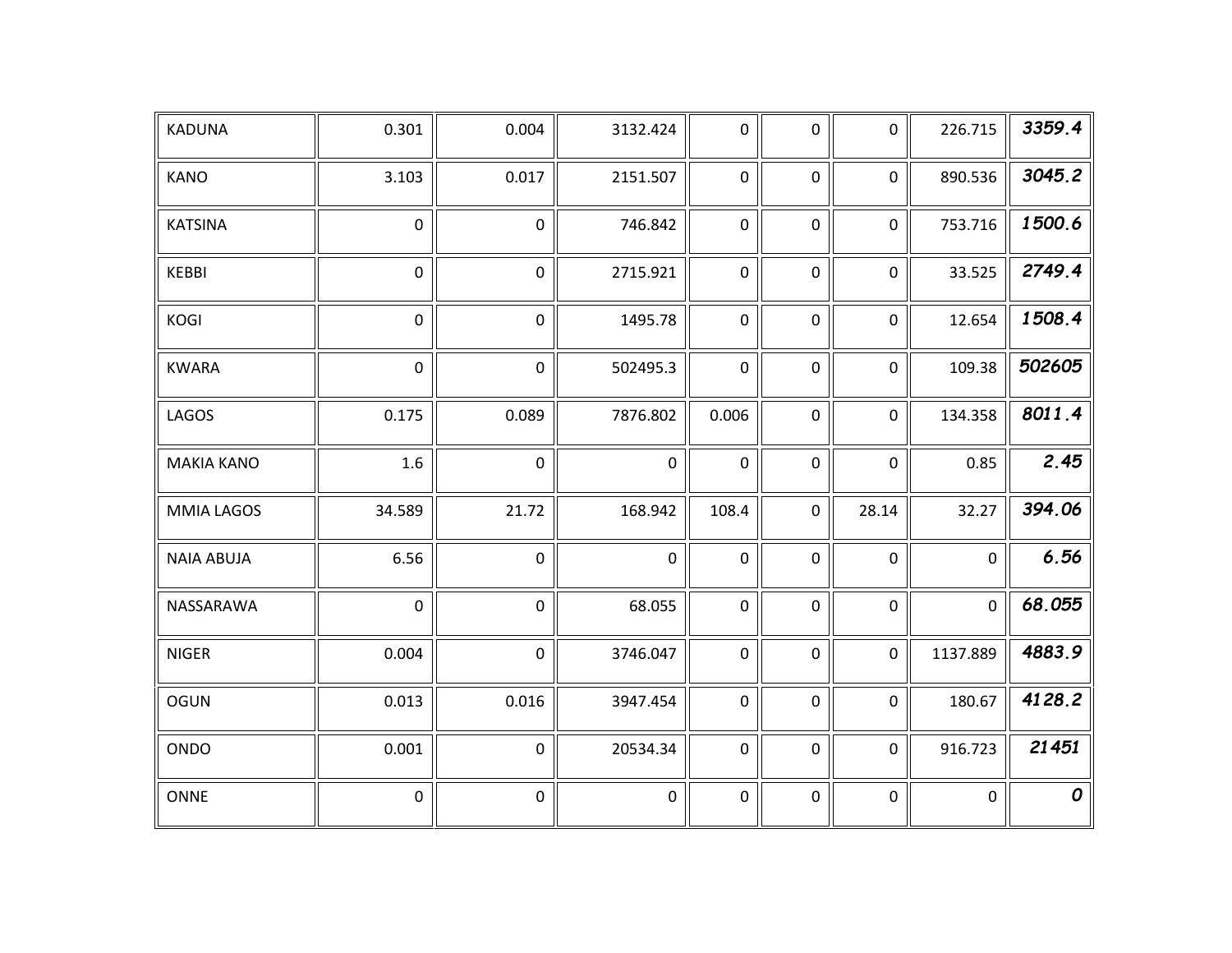| OSUN                         | $\pmb{0}$   | $\mathsf{O}$ | 1985.631    | $\mathsf{O}$        | $\mathbf 0$ | $\mathbf{0}$ | 71.003              | 2056.6           |
|------------------------------|-------------|--------------|-------------|---------------------|-------------|--------------|---------------------|------------------|
| <b>OYO</b>                   | $\pmb{0}$   | $\mathsf{O}$ | 4342.543    | $\mathbf 0$         | $\mathbf 0$ | $\mathbf 0$  | 5.563               | 4348.1           |
| PHIA                         | 0.151       | $\mathbf 0$  | $\pmb{0}$   | $\pmb{0}$           | $\mathbf 0$ | $\pmb{0}$    | $\pmb{0}$           | 0.151            |
| PHIA PORT<br><b>HARCOURT</b> | $\mathsf 0$ | $\pmb{0}$    | $\pmb{0}$   | $\pmb{0}$           | $\pmb{0}$   | $\mathsf 0$  | $\boldsymbol{0}$    | 0                |
| <b>PHPORT</b>                | 0           | $\mathbf 0$  | $\mathbf 0$ | $\pmb{0}$           | 0           | 0            | $\mathbf 0$         | $\boldsymbol{o}$ |
| PLATEAU                      | $\pmb{0}$   | $\mathbf 0$  | 747.668     | $\mathbf 0$         | $\mathbf 0$ | $\mathsf{O}$ | 119.78              | 867.45           |
| <b>RIVERS</b>                | 4.48        | 0.207        | 201.864     | $\pmb{0}$           | $\pmb{0}$   | 0.045        | 1102.043            | 1308.6           |
| <b>SEME</b>                  | $\pmb{0}$   | $\mathbf 0$  | 2812.016    | $\mathsf{O}\xspace$ | $\pmb{0}$   | $\pmb{0}$    | $\mathsf{O}\xspace$ | 2812             |
| <b>SET</b>                   | $\pmb{0}$   | $\pmb{0}$    | $\pmb{0}$   | 0.8                 | $\pmb{0}$   | 309          | $\mathbf 0$         | 309.8            |
| SOKOTO                       | 0.002       | $\pmb{0}$    | 842.078     | $\pmb{0}$           | $\mathbf 0$ | $\pmb{0}$    | 17.272              | 859.35           |
| <b>TARABA</b>                | $\mathbf 0$ | $\mathbf 0$  | 458.732     | $\mathbf 0$         | $\mathbf 0$ | $\mathbf 0$  | 213.117             | 671.85           |
| <b>TINCAN PORT</b>           | $\mathbf 0$ | $\mathbf 0$  | $\mathbf 0$ | $\mathsf{O}$        | $\mathbf 0$ | $\mathbf 0$  | $\mathbf 0$         | $\boldsymbol{o}$ |
| YOBE                         | $\mathsf 0$ | $\pmb{0}$    | 732.367     | $\pmb{0}$           | $\pmb{0}$   | $\mathbf 0$  | 185.456             | 917.82           |
| ZAMFARA                      | $\pmb{0}$   | $\pmb{0}$    | 184.243     | $\mathsf{O}\xspace$ | $\pmb{0}$   | $\pmb{0}$    | 12.129              | 196.37           |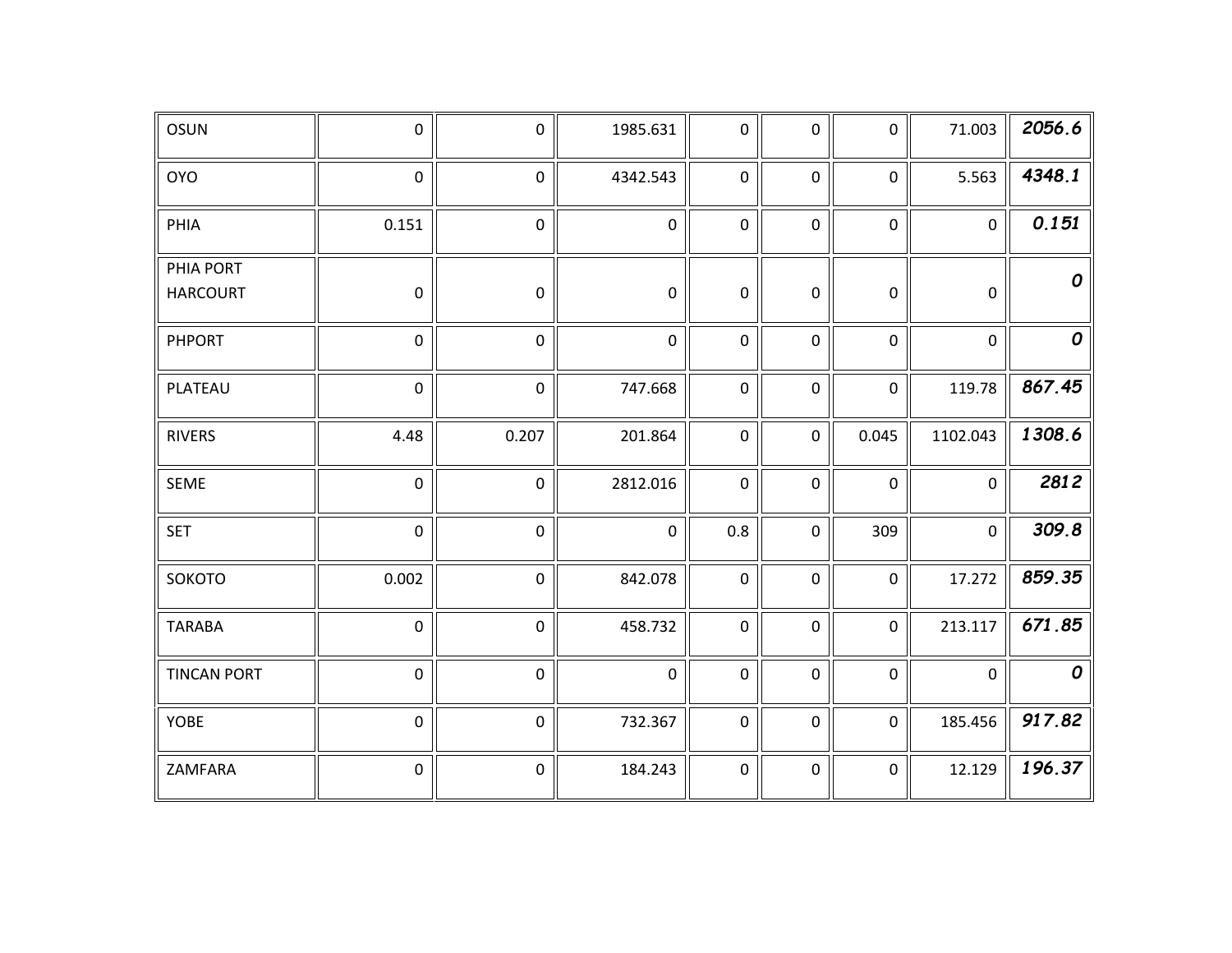| <b>TOTAL</b> | 112.996 | 23.894 | $602,654.5$   146.38 |  | 0.753    454.085 | 9510.883 $\parallel$ 61 2903 |  |
|--------------|---------|--------|----------------------|--|------------------|------------------------------|--|
|              |         |        |                      |  |                  |                              |  |

**SET, Edo and Ondo in that order took the lead in quantity of drugs seized during the period under review.**

# *Below is the table that represents 'OTHERS'*

| COMMANDS   | TRAMADOL | <b>COUGH</b>                |                     |             |          |                  |                | <b>OTHERS</b> |
|------------|----------|-----------------------------|---------------------|-------------|----------|------------------|----------------|---------------|
|            |          | <b>SYRUP</b><br><b>WITH</b> | BENZODIA            |             |          |                  | <b>BARBI</b>   |               |
|            |          | CODEINE                     | $\parallel$ ZEPINES | <b>KHAT</b> |          | OPIODS   OPIATES | <b>TURATES</b> |               |
| ABIA       | 17.913   | 59.964                      | 424.81              | 0           |          | $\Omega$         | 0              | 0.35          |
| ADAMAWA    | 113.078  | 0.819                       | 5.879               | $\Omega$    | 35       | 0                | 0              | 9.99          |
| AIIA ENUGU | $\Omega$ |                             |                     | 0           | $\Omega$ | $\Omega$         | $\Omega$       | 0             |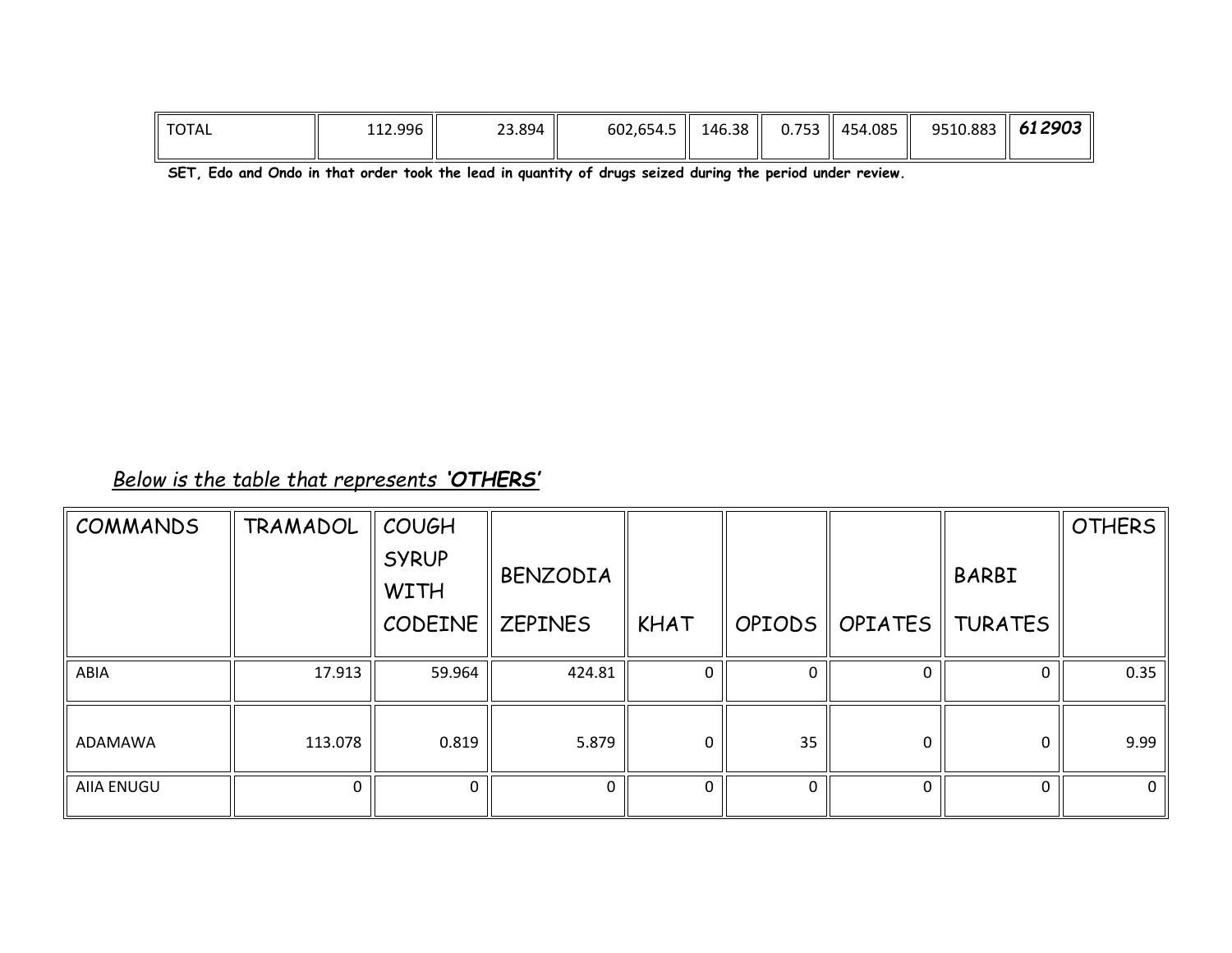| AKWA IBOM          | 10.498         | 7.95                | 41.807       | 0                   | 2.415       | $\mathsf{O}$        | $\mathbf 0$         | 0.913        |
|--------------------|----------------|---------------------|--------------|---------------------|-------------|---------------------|---------------------|--------------|
| ANAMBRA            | 2.649          | $\mathbf{0}$        | 65.428       | $\mathbf 0$         | $\mathbf 0$ | $\mathbf 0$         | $\mathsf{O}\xspace$ | $\mathbf 0$  |
| APAPA              | $\mathbf 0$    | $\mathbf 0$         | $\mathbf 0$  | $\mathbf 0$         | $\mathbf 0$ | $\mathbf 0$         | $\pmb{0}$           | $\mathbf 0$  |
| <b>APAPA PORT</b>  | $\mathbf 0$    | $\mathbf 0$         | $\mathbf 0$  | $\mathsf 0$         | $\pmb{0}$   | $\mathbf 0$         | $\mathsf 0$         | $\mathbf 0$  |
| <b>BAUCHI</b>      | 7.43           | 318.902             | 59.714       | $\mathsf{O}\xspace$ | $\pmb{0}$   | $\pmb{0}$           | $\mathsf{O}\xspace$ | 90.282       |
| BAYELSA            | 2.351          | 0.5                 | 3.825        | $\pmb{0}$           | $\mathbf 0$ | $\pmb{0}$           | 1.17                | 36.473       |
| <b>BENUE</b>       | 62.234         | 30.5                | 154.891      | $\pmb{0}$           | 9.2         | 0.002               | 0.01                | 681.355      |
| <b>BORNO</b>       | 6.447          | 4.177               | 69.535       | $\mathsf 0$         | 16.816      | 0.053               | 0.034               | 66.464       |
| <b>CIATF</b>       | $\mathbf 0$    | $\mathbf 0$         | $\mathbf 0$  | $\mathbf 0$         | $\mathbf 0$ | $\mathbf 0$         | $\mathsf 0$         | $\mathbf{0}$ |
| <b>CROSS RIVER</b> | 0.01           | 0.001               | 0.02         | $\mathsf 0$         | $\mathbf 0$ | $\mathbf 0$         | $\mathsf 0$         | 0.001        |
| <b>DAFI</b>        | $\mathbf 0$    | $\mathbf 0$         | $\mathbf{0}$ | $\mathsf 0$         | $\pmb{0}$   | $\pmb{0}$           | $\mathsf{O}\xspace$ | $\mathbf 0$  |
| <b>DELTA</b>       | 19.207         | 36.995              | 11.762       | $\mathbf 0$         | $\mathbf 0$ | $\mathbf 0$         | 0.098               | 1.655        |
| <b>DOGI</b>        | 104.93         | $\mathbf 0$         | 0.37         | 2.94                | $\mathbf 0$ | $\mathbf 0$         | $\mathsf 0$         | 0.42         |
| <b>EBONYI</b>      | 180.274        | 8.537               | 132.32       | $\mathsf 0$         | 3.842       | $\mathsf{O}\xspace$ | 0.457               | 191.952      |
| EDO                | 0.716          | 0.7                 | 1.351        | $\mathsf 0$         | $\mathbf 0$ | $\pmb{0}$           | $\pmb{0}$           | 1.177        |
| EKITI              | $\overline{0}$ | $\mathsf{O}\xspace$ | $\mathbf 0$  | $\pmb{0}$           | $\pmb{0}$   | $\mathsf{O}\xspace$ | $\pmb{0}$           | 0.5          |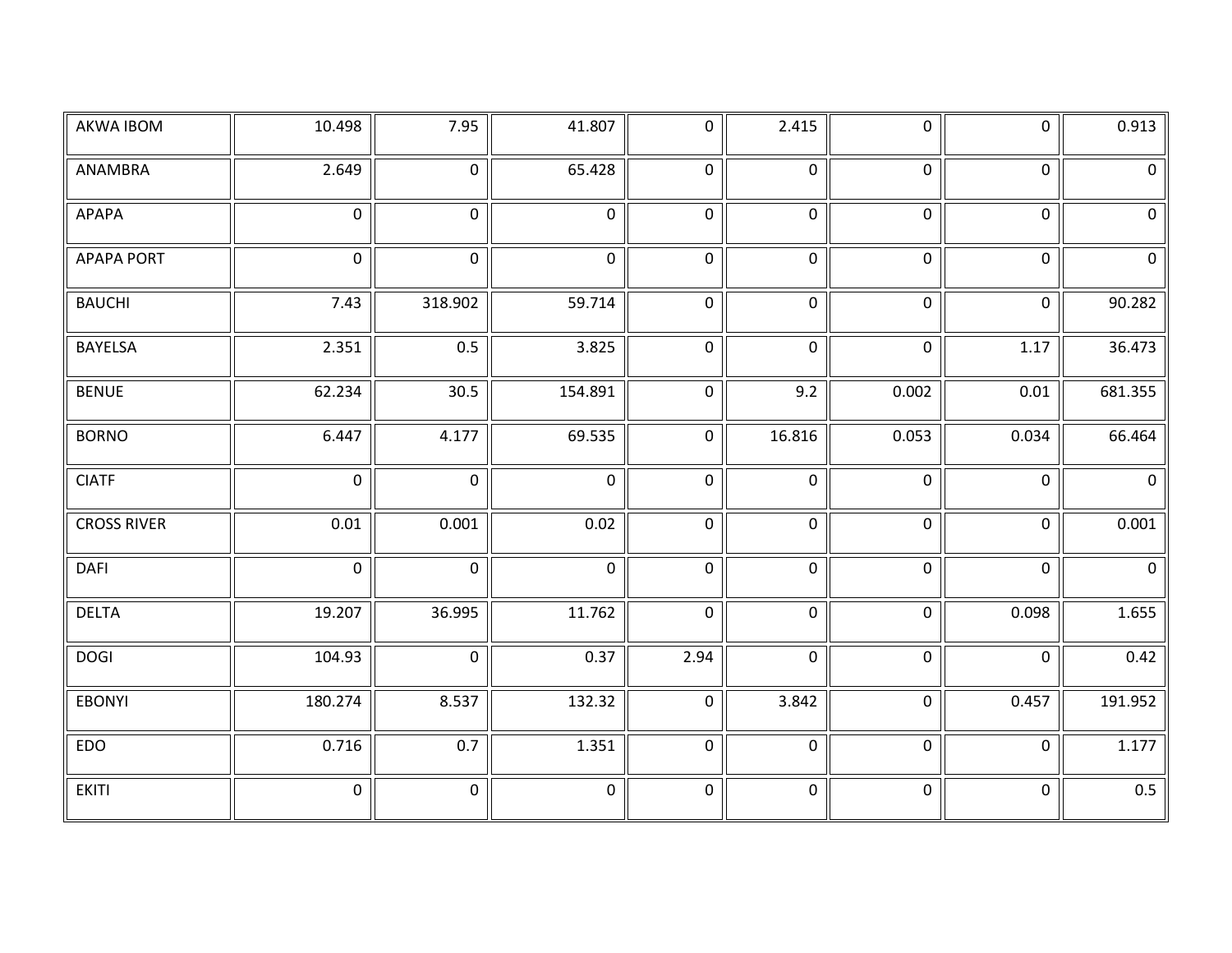| ENUGU             | 0.013       | $\mathbf 0$ | $\mathbf 0$ | $\mathbf 0$ | $\mathbf 0$ | $\mathbf 0$         | $\mathbf 0$         | $\mathbf 0$    |
|-------------------|-------------|-------------|-------------|-------------|-------------|---------------------|---------------------|----------------|
| <b>FCT</b>        | 1.41        | $\pmb{0}$   | 18.017      | 29.75       | $\pmb{0}$   | $\mathsf 0$         | $\mathsf{O}\xspace$ | 9.265          |
| GOMBE             | 9.175       | $\pmb{0}$   | 88.224      | $\pmb{0}$   | $\mathbf 0$ | $\pmb{0}$           | $\pmb{0}$           | 42.786         |
| <b>IDIROKO</b>    | $\mathbf 0$ | $\mathbf 0$ | 0.477       | $\pmb{0}$   | $\mathbf 0$ | $\pmb{0}$           | $\pmb{0}$           | $\mathsf 0$    |
| <b>IMO</b>        | 2.047       | 7.751       | 1.562       | $\pmb{0}$   | 0.4         | $\mathsf 0$         | $\mathsf{O}\xspace$ | 0.436          |
| <b>JIGAWA</b>     | 0.358       | 15.437      | 1.49        | $\mathbf 0$ | $\mathbf 0$ | $\pmb{0}$           | $\pmb{0}$           | 4.573          |
| <b>JTF</b>        | $\mathbf 0$ | $\mathbf 0$ | $\mathbf 0$ | $\pmb{0}$   | $\mathbf 0$ | $\pmb{0}$           | $\pmb{0}$           | $\mathbf 0$    |
| KADUNA            | 4.368       | 205.7       | 15.716      | $\pmb{0}$   | 0.698       | $\mathbf 0$         | 0.233               | $\overline{0}$ |
| KANO              | 94.746      | 204.923     | 228.328     | 60          | 207.45      | $\mathsf{O}\xspace$ | $\pmb{0}$           | 95.089         |
| <b>KATSINA</b>    | 10.36       | 0.05        | 1.9         | $\pmb{0}$   | 1.601       | $\pmb{0}$           | $\mathsf{O}\xspace$ | 739.805        |
| KEBBI             | 1.128       | 9.7         | 18.796      | $\pmb{0}$   | 1.523       | $\pmb{0}$           | $\mathbf 0$         | 2.378          |
| KOGI              | 1.133       | 1.958       | 1.959       | $\mathbf 0$ | $\mathbf 0$ | $\mathsf{O}\xspace$ | $\mathsf{O}\xspace$ | 7.604          |
| <b>KWARA</b>      | 67.692      | 24.675      | 8.89        | $\pmb{0}$   | 0.3         | $\pmb{0}$           | $\mathbf 0$         | 7.823          |
| LAGOS             | 78.803      | 0.2         | 31.3        | $\pmb{0}$   | 0.846       | $\overline{0}$      | $\overline{0}$      | 23.209         |
| <b>MAKIA KANO</b> | 0.6         | $\mathbf 0$ | 0.25        | $\mathbf 0$ | $\mathbf 0$ | $\pmb{0}$           | $\pmb{0}$           | $\mathbf 0$    |
| MMIA LAGOS        | 0.56        | $\pmb{0}$   | 30.45       | $\pmb{0}$   | $\pmb{0}$   | $\pmb{0}$           | $\mathsf{O}\xspace$ | 1.26           |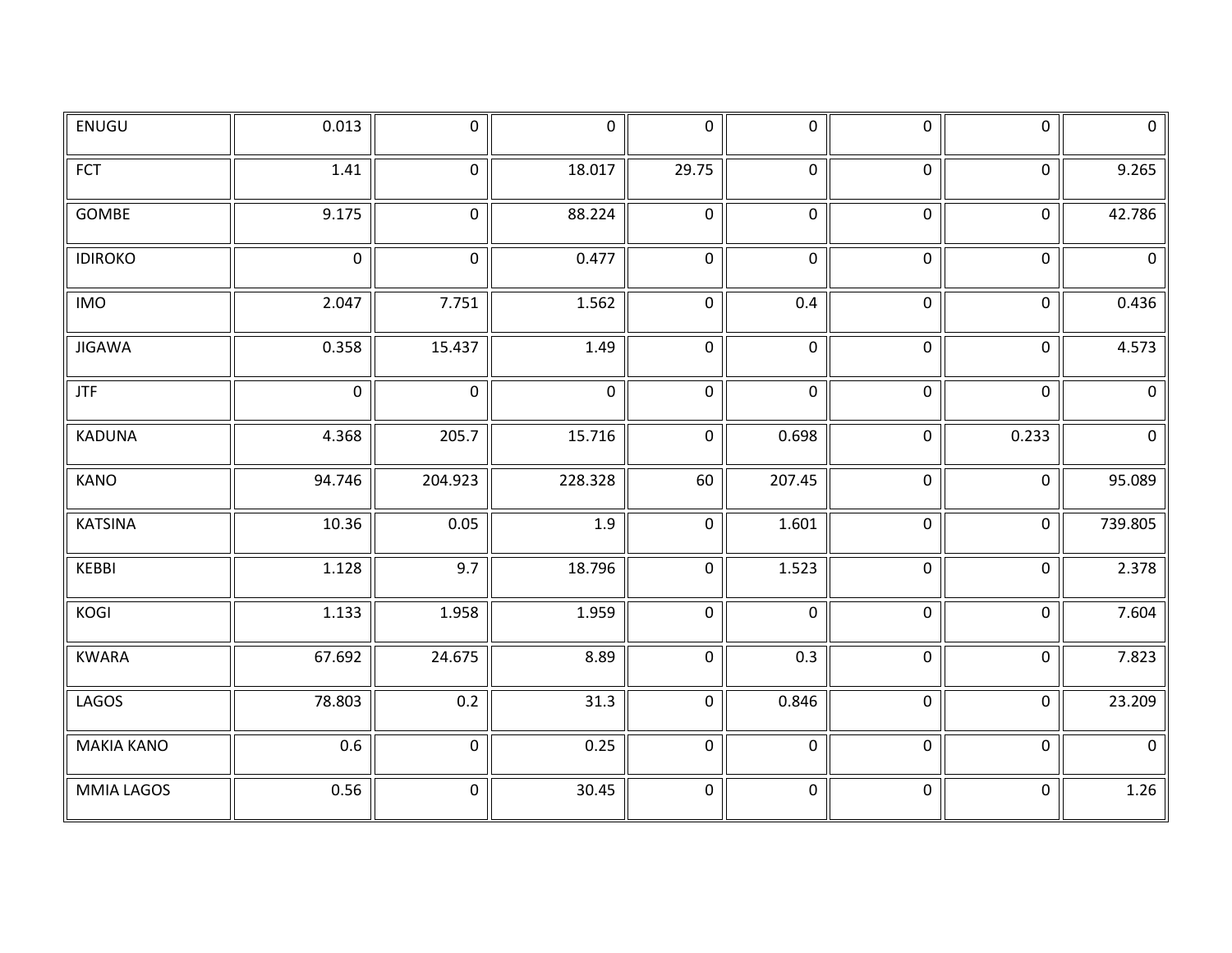| <b>NAIA ABUJA</b> | $\mathsf{O}\xspace$ | $\mathbf 0$ | $\mathbf 0$ | $\mathbf 0$      | $\mathbf 0$ | $\mathsf 0$         | $\mathsf 0$         | $\mathbf 0$ |
|-------------------|---------------------|-------------|-------------|------------------|-------------|---------------------|---------------------|-------------|
| NASSARAWA         | $\mathbf 0$         | $\pmb{0}$   | $\mathbf 0$ | $\pmb{0}$        | $\mathbf 0$ | $\pmb{0}$           | $\mathbf 0$         | $\mathbf 0$ |
| NIGER             | 1014.118            | $10.2\,$    | 111.52      | $\mathbf 0$      | 0.4         | 1.651               | $\mathbf 0$         | $\mathbf 0$ |
| OGUN              | 3.927               | 138.1       | 3.451       | $\pmb{0}$        | $\pmb{0}$   | $\mathbf 0$         | $\mathsf{O}\xspace$ | 35.192      |
| ONDO              | 0.127               | $\mathbf 0$ | 3.628       | $\pmb{0}$        | $\mathbf 0$ | $\pmb{0}$           | $\mathsf{O}\xspace$ | 912.968     |
| ONNE              | $\mathbf 0$         | $\pmb{0}$   | $\mathbf 0$ | $\mathbf 0$      | $\mathbf 0$ | $\mathsf{O}\xspace$ | $\mathsf{O}\xspace$ | $\mathbf 0$ |
| <b>OSUN</b>       | $\mathbf 0$         | $\mathsf 0$ | $\mathbf 0$ | $\boldsymbol{0}$ | $\mathbf 0$ | $\mathsf 0$         | $\mathbf 0$         | 71.003      |
| <b>OYO</b>        | 4.79                | 0.1         | 0.593       | $\mathbf 0$      | $\mathbf 0$ | $\mathsf 0$         | $\mathbf 0$         | 0.08        |
| PHIA              | $\mathbf 0$         | $\pmb{0}$   | $\mathbf 0$ | $\pmb{0}$        | $\mathbf 0$ | $\overline{0}$      | $\mathbf 0$         | $\mathsf 0$ |
| PHIA PORT         |                     |             |             |                  |             |                     |                     |             |
| <b>HARCOURT</b>   | 0                   | $\mathbf 0$ | $\mathbf 0$ | $\pmb{0}$        | $\mathbf 0$ | $\pmb{0}$           | $\pmb{0}$           | $\mathbf 0$ |
| <b>PHPORT</b>     | $\mathbf 0$         | $\pmb{0}$   | $\mathbf 0$ | $\pmb{0}$        | $\mathbf 0$ | $\mathsf 0$         | $\mathbf 0$         | $\mathbf 0$ |
| PLATEAU           | 17.099              | 11.655      | 65.947      | $\mathbf 0$      | 0.333       | $\mathsf 0$         | 0.1                 | 24.646      |
| <b>RIVERS</b>     | 3.513               | 22.723      | 5.542       | $\mathbf 0$      | 0.727       | $\pmb{0}$           | $\mathbf 0$         | 1069.538    |
| SEME              | $\mathbf 0$         | $\mathbf 0$ | $\mathbf 0$ | $\mathbf 0$      | $\mathbf 0$ | $\mathsf{O}\xspace$ | $\mathbf 0$         | $\mathbf 0$ |
| <b>SET</b>        | $\mathbf 0$         | $\pmb{0}$   | $\mathbf 0$ | $\pmb{0}$        | $\pmb{0}$   | $\pmb{0}$           | $\pmb{0}$           | $\mathsf 0$ |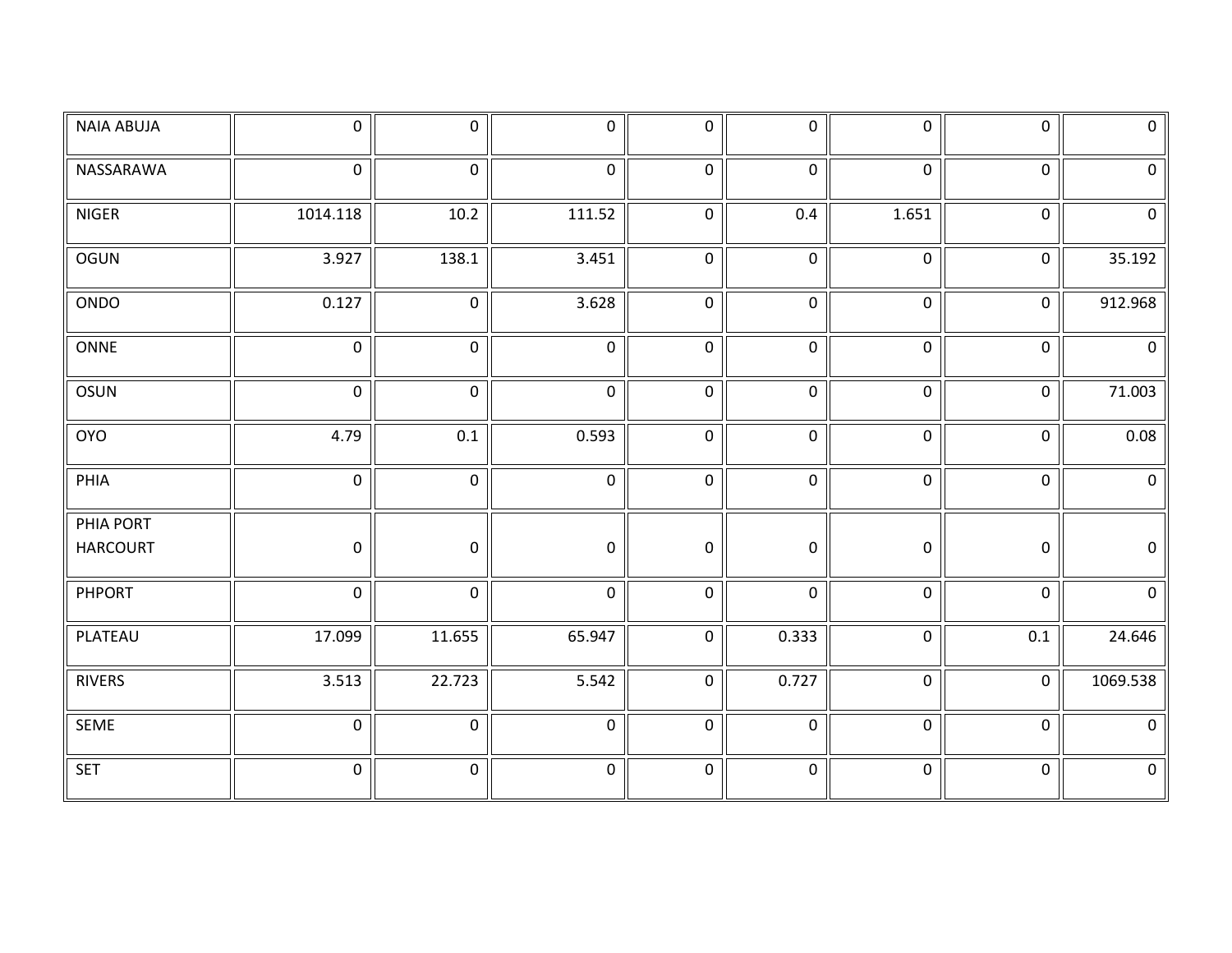| SOKOTO             | 1.915    | 9.03     | 0.907    | 0     | 0       |       |        | 5.42         |
|--------------------|----------|----------|----------|-------|---------|-------|--------|--------------|
| <b>TARABA</b>      | 69.73    | 71.594   | 32.94    | 0     | 5.541   |       | 20.466 | 12.846       |
| <b>TINCAN PORT</b> |          |          |          |       |         |       |        | $\mathbf{0}$ |
| <b>YOBE</b>        | 162.36   | 19.495   | 1.999    | 0     | 0.06    |       |        | 1.542        |
| ZAMFARA            | 1.122    | 3.191    | 1.136    | 0     | 0.13    | 0.046 |        | 6.504        |
| <b>TOTAL</b>       | 2078.831 | 1225.527 | 1646.734 | 92.69 | 287.282 | 1.752 | 22.568 | 4155.499     |

**Note: Tramadol, Benzodiazepines Opiates in that order were the commonly used drugs, during the period under review. Others above represent unclassified drugs.**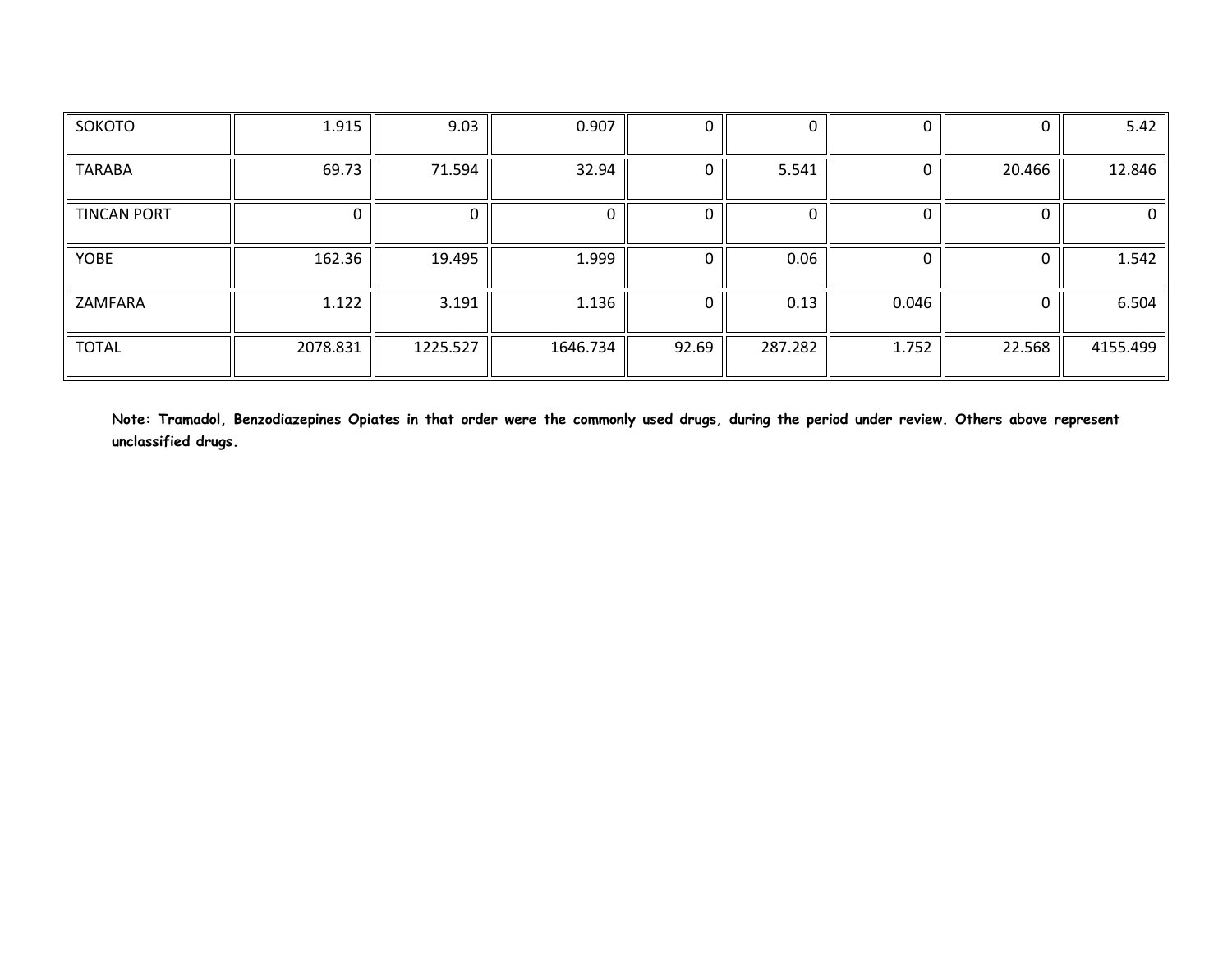# *3.5 Airlines Used By Traffickers (MMIA ONLY)*

| SN              | <b>AIRLINE</b>          | <b>FREQUENCY</b> | %     |
|-----------------|-------------------------|------------------|-------|
| 1               | ETHIOPIAN AIRLINES      | 19               | 24.67 |
|                 | 2 SOUTH AFRICAN AIRWAYS | 13               | 16.88 |
| 3 <sup>  </sup> | <b>BRITISH AIRWAYS</b>  | 10               | 12.99 |
|                 | 4 EMIRATES              | $\overline{7}$   | 9.09  |
|                 | 5 ETIHAD                | 5                | 6.49  |
|                 | $6$ N/A                 | 5                | 6.49  |
| $\overline{7}$  | QATAR AIRLINES          | 5                | 6.49  |
| 8 <sup>  </sup> | VIRGIN ATLANTIC         | 4                | 5.19  |
| 91              | <b>TURKISH AIRLINES</b> | 3                | 3.90  |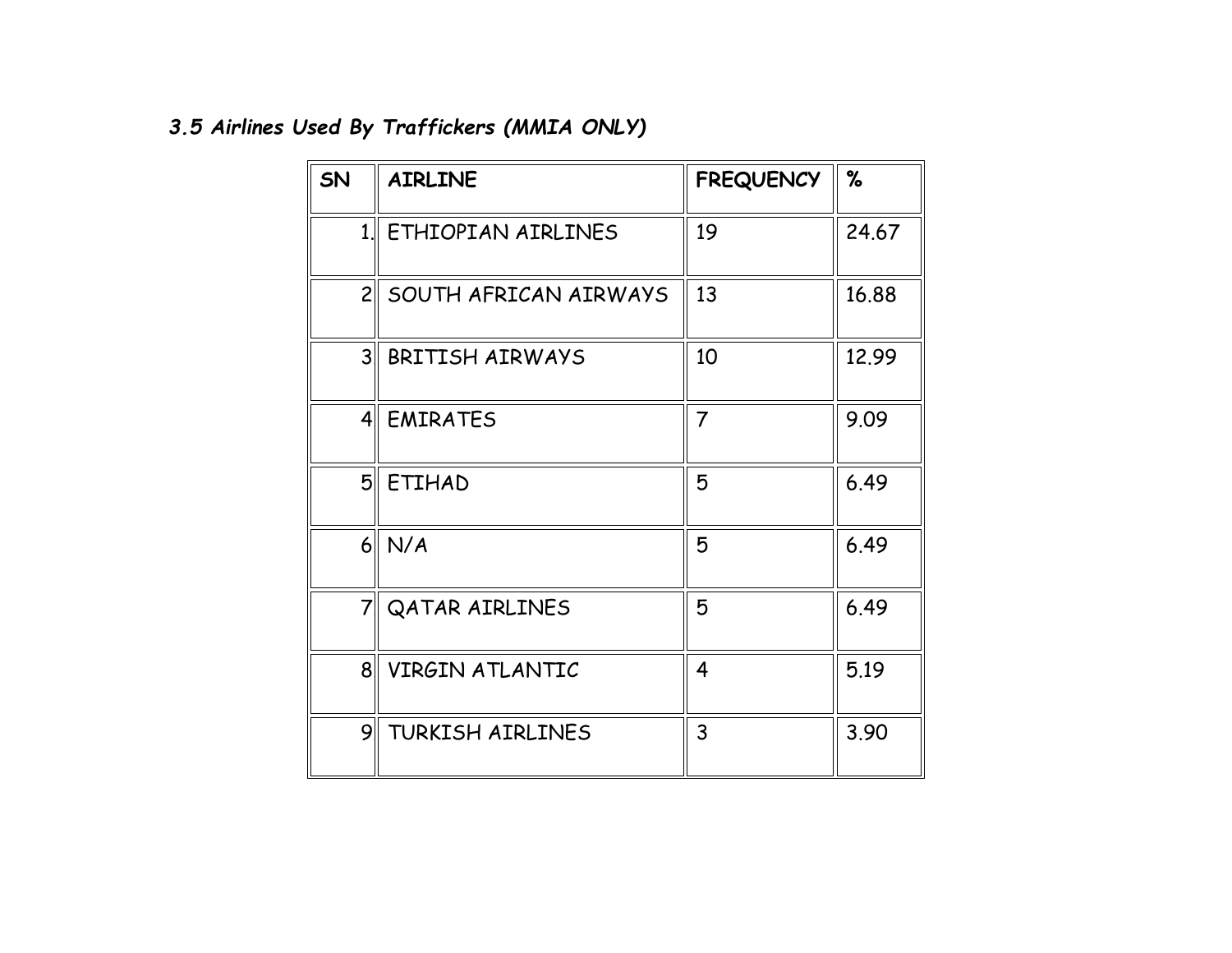| 11 RWANDA AIR    | 3  | 3.90 |
|------------------|----|------|
| AIRPEACE         |    | 1.30 |
| 11 KENYA AIRWAYS |    | 1.30 |
| 1:   LUFTHANSA   |    | 1.30 |
| <b>TOTAL</b>     | 77 | 100  |

*Note: Within the year under review Ethiopian Airline, South African Airways and British Airways top the list of frequently used airlines with the following percentages 24.67% 16.88% and 12.99% respectively*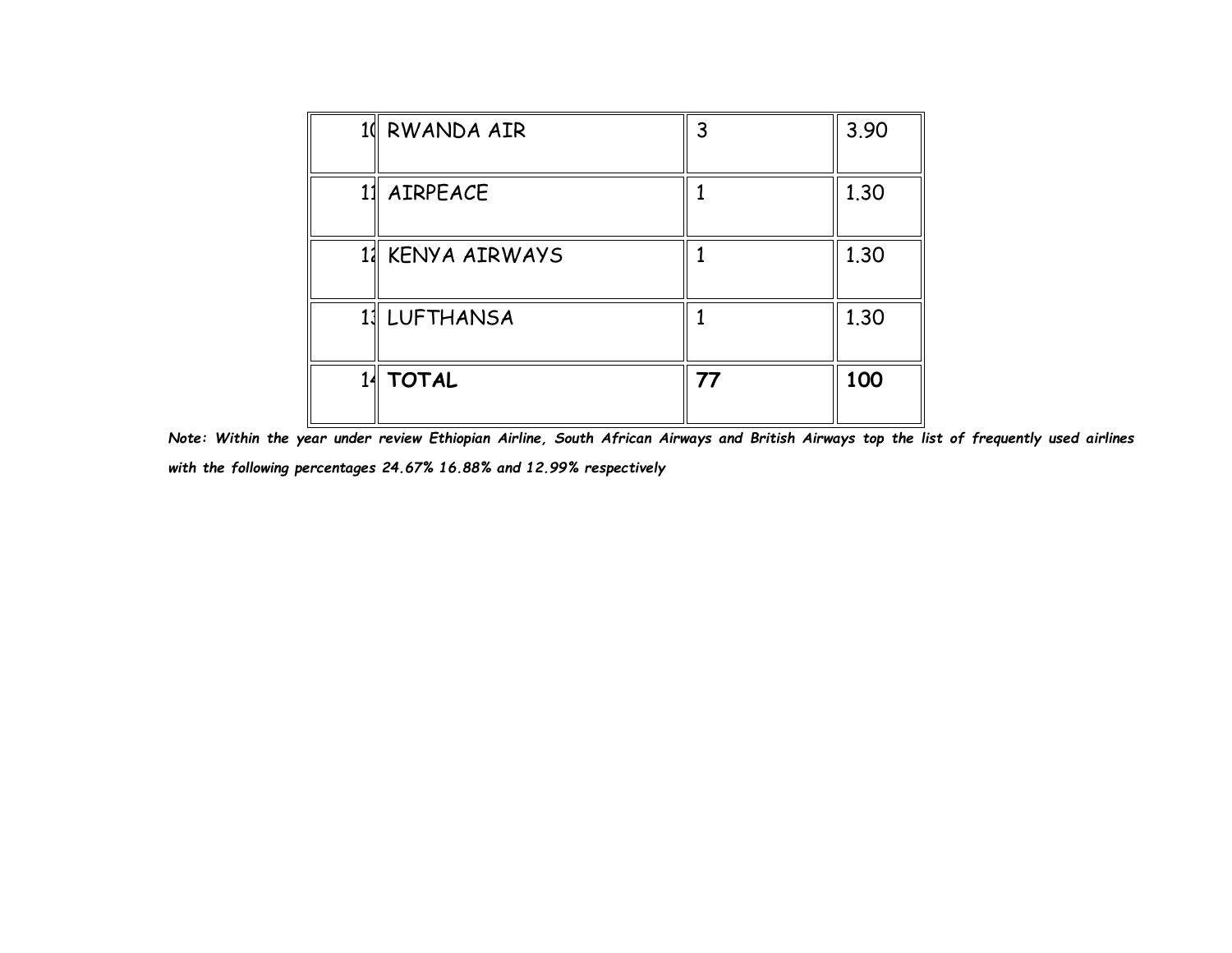| S/N | <b>DESTINATION</b> | <b>FREQUENCY</b> | %     |
|-----|--------------------|------------------|-------|
| 1.  | NIGERIA            | 19               | 24.36 |
| 2.  | UNITED KINGDOM     | 14               | 17.95 |
| 3.  | <b>UAE</b>         | 9                | 11.54 |
| 4.  | INDIA              | 6                | 7.69  |
| 5.  | SOUTH AFRICA       | 5                | 6.41  |
| 6.  | INDONESIA          | 4                | 5.13  |
| 7.  | N/A                | 3                | 3.85  |
| 8.  | <b>CHINA</b>       | $\overline{c}$   | 2.56  |
| 9.  | <b>TURKEY</b>      | $\overline{c}$   | 2.56  |
| 10. | <b>UGANDA</b>      | $\overline{c}$   | 2.56  |

• *Destination of drug Couriers arrested at MMIA, Lagos*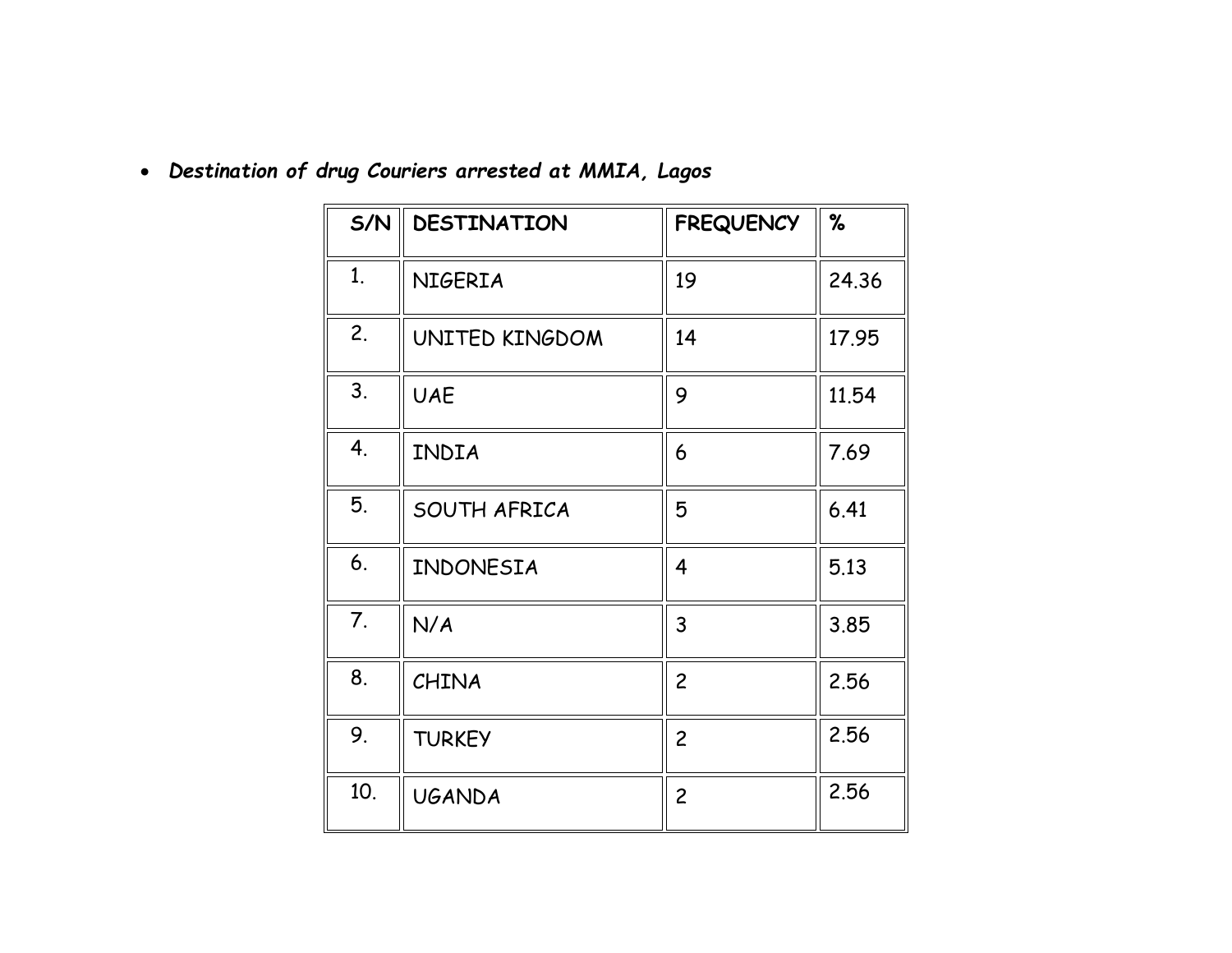| 21. | THAILAND       | $\mathbf{1}$   | 1.28 |
|-----|----------------|----------------|------|
|     |                |                |      |
| 20. | SUDAN          | 1              | 1.28 |
| 19. | SAUDI ARABIA   | $\mathbf{1}$   | 1.28 |
| 18. | QATAR          | $\mathbf{1}$   | 1.28 |
| 17. | PAKISTAN       | $\mathbf{1}$   | 1.28 |
| 16. | MALAYSIA       | $\mathbf{1}$   | 1.28 |
| 15. | LOCAL          | $\mathbf{1}$   | 1.28 |
| 14. | LIBERIA        | $\mathbf{1}$   | 1.28 |
| 13. | <b>ITALY</b>   | $\mathbf{1}$   | 1.28 |
| 12. | <b>GERMANY</b> | $\mathbf{1}$   | 1.28 |
| 11. | DR CONGO       | $\overline{c}$ | 2.56 |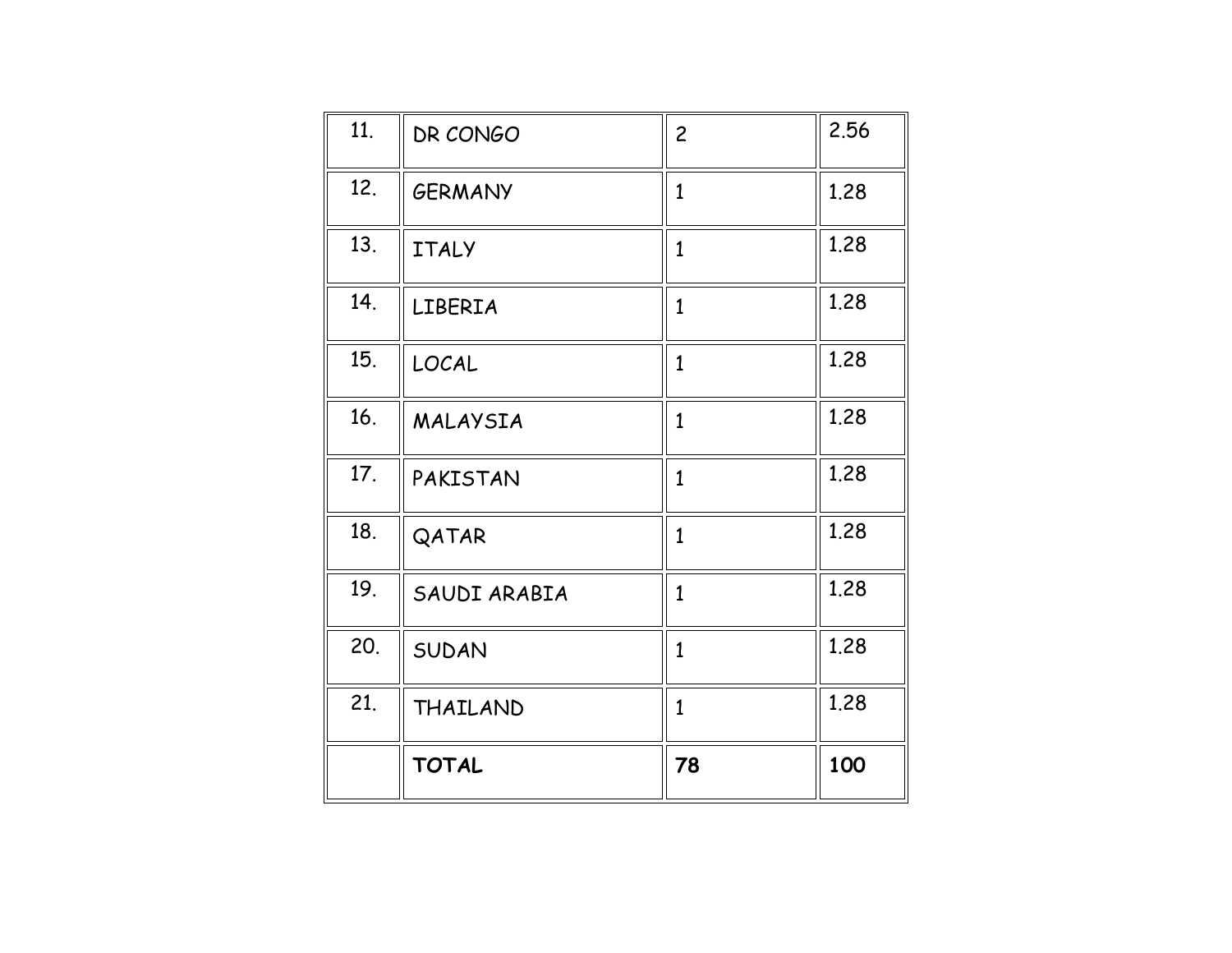*Notes: The above table indicates that 24.36% of the suspected drug couriers arrested during the year were incoming to Nigeria and the remaining 75.64% were destined to different countries of the world with most of them going to United Kingdom 17.95%.*

#### **3.6 Visa Clearance**

The Agency's Visa Clearance system remains an important instrument and continues to serve as a strong deterrent for aspiring drug dealers from obtaining visas from countries that have subscribed to the scheme. These countries are often either source or gateway countries for illicit drugs. The Visa programme, as a preventive measure, draws voluntary participation from foreign missions in Nigeria with the consent of their home countries. The participating Missions make the NDLEA Visa Clearance Certificate an additional requirement for Nigerian visa applicants who wish to obtain entry visas from these countries.

The issuance of a Clearance Certificate by the Agency, however, is not a guarantee and does not convey any assurance that visa will be issued to the applicant, but remains a valid additional requirement. The Agency usually collects some personal information from the applicants, demands for two (2) credible sureties (guarantors) from the applicants and carries out some background checks before clearance is issued. The scheme has been quite successful. Countries that have willingly subscribed to the visa clearance scheme include Brazil, Indonesia, Malaysia, Pakistan, Russia, India, Singapore and Thailand.

In the year 2019 the Agency received 2,523 visa applications 2,200 were cleared, 47 disqualified while 276 are pending due to incomplete documents and other reasons. The previous year showed that 1,974 applications were received.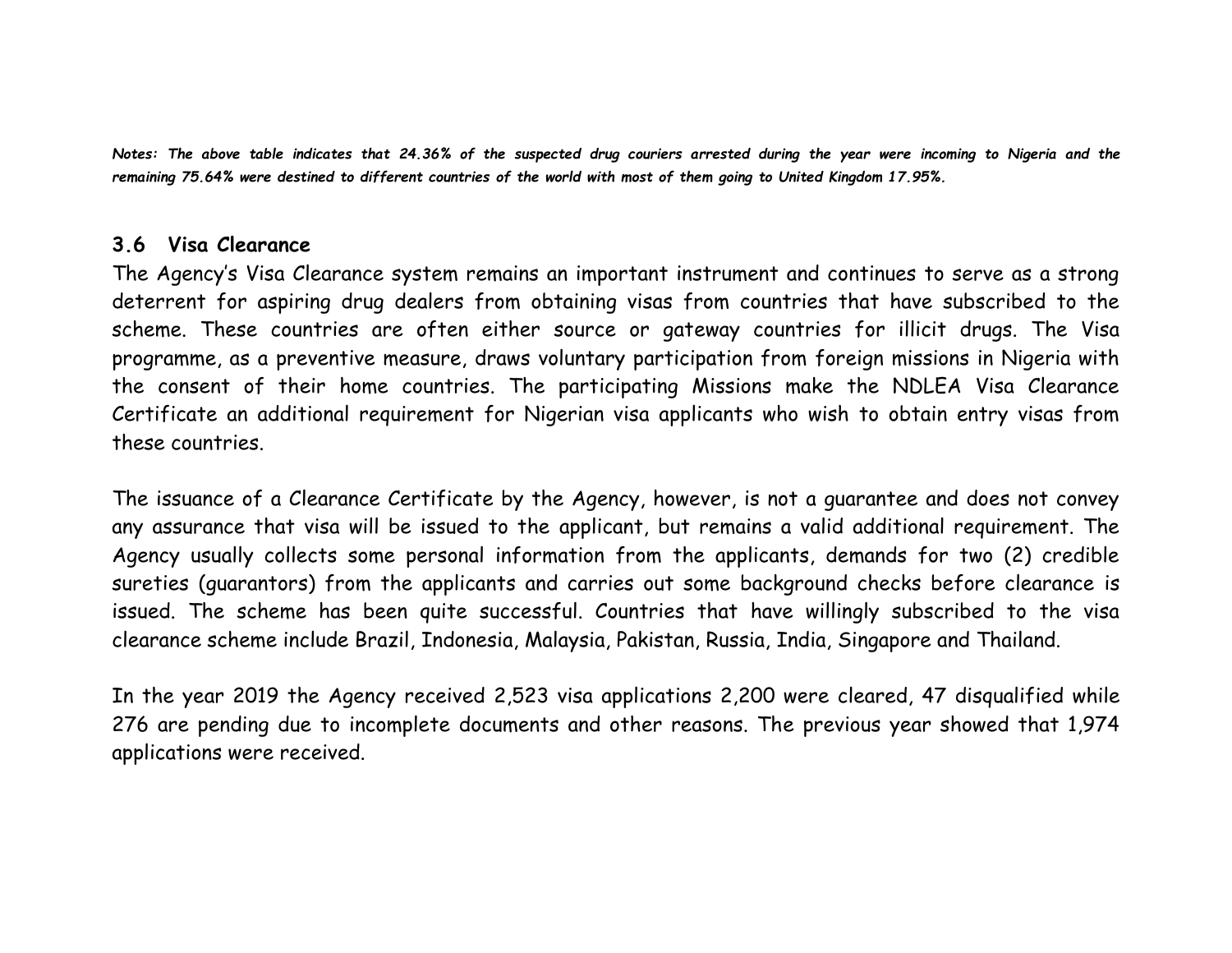There was an increase of 549 in the number of applications received by the Agency in 2019 when compared with the previous year.

*See the Chart Below:*

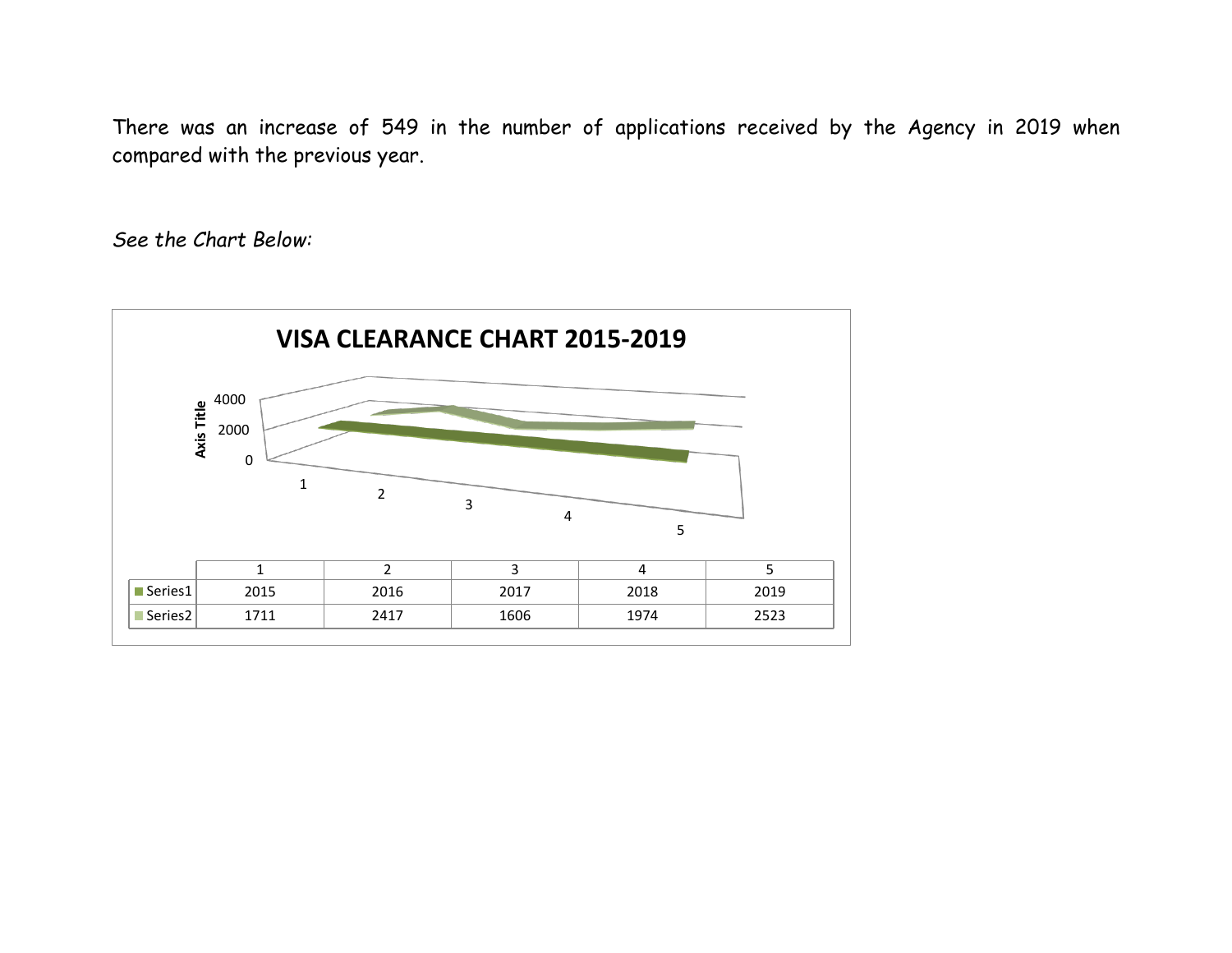# • **3.7 Drug Deportees**

The Agency received **85** Nigerian nationals that were deported from other countries over drug related offences. The deportees were appropriately debriefed, documented and released on bail.

#### • **COUNTRIES OF DEPORTATION FOR 2019**

| S/N | COUNTRY OF DEPORTATION      | <b>NUMBER</b>   | <b>PERCENTAGE</b> |
|-----|-----------------------------|-----------------|-------------------|
|     |                             | <b>DEPORTED</b> |                   |
| 1.  | THAILAND                    | 42              | 49.41             |
| 2.  | SOUTH AFRICA                | 10              | 11.76             |
| 3.  | <b>ITALY</b>                | 10              | 11.76             |
| 4.  | UNITED STATES OF AMERICA 07 |                 | 8.24              |
| 5.  | UNITED ARAB EMIRATES        | 06              | 7.06              |
| 6.  | <b>ETHIOPIA</b>             | 02              | 2.35              |
| 7.  | <b>FRANCE</b>               | 02              | 2.35              |
| 8.  | SPAIN                       | 02              | 2.35              |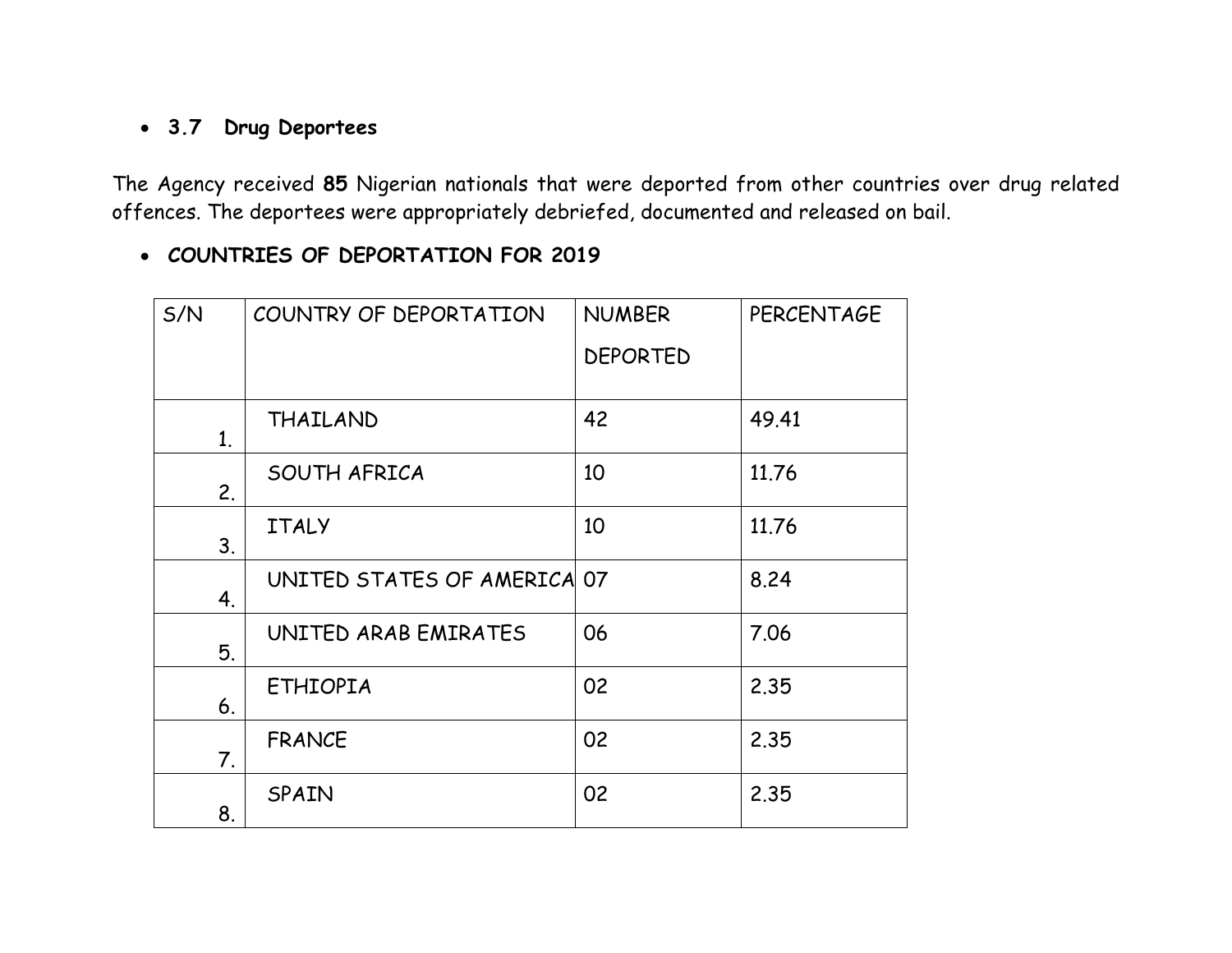| 9.  | INDONESIA      | 01 | 1.18 |
|-----|----------------|----|------|
| 10. | CHINA          | 01 | 1.18 |
| 11. | MALAYSIA       | 01 | 1.18 |
| 12. | <b>MORROCO</b> | 01 | 1.18 |
|     | <b>TOTAL</b>   | 85 | 100  |

Note: In the table above, most of the drug deportees came from Thailand with **49.41%**, followed by South Africa and Italy with **11.76%** each**.**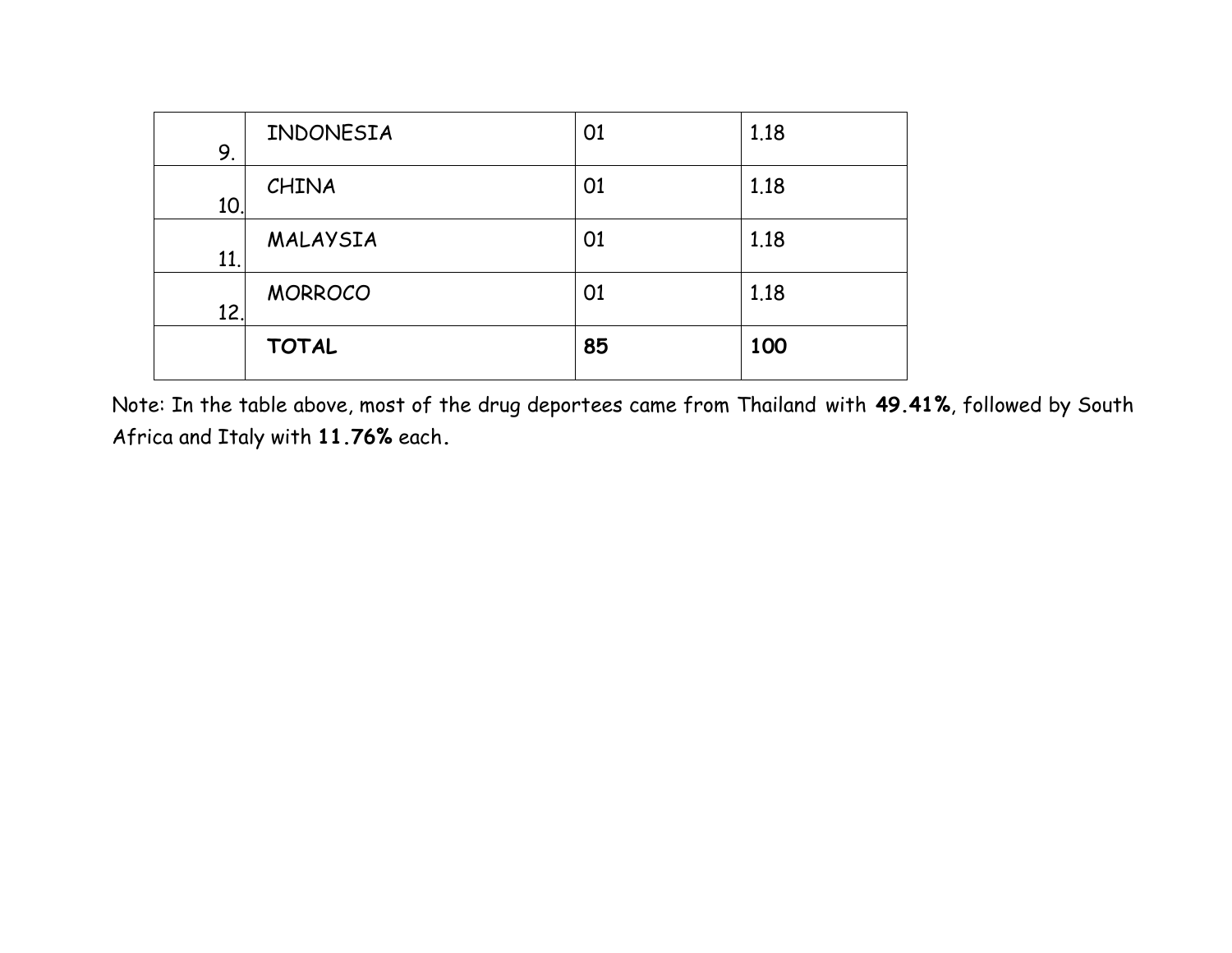#### *MONETARY EXHIBITS FOR THE YEAR 2019*

| S/NO | <b>ITEMS</b>         | AMOUNT           |              |
|------|----------------------|------------------|--------------|
| ٠.   | <b>NAIRA</b>         | H45,000.00       |              |
| 2    | US DOLLARS           |                  | \$901,300.00 |
| 3.   | MONETARY INSTRUMENTS | US DOLLARS       | \$607,052.54 |
| 4.   | (TRAVELLERS CHEQUES) | CANADIAN DOLLARS | \$10,395.00  |
| 5.   |                      | <b>EURO</b>      | €120,136.13  |

#### **3.9 Interdiction Score Card 2010-2019**

| Year | Cannabis      | Cocaine | Heroin | Others     | Total        | Male  | Femal<br>e | Total |
|------|---------------|---------|--------|------------|--------------|-------|------------|-------|
| 2010 | 174,661.59    | 706.43  | 202,08 | 2,550.62   | 178,120.72   | 6,296 | 492        | 6,788 |
| 2011 | 191,847.91    | 410.81  | 39.75  | 2,985.45   | 195,283.92   | 8,072 | 567        | 8,639 |
| 2012 | 228,794.13    | 131.89  | 211,03 | 3.905.45   | 233,042.50   | 7,510 | 542        | 8,052 |
| 2013 | 205,373       | 290.20  | 24.53  | 134,280.38 | 339,968.11   | 8,324 | 519        | 8,843 |
| 2014 | 53,878,194.52 | 226.04  | 56.45  | 7562.49    | 53,886,039.5 | 8332  | 494        | 8826  |
| 2015 | 871,480.32    | 260.47  | 30.09  | 31,442.86  | 903, 213. 74 | 8143  | 635        | 8778  |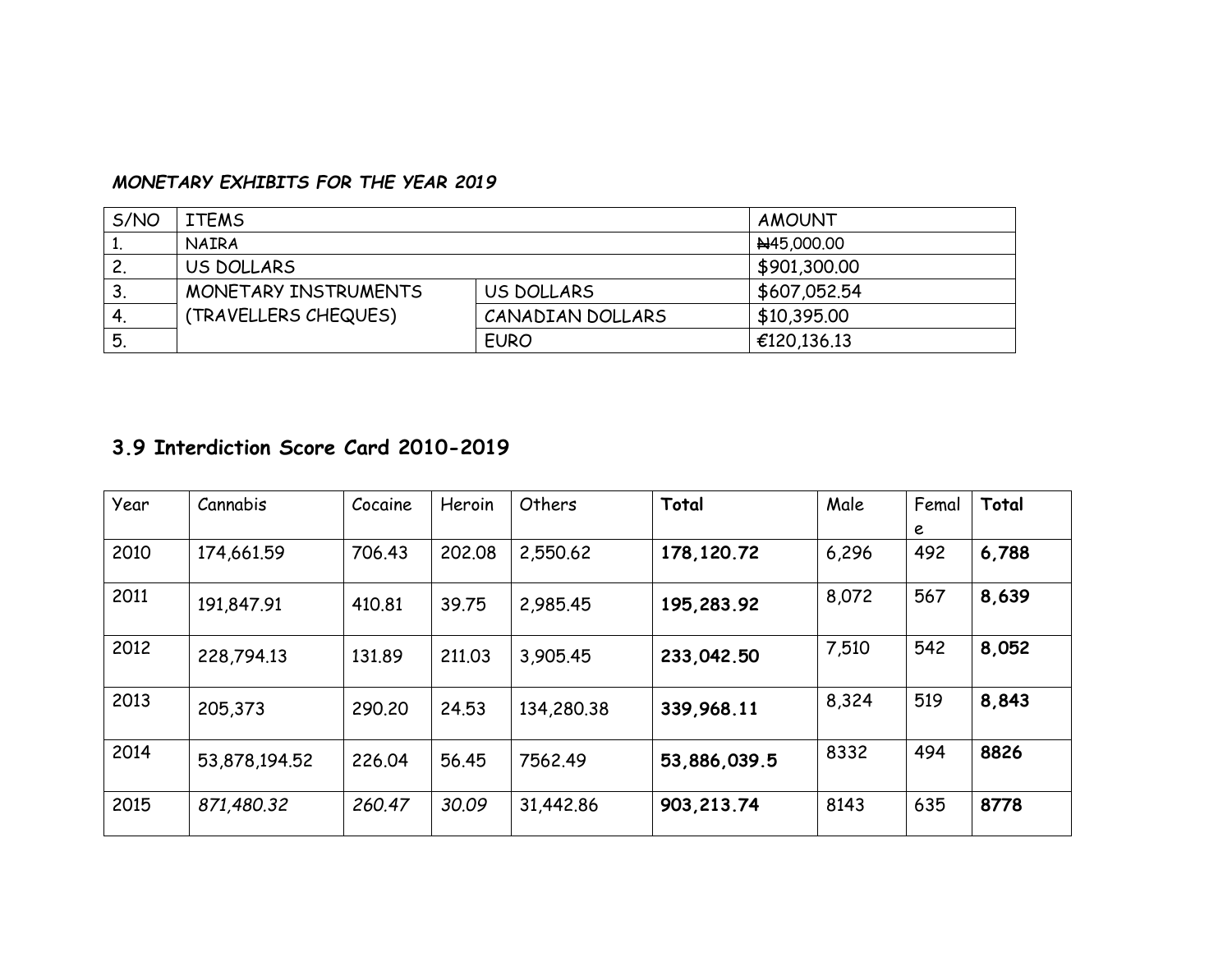| 2016         | 187,394          | 305.17 | 66.28  | 79,600.685   | 267, 366, 135   | 7,720  | 537  | 8257   |
|--------------|------------------|--------|--------|--------------|-----------------|--------|------|--------|
| 2017         | 191,084.19       | 92.26  | 85.36  | 117, 114, 20 | 308,376.01      | 9,387  | 622  | 10,009 |
| 2018         | 273,249.08.      | 124.86 | 59.62  | 44,331,29    | 317,764.85      | 9,129  | 702  | 9,831  |
| 2019         | 602,654.49       | 113.00 | 23.89  | 10,112.10    | 612,903.48      | 8535   | 909  | 9,444  |
| <b>TOTAL</b> | 56, 531, 484. 15 | 2661.1 | 799.08 | 433,885.53   | 57, 242, 078.97 | 81,448 | 6019 | 87,467 |

#### 4.0 **Assets and Financial Investigation:**

Internal Investigation:

The directorate undertook investigation into twelve (12) cases. Nine of the cases were forwarded to the Directorate of Prosecution and Legal Services (DPLS) for legal advice. Various seizures were made consisting of eight hundred and ninety five thousand (\$895,100) US dollars.

#### 4.1 **Mutual Legal Assistance:**

There were two requests for Mutual Legal Assistance received from Switzerland involving Nigerians arrested in connection with trafficking for the period under review.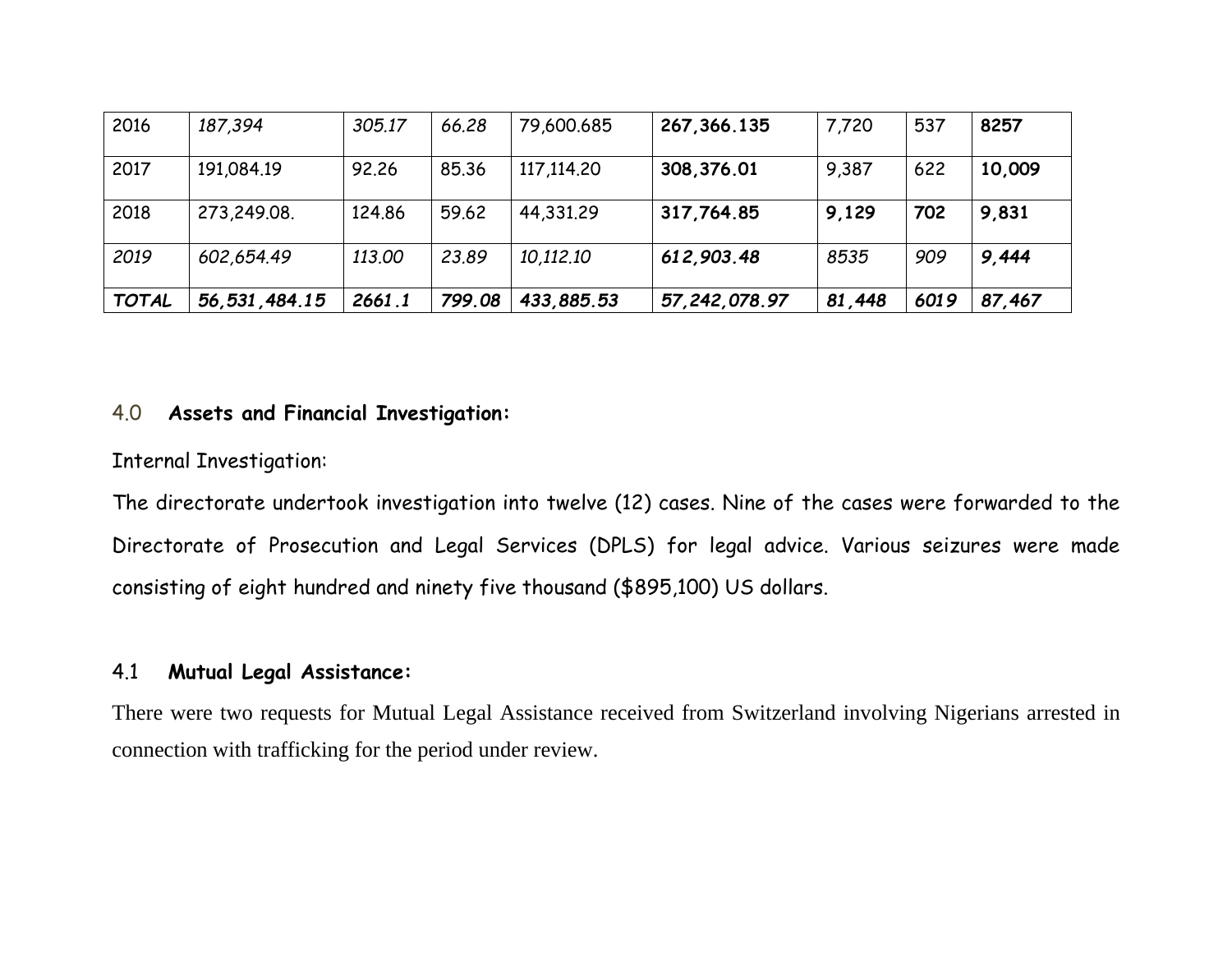#### **4.2 COOPERATION WITH STAKEHOLDERS:**

The Directorate received two (2) requests for intelligence from the Nigerian Financial Intelligence Unit (NFIU) for investigation and also forwarded six (6) requests to NFIU out of which four (4) responses have been received to aid ongoing investigation.

#### **5.0 Joint Task Force**

The Unit during the period under focus carried out various activities; these include criminal record checks on arrested persons, execution of Mutual Legal Assistance (MLAT), Joint Operations, Vehicle Investigations, Indexing Telephone, liaison with sister Agencies and Technical support to other formations of the Agency.

#### **5.1 Mutual Legal Assistance**:

The unit received a correspondence from German Authority requesting for a Mutual Legal Assistance on certain suspects who were undergoing investigations for various drug related offences. One of the suspects had been convicted in Germany with the support of the unit.

#### 5.2 LIAISON WITH REGULATORY AGENCIES

The unit within the year under review corresponded with the Lagos State Land Bureau, Corporate Affairs Commission (CAC), GSM network providers, Vehicle Licensing agency and various financial institutions through the Directorate of Assets and Financial Investigation.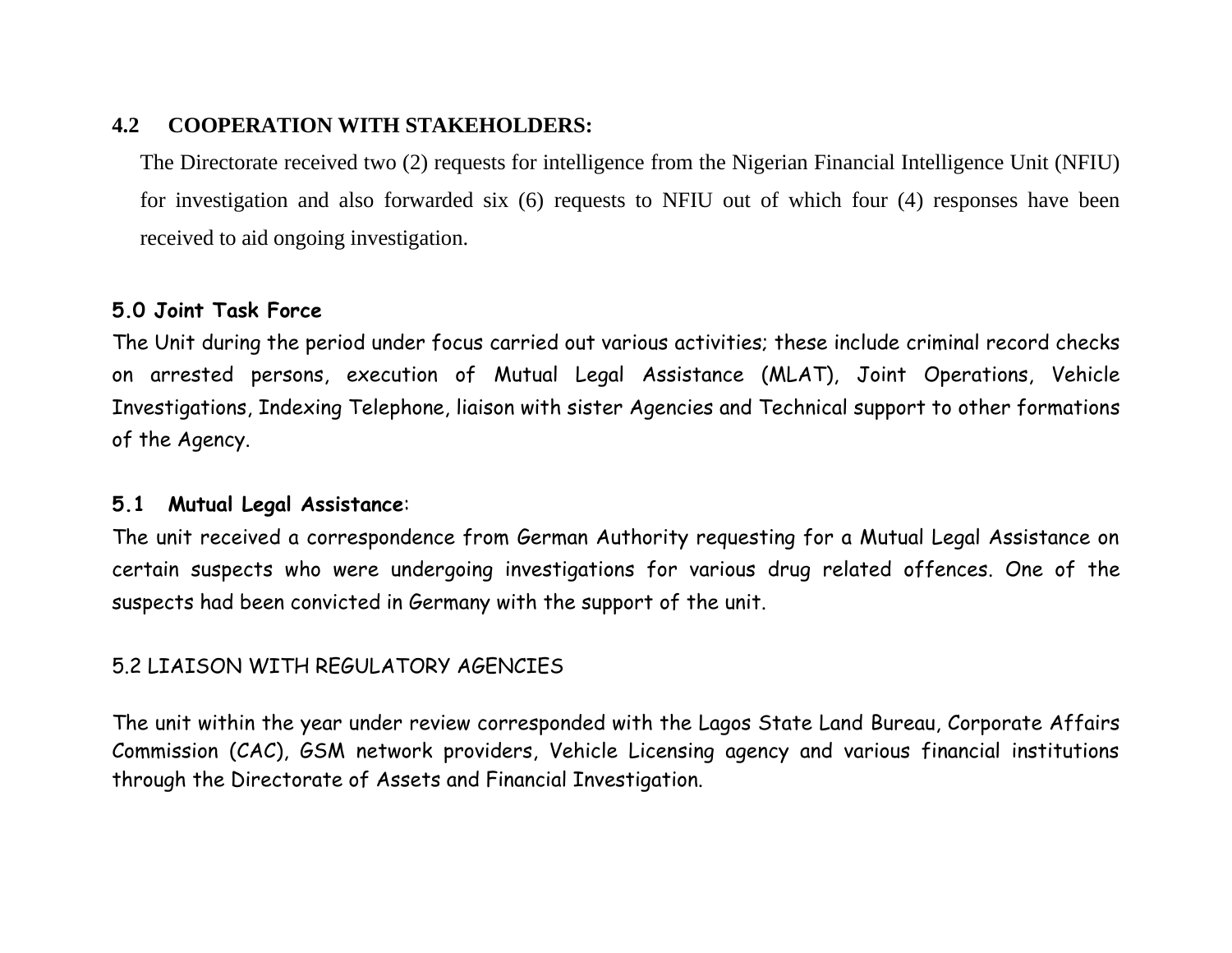#### 6.0 PROSECUTION

In the year 2019, the directorate had a handful of activities going on. Several assets ranging from apartments to hotel, vehicular, monetary) assets as well as other household items were forfeited to the Agency. In the year under review, a the sum of was seized

| S/N | <b>NAME OF</b>  | <b>CHARGE</b> | <b>COMMAND</b>   | <b>AMOUNT</b>    | <b>DATE OF</b>    |
|-----|-----------------|---------------|------------------|------------------|-------------------|
|     | <b>SUSPECT</b>  | <b>NUMBER</b> |                  | <b>FORFEITED</b> | <b>FORFEITURE</b> |
| 1.  | FRN v. Chief    | FHC/L/122C/10 | <b>DPLS HQ</b>   | Nati 321,013.3   | 7/7/2019          |
|     | Odugwe          |               |                  | 5                |                   |
|     | Azubuike        |               |                  | Eco Bank         |                   |
|     |                 |               |                  | Account No.      |                   |
|     |                 |               |                  | 0021934640       |                   |
| 2.  | FRN v. Ignatius | FHC/L/452C/10 | $\mathcal{U}$    | 2 US Dollars     | 2019              |
|     | Ejimba          |               |                  |                  |                   |
| 3.  | FRN v. Ojo      | FHC/L/188C/15 | $\mathbf{u}$     | <b>USD700</b>    | 2019              |
|     | Sunday Akanmu   |               |                  |                  |                   |
|     | Olusegun        |               |                  |                  |                   |
| 4.  | FRN v. Vivian   | FHC/L/275C/14 | $\mathbf{u}$     | <b>USD400</b>    | 2019              |
|     | Ebere Anyanwu   |               |                  |                  |                   |
| 5.  | FRN v. Uchegbu  | FHC/L/206C/17 | $\boldsymbol{u}$ | <b>USD1000</b>   | 2019              |
|     | Emeka Micheal   |               |                  |                  |                   |
| 6.  | FRN v. Gpou Bi- | FHC/L/188C/17 | $\boldsymbol{u}$ | <b>USD400</b>    | 2019              |
|     | Clauvia         |               |                  |                  |                   |

#### **TABLE 2 - MONETARY FORFEITURE: FINAL ORDERS**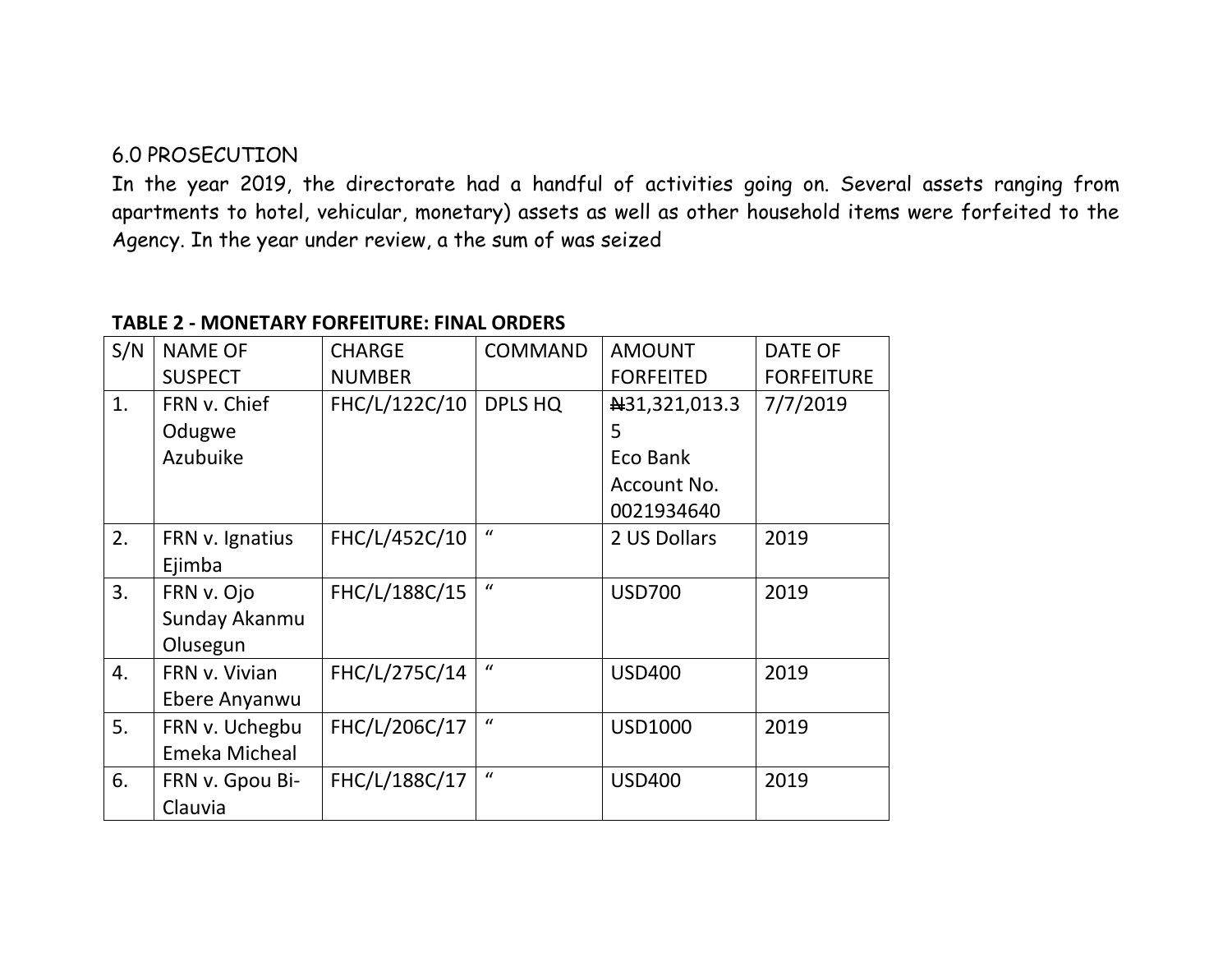| S/N | <b>NAME OF</b>        | <b>CHARGE</b> | <b>COMMAND</b>             | <b>AMOUNT</b>    | <b>DATE OF</b>    |
|-----|-----------------------|---------------|----------------------------|------------------|-------------------|
|     | <b>SUSPECT</b>        | <b>NUMBER</b> |                            | <b>FORFEITED</b> | <b>FORFEITURE</b> |
| 7.  | FRN v. Eboro Joe      | FHC/L/405C/12 | $\boldsymbol{u}$           | USD2,000         | 2019              |
|     | Okwudili              |               |                            |                  |                   |
| 8.  | FRN v. Idris          | FHC/L/55C/12  | $\mathbf{u}$               | <b>USD620</b>    | 2019              |
|     | Olamilekan            |               |                            |                  |                   |
|     | <b>Basmidele</b>      |               |                            |                  |                   |
| 9.  | FRN v. Olua           | FHC/L/390C/13 | $\mathbf{u}$               | <b>700 EUROS</b> | 2019              |
|     | Uguru                 |               |                            | 200 POUNDS       |                   |
|     | Christopher and       |               |                            |                  |                   |
|     | Rosangela             |               |                            |                  |                   |
|     | <b>Gomes Goncales</b> |               |                            |                  |                   |
| 10. | FRN v. Chike          | FHC/L/299C/14 | $\boldsymbol{u}$           | \$600.00         | 2019              |
|     | Ifeanyichukwu         |               |                            |                  |                   |
|     | <b>Paulinus</b>       |               |                            |                  |                   |
| 11. | FRN v. Obijiofor      | FHC/L/214C/14 | $\boldsymbol{u}$           | \$500.00         | 2019              |
|     | Obinna Jones          |               |                            |                  |                   |
| 12. | FRN v. Olekunne       | FHC/L/440C/13 | $\boldsymbol{u}$           | \$800.00         | 2019              |
|     | Chibuzor              |               |                            |                  |                   |
|     | Darlington            |               |                            |                  |                   |
| 13. | FRN v. Femi           | FHC/L/135C/14 | $\boldsymbol{u}$           | H95,390.00       | 2019              |
|     | Jacob                 |               |                            |                  |                   |
| 14. | FRN v. Friday         | FHC/L/35C/14  | $\mathbf{u}$               | \$300.00         | 2019              |
|     | <b>Uffot Tom</b>      |               |                            |                  |                   |
| 15. | FRN v. Okafor         | FHC/L/225C/14 | $\boldsymbol{\mathcal{U}}$ | \$700.00         | 2019              |
|     | Chijioke Franklin     |               |                            |                  |                   |
| 16. | FRN v. Egbu           | FHC/L/77C/15  | $\mathbf{u}$               | \$300.00         | 2019              |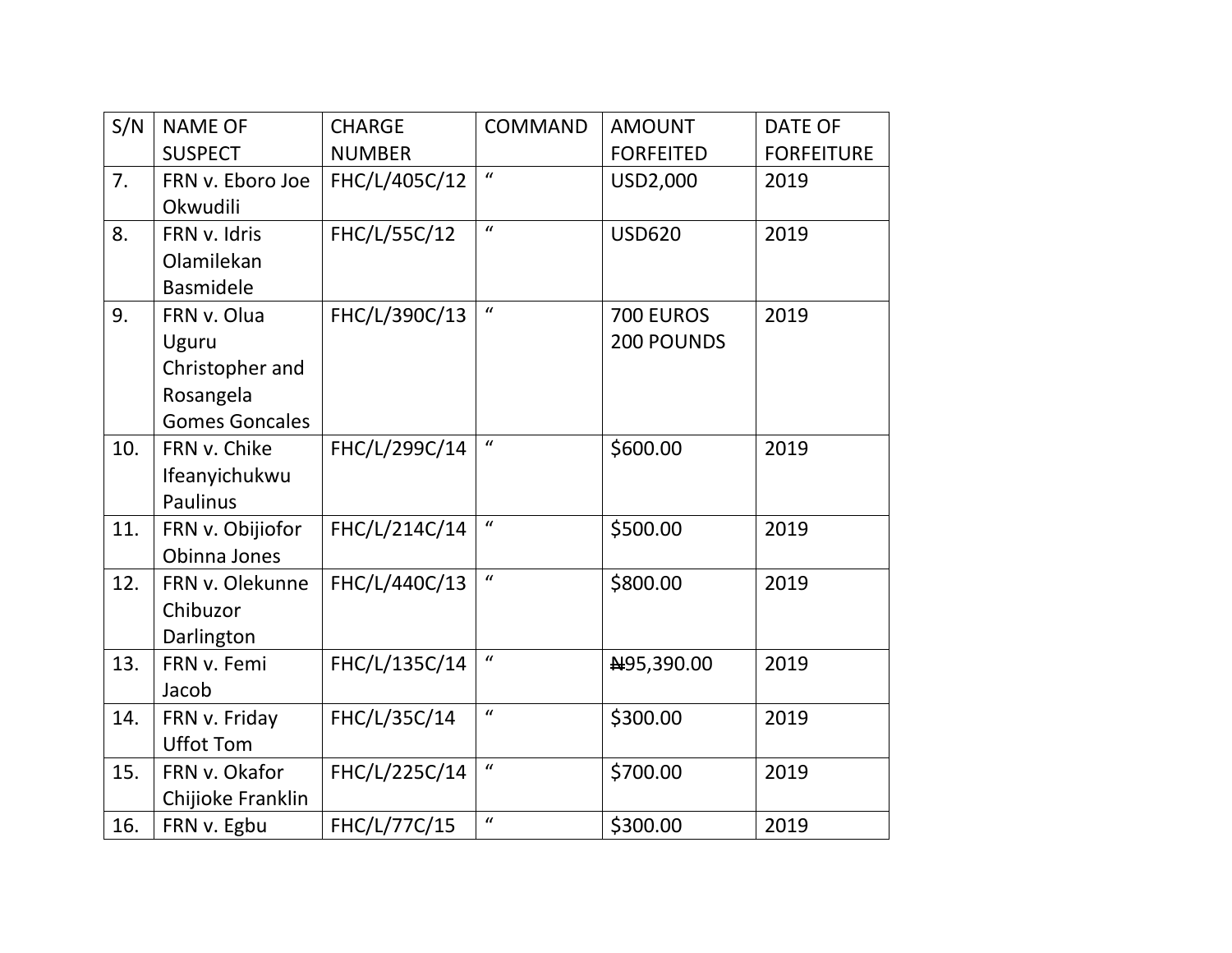| S/N | <b>NAME OF</b>       | <b>CHARGE</b>            | <b>COMMAND</b>     | <b>AMOUNT</b>    | <b>DATE OF</b>    |
|-----|----------------------|--------------------------|--------------------|------------------|-------------------|
|     | <b>SUSPECT</b>       | <b>NUMBER</b>            |                    | <b>FORFEITED</b> | <b>FORFEITURE</b> |
|     | Godslove             |                          |                    |                  |                   |
|     | Chinonso             |                          |                    |                  |                   |
| 17. | FRN v. Ulelu         | FHC/L/130C/14            | DPLS HQ.           | \$200.00         | 2019              |
|     | Ugwumba              |                          |                    |                  |                   |
|     | Micheal              |                          |                    |                  |                   |
| 18. | FRN v. Mbeike        | FHC/L/437C/10            | $\boldsymbol{u}$   | \$300.00         | 2019              |
|     | Matthew              |                          |                    | <b>RUPEES</b>    |                   |
|     | Chukwunwaogo         |                          |                    | 3,000.00         |                   |
| 19. | FRN v. Ejike         | FHC/L/44C/12             | $\boldsymbol{u}$   | N5,370.00        | 2019              |
|     | Ifeobu A.            |                          |                    |                  |                   |
| 20. | FRN v. Onwuka        | FHC/L/305C/11            | $\boldsymbol{u}$   | \$8,800.00       | 2019              |
|     | Ichi Ukaegbu         |                          |                    |                  |                   |
| 21. | FRN v. Okafor        | FHC/L/162C/11            | $\mathbf{u}$       | Vietnam          | 2019              |
|     | Sochukwuma           |                          |                    | Currency         |                   |
|     | Benjamin             |                          |                    | 198,500.00;      |                   |
|     |                      |                          |                    | Reais - 55,00;   |                   |
|     |                      |                          |                    | Bolivares-       |                   |
|     |                      |                          |                    | 2,000.00         |                   |
| 22. | FRN v. Eze           | FHC/L/291C/14            | $\boldsymbol{u}$   | \$300.00         | 2019              |
|     | Ifeoma Maureen       |                          |                    |                  |                   |
| 23. | Abandoned<br>seizure | $\overline{\phantom{a}}$ | <b>Cross River</b> | ₩201,432.50      | <b>April 2019</b> |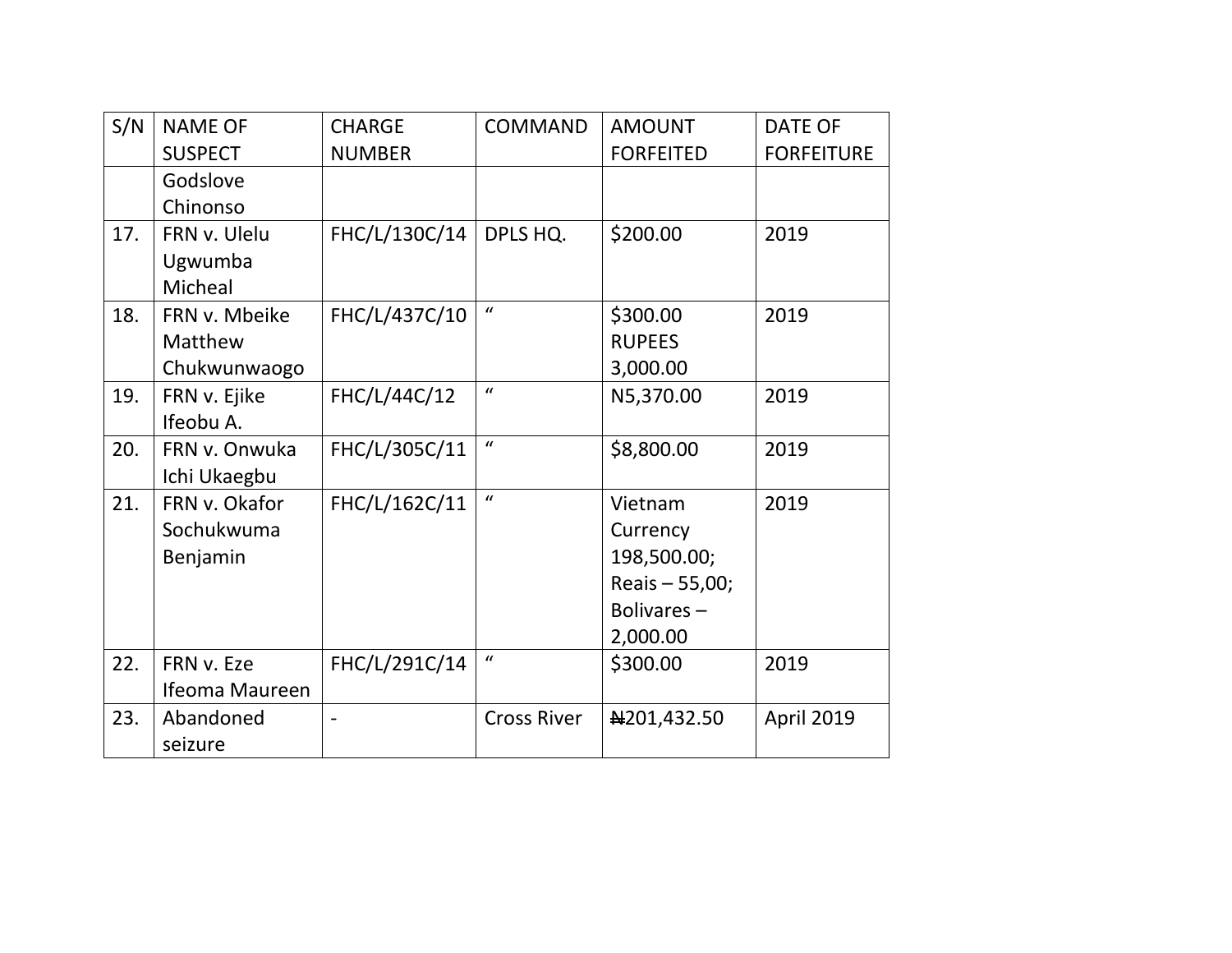#### **VEHICLES/MOTOR CYCLES FORFEITED:**

| S/NO | <b>VEHICLE</b>    | <b>COMMAN</b> | CHASSIS/ENGINE | <b>TYPE OF</b> | <b>STATE OF</b> | <b>REMARK</b> |
|------|-------------------|---------------|----------------|----------------|-----------------|---------------|
|      | REG. NO.          | D             | NO.            | <b>VEHICLE</b> | <b>VEHICLE</b>  |               |
| 1.   | 452<br>HB         | DPLS HQ.      | $\overline{a}$ | Toyota 4-      | $\overline{a}$  | Final         |
|      | AAA               |               |                | Runner         |                 |               |
|      |                   |               |                | 1999           |                 |               |
|      |                   |               |                | Model          |                 |               |
| 2.   | <b>KS 620 AAA</b> | DPLS HQ.      | $\overline{a}$ | Sienna         | ٠               | Final         |
|      |                   |               |                | <b>Bus</b>     |                 |               |
|      |                   |               |                | Toyota         |                 |               |
|      |                   |               |                | 2002           |                 |               |
|      |                   |               |                | Model          |                 |               |

# **6.1 NOTABLE SENTENCES**

#### (I) CRIMINAL CASE

It is noteworthy and well pleasing to know that stiffer correctional measure in form of jail terms were meted out to criminals within the period in focus. Some of these criminals were sentenced to jail terms of between ten (10) and thirty eight (38) years. This will serve as a deterrent for other would-be criminals.

1) Raji Issa Adio, Male was convicted and sentenced to 38 years imprisonment for possession of 510 Kilogrammes of Heroin by the Federal High Court, Lagos.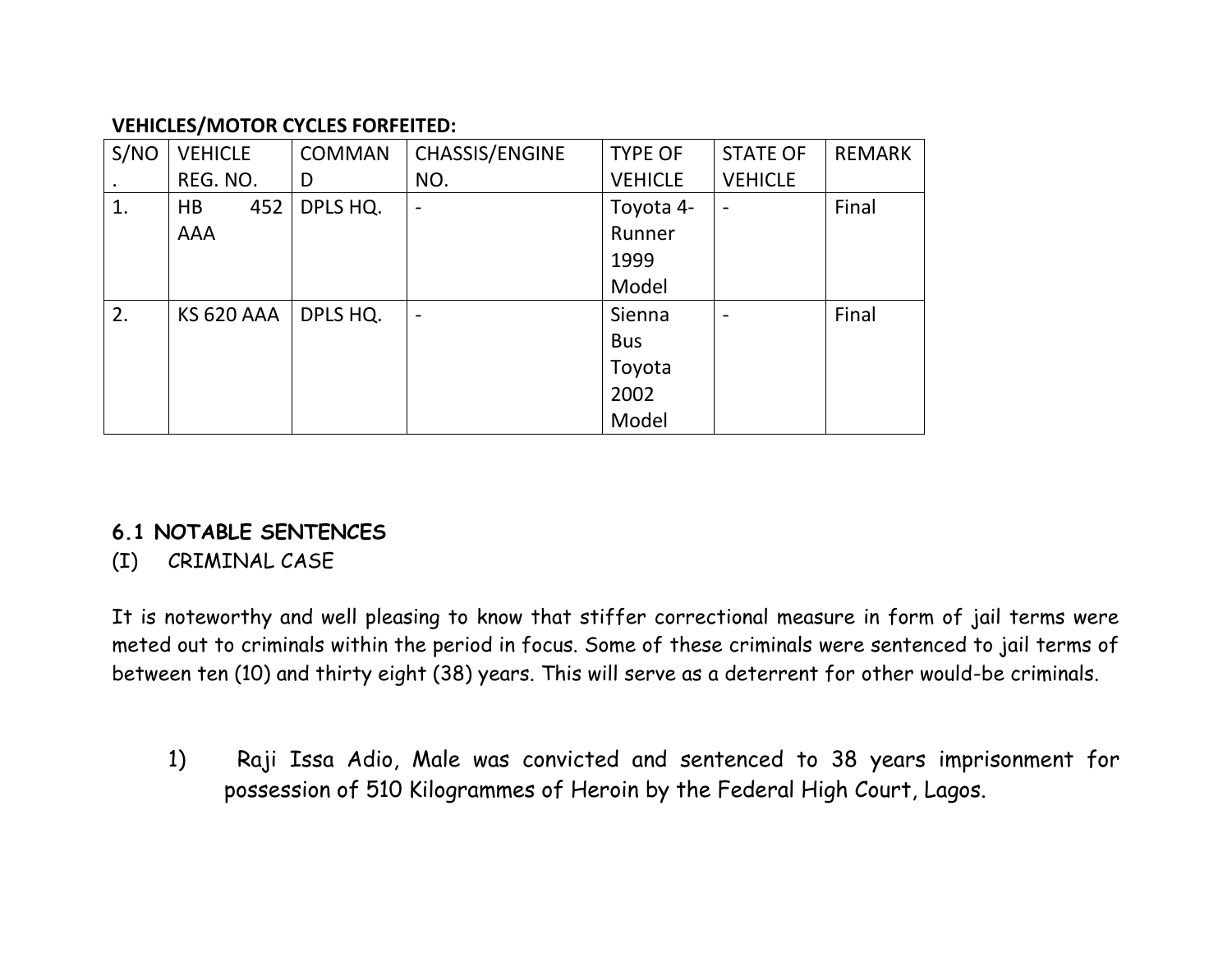- 2) Onwughalu Franklin Jude, Male was convicted and sentenced to 20 years imprisonment by the Federal High Court sitting in Enugu for possession of cocaine weighing 1.243 Kilogrammes.
- 3) Ojo Akor, Male, 24 years from Kogi State was convicted and sentenced to 15 years imprisonment by the Federal High Court, Akure for possession of Cannabis Sativa weighing 35 Kilogrammes
- 4) Samuel John, Male, 29 years from Ondo State was convicted and sentenced to 15 years imprisonment by the Federal High Court, Akure for possession of Cannabis Sativa weighing 200 grammes.
- 5) Emmanuel John, Male, 60 years from Benue State was convicted and sentenced to 14 years imprisonment by the Federal High Court, Akure for cultivating Cannabis Sativa.
- 6) Idoko Sunday, Male, 28 years from Benue State was convicted and sentenced to 14 years imprisonment by the Federal High Court, Akure for cultivating Cannabis Sativa.
- 7) Nonso Chukwulobe, Male, 50 years was convicted and sentenced to 12 years of imprisonment by the Federal High Court sitting at Awka, Anambra State for possession of Heroin weighing 44.8 grammes.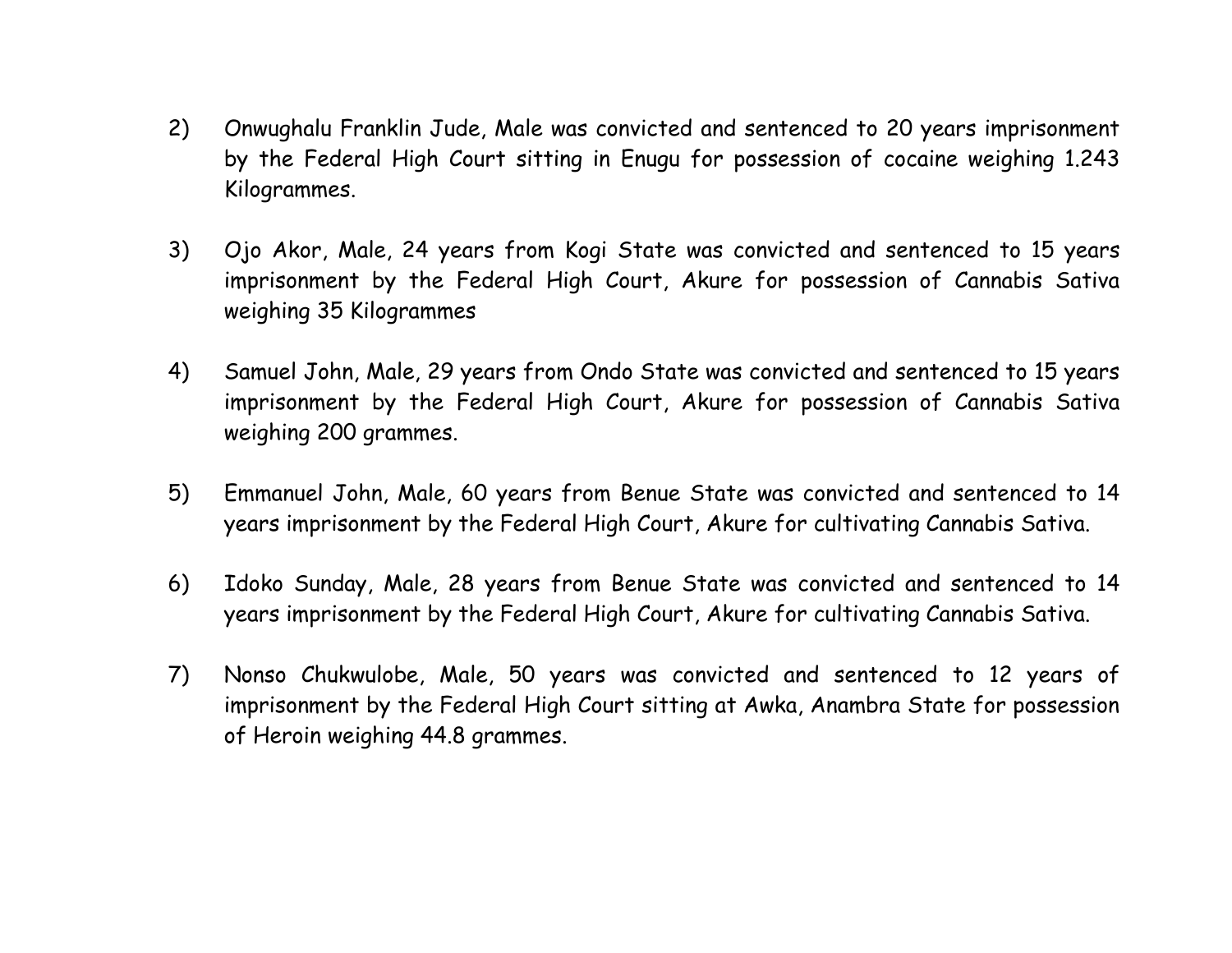- 8) Obiakor Chukwunonso, Male was convicted and sentenced to 12 years imprisonment by the Federal High Court sitting in Enugu for possession of cocaine.
- 9) Hamisu Ibrahim was convicted and sentenced to 10 years imprisonment for possession of Cannabis Sativa by the Federal High Court sitting in Jos.
- 10) Markohop Jonathan was convicted and sentenced to 10 years imprisonment for possession of 1 Kilogramme of Cannabis Sativa by the Federal High Court sitting in Jos.
- 11) John Samuel, Male, 31 years was convicted and sentenced to 10 years imprisonment for possession of 200 gramme of Cannabis Sativa by the Federal High Court sitting in Jos.

#### *Summary of Prosecution by Conviction*

|                  | COMMANDS $\parallel$ CONVICTIONS $\parallel$ ACQUITTAL $\parallel$ Struck out $\parallel$ TOTAL |  |  |
|------------------|-------------------------------------------------------------------------------------------------|--|--|
| HEADQUARTER    8 |                                                                                                 |  |  |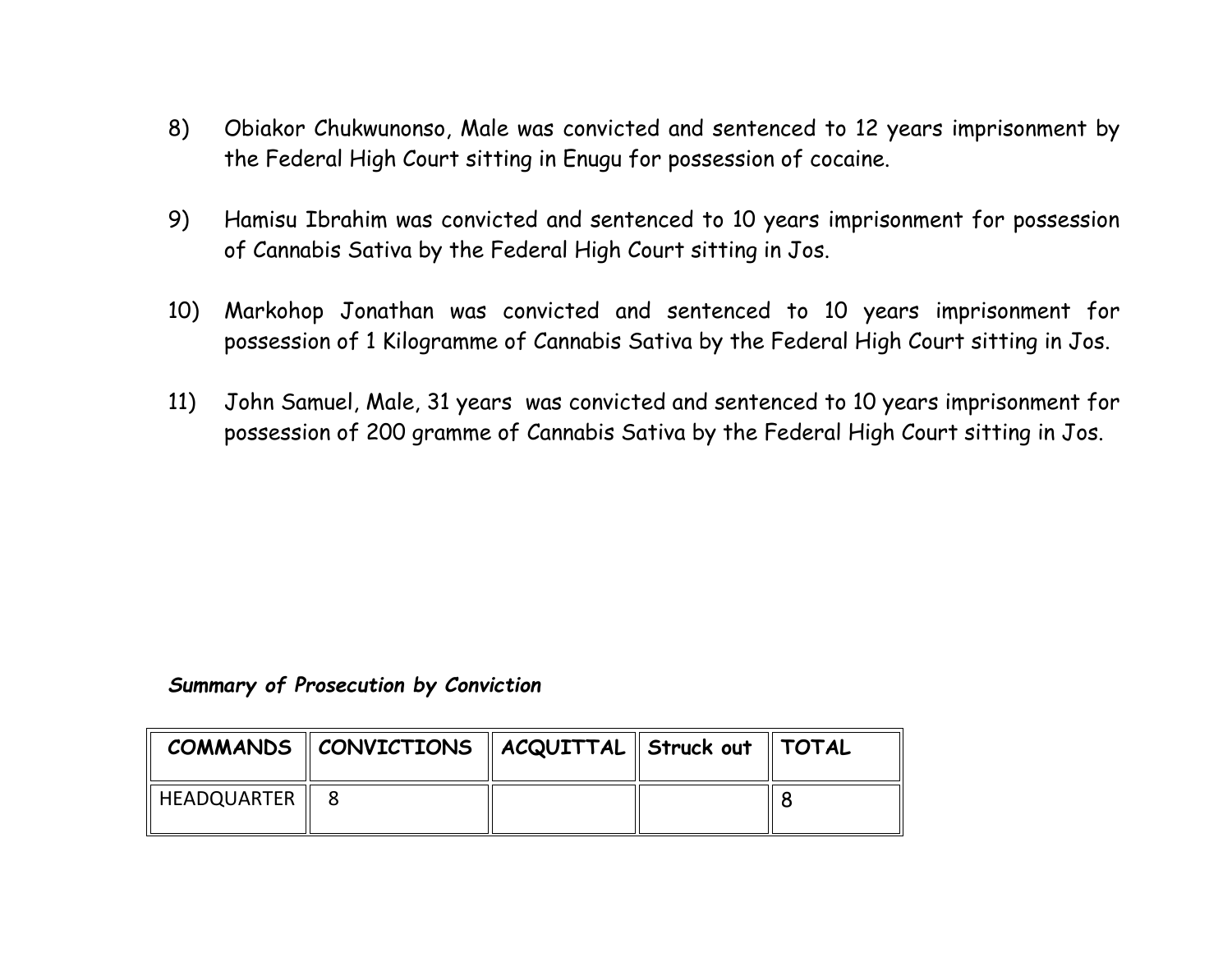| $\mathsf S$        |                |   |                |
|--------------------|----------------|---|----------------|
| <b>MMIA</b>        | 34             |   | 34             |
| ABIA               | 38             | 8 | 46             |
| <b>ADAMAWA</b>     | 34             |   | 34             |
| ANAMBRA            | 38             |   | 38             |
| AKWA IBOM          | 23             |   | 23             |
| <b>BAUCHI</b>      | 19             |   | 19             |
| <b>BAYELSA</b>     | $\overline{2}$ |   | $\overline{c}$ |
| <b>BENUE</b>       | 19             |   | 19             |
| <b>BORNO</b>       | 12             |   | 12             |
| <b>CROSS RIVER</b> | 24             |   | 24             |
| <b>DELTA</b>       | 25             |   | 25             |
| <b>EBONYI</b>      | 33             |   | 33             |
| <b>EDO</b>         | 9              |   | 9              |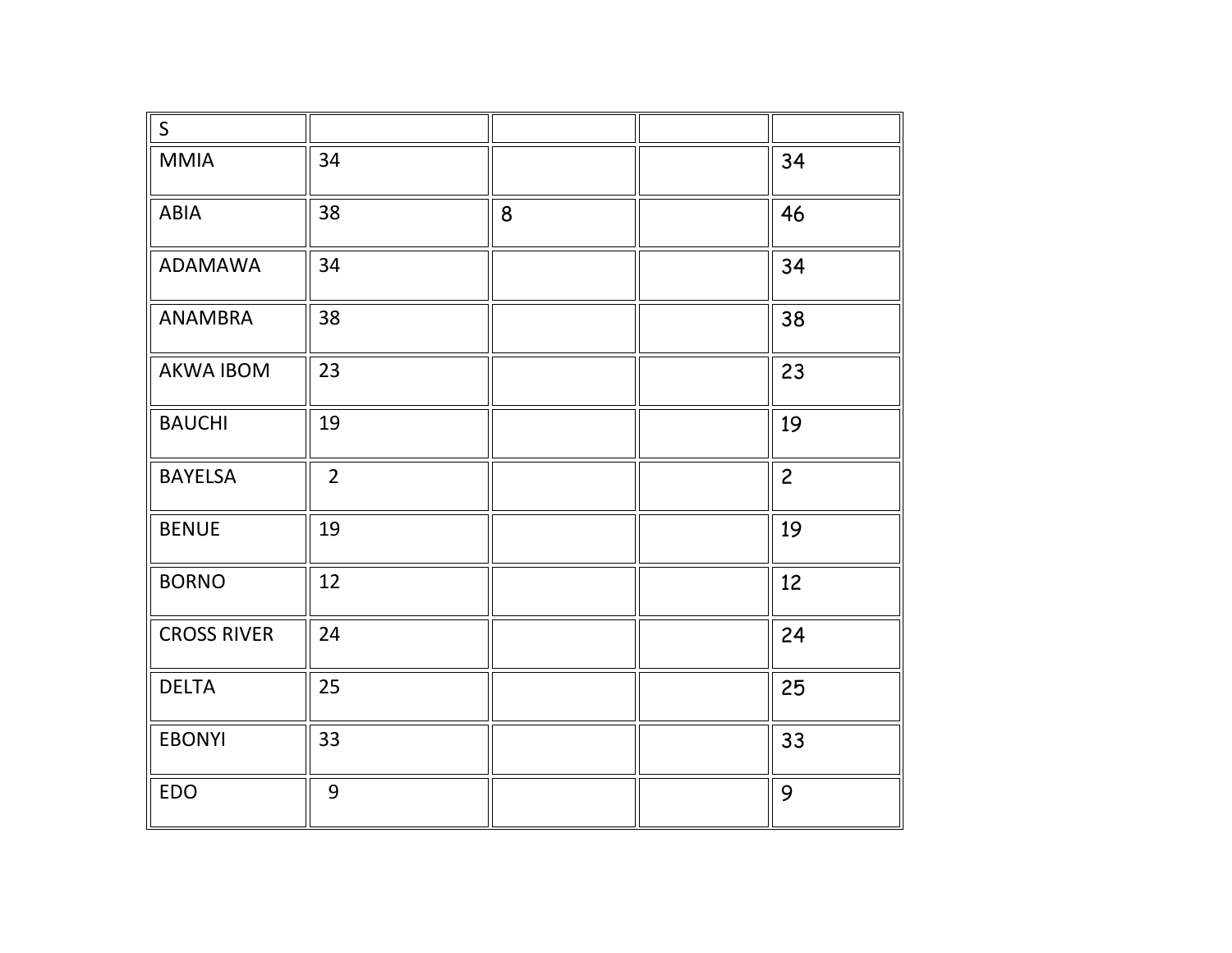| <b>EKITI</b>   | $\overline{4}$ |              |              | $\overline{\mathbf{4}}$ |
|----------------|----------------|--------------|--------------|-------------------------|
| ENUGU          | 53             |              |              | 53                      |
| FCT (ABUJA)    | 72             |              |              | 72                      |
| <b>GOMBE</b>   | 16             |              |              | 16                      |
| <b>IMO</b>     | 26             |              |              | 26                      |
| <b>JIGAWA</b>  | 25             |              |              | 25                      |
| <b>KADUNA</b>  | 22             |              |              | 22                      |
| <b>KANO</b>    | 99             | $\mathbf{1}$ | $\mathbf{1}$ | 101                     |
| <b>KATSINA</b> | 63             |              | $\mathbf{1}$ | 64                      |
| <b>KEBBI</b>   | 15             |              |              | 15                      |
| KOGI           | 16             |              |              | 16                      |
| <b>KWARA</b>   | $\overline{2}$ |              |              | $\overline{c}$          |
| <b>LAGOS</b>   | 77             |              |              | 77                      |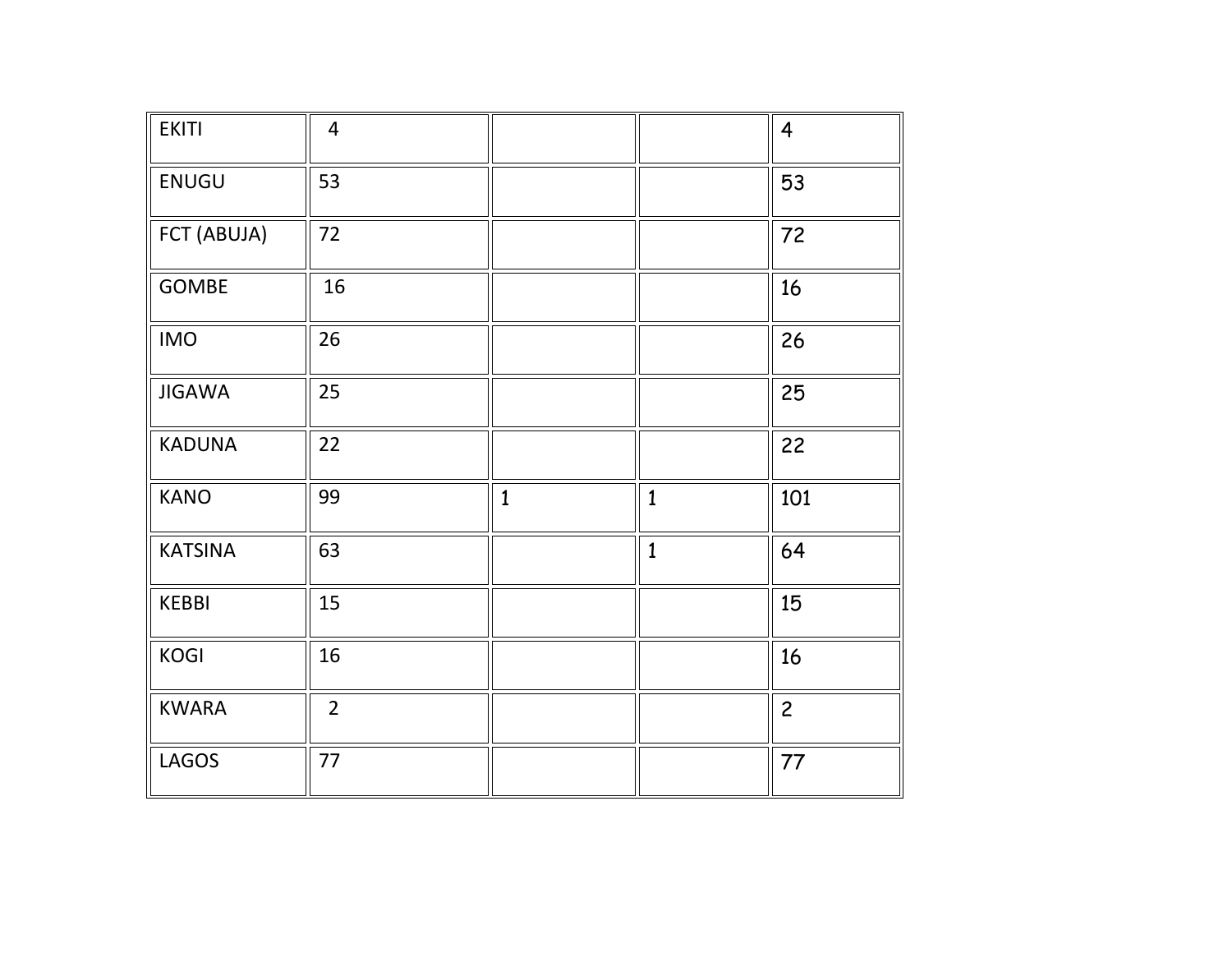| NASSARAWA     | 20             |              | 20             |
|---------------|----------------|--------------|----------------|
| <b>NIGER</b>  | 30             |              | 30             |
| <b>OGUN</b>   | $\overline{4}$ |              | $\overline{4}$ |
| ONDO          | 37             |              | 37             |
| OSUN          | 22             |              | 22             |
| <b>OYO</b>    | 56             | $\mathbf{1}$ | 57             |
| PLATEAU       | 80             | $\mathbf{1}$ | 81             |
| <b>RIVERS</b> | 13             |              | 13             |
| SOKOTO        | $\mathbf{1}$   |              | $\mathbf{1}$   |
| <b>TARABA</b> | 13             |              | 13             |
| YOBE          | 8              |              | 8              |
| ZAMFARA       | 19             |              | 19             |
| <b>SEME</b>   | 13             |              | 13             |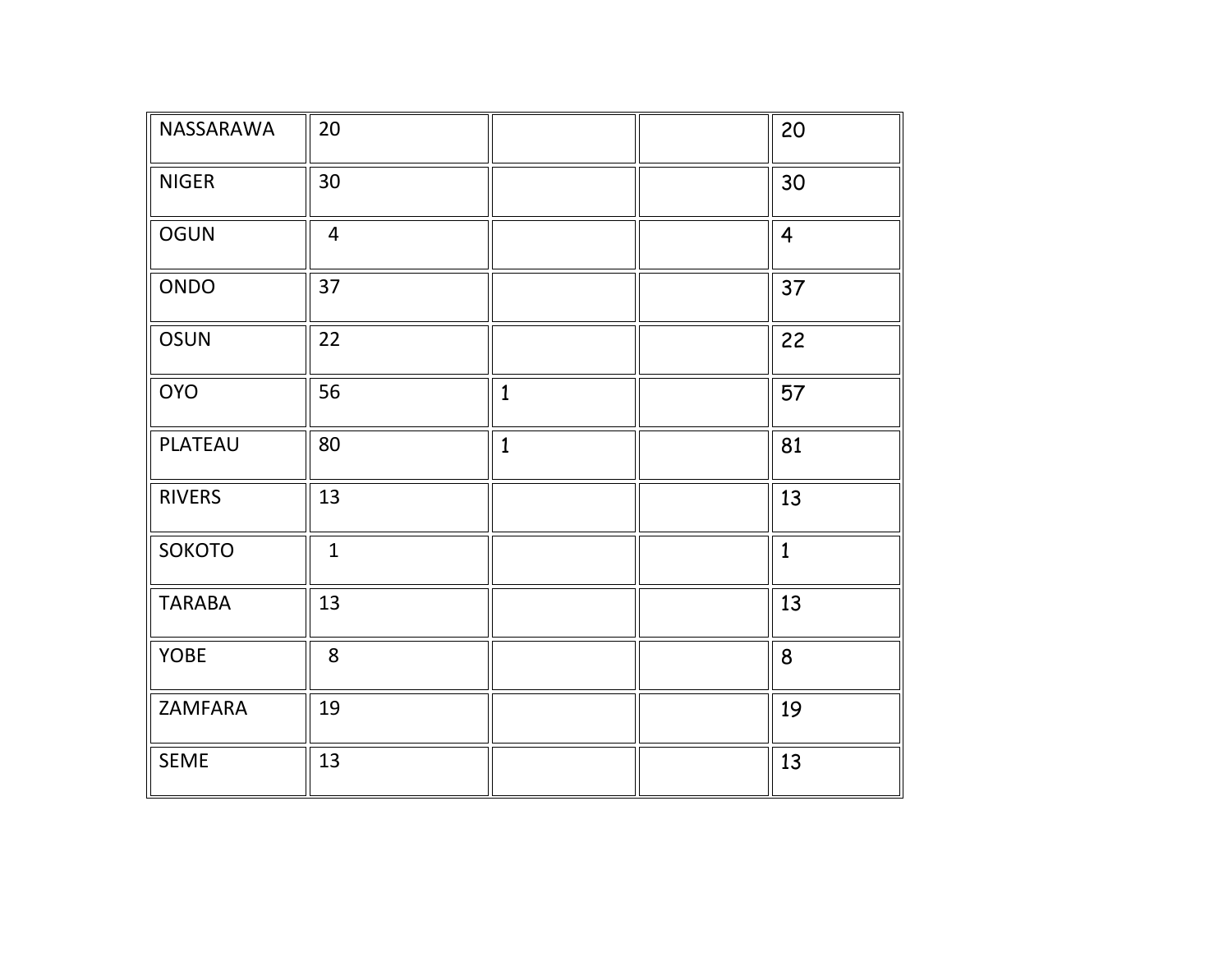| <b>NAIA ABUJA</b> |       |    |                |       |
|-------------------|-------|----|----------------|-------|
| <b>MAKIA KANO</b> | 4     |    |                |       |
| PHIA              |       |    |                |       |
| PHC PORT<br>COMD  |       |    |                |       |
| <b>SET</b>        |       |    |                |       |
|                   | 1,130 | 11 | $\mathfrak{p}$ | 1,143 |

#### *PROSECUTION SCORE CARD FOR 2009 - 2018*

| Year | Cases | Won   | Lost/struck<br>out | <b>Success</b><br><b>Rate (%)</b> |
|------|-------|-------|--------------------|-----------------------------------|
| 2010 | 1,526 | 1,509 | 17                 | 98.89                             |
| 2011 | 1,501 | 1,491 | 10                 | 99.33                             |
| 2012 | 1,736 | 1,718 | 18                 | 98.96                             |
| 2013 | 1,871 | 1,865 | 6                  | 99.67                             |
| 2014 | 2,070 | 2,054 | 16                 | 99.22                             |
| 2015 | 1,731 | 1,690 | 41                 | 97.63                             |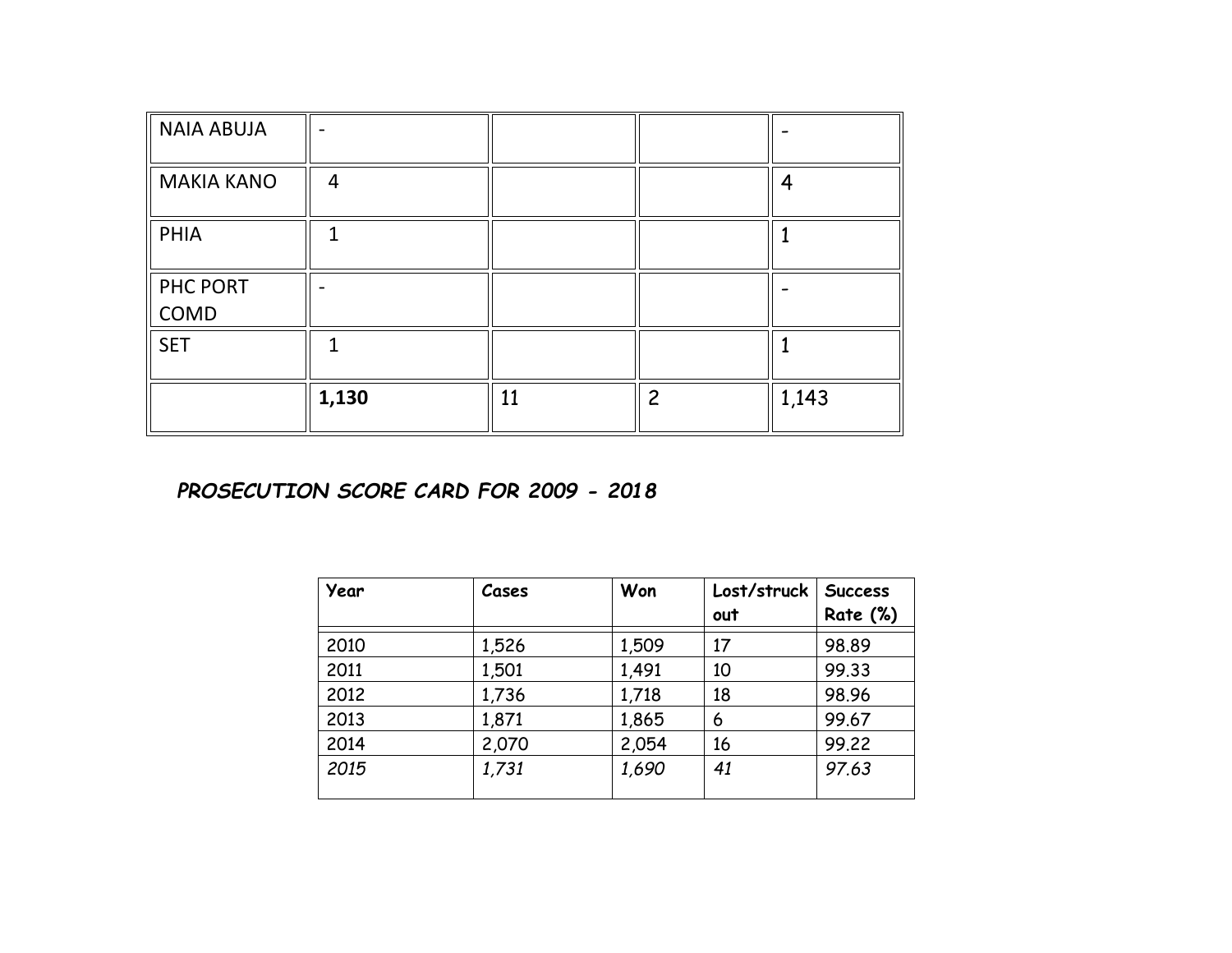| 2016         | 2,278  | 2,256  | 22  | 99.03 |
|--------------|--------|--------|-----|-------|
| 2017         | 1,666  | 1,621  | 45  | 97.30 |
| 2018         | 1259   | 1249   | 10  | 99.21 |
| 2019         | 1,143  | 1,130  | 13  | 98.86 |
| <b>TOTAL</b> | 16,781 | 16,583 | 198 | 98.82 |

#### **7.0 DIRECTORATE OF DRUG DEMAND REDUCTION**

#### **INTRODUCTION:**

The Drug Demand Reduction Directorate (DDR) is one of the Cardinal Directorates in the Agency, established to play vital roles in drug control within the country by;

- i. Outlining activities that facilitate Reduction of substance use, abuse and addiction.
- ii. Organizing sensitization programmes that will help in controlling initiation of substance use.
- iii. Initiating programmes that will control emerging substance use, abuse and addiction.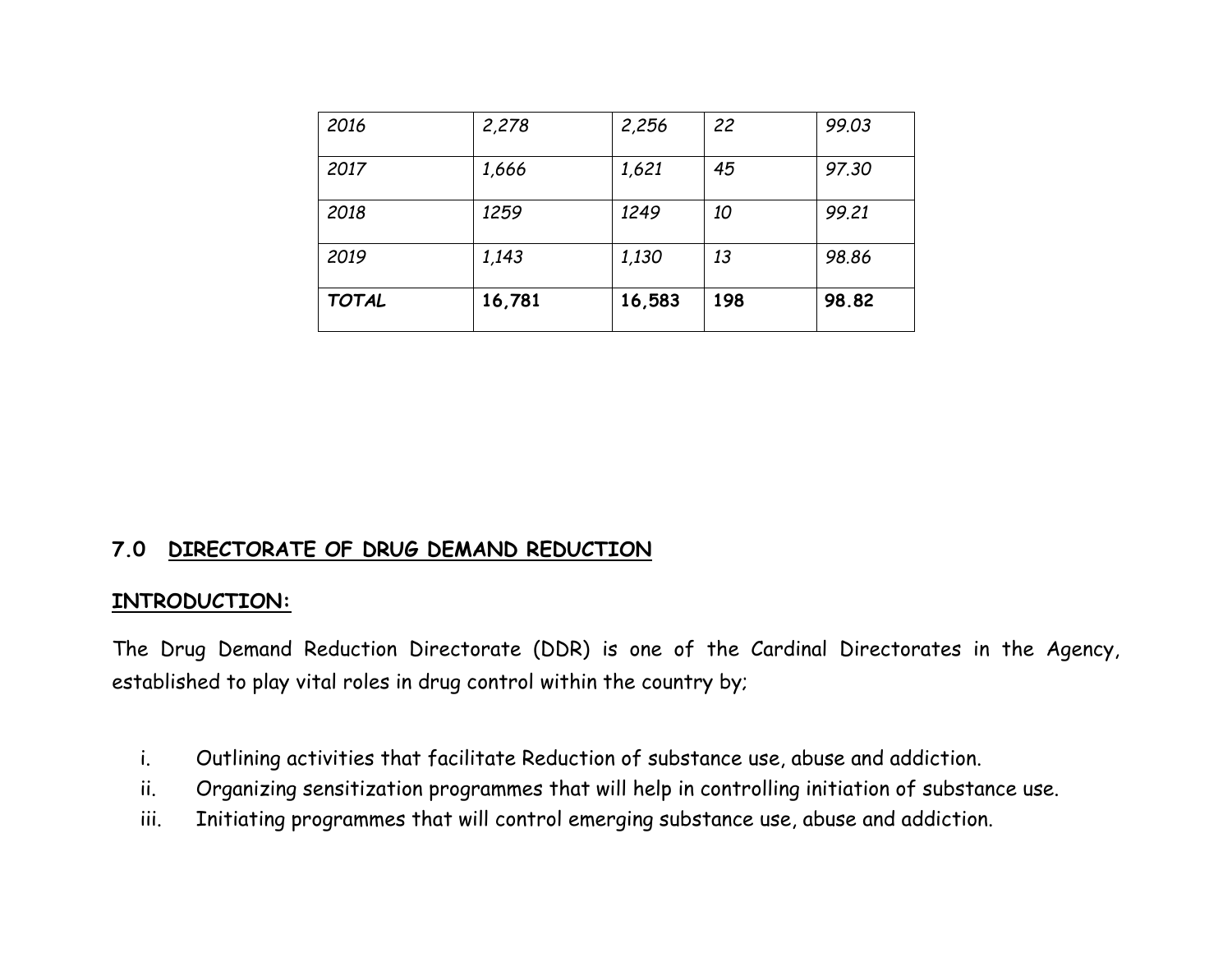#### iv. Counselling of substance users

The above measures will be achieved by the complimentary programmes designed by the following units:

- i. Data collection/statistics
- ii. Sensitization
- iii. Treatment
- iv. Rehabilitation
- v. NGO liaison

#### **7.1. DATA COLLECTION/STATISTICS UNIT**:

 This Unit collects, collates and analyses drug use data sent in from different commands of the Agency. The activity of the unit helps in giving first-hand information on the nature, trend and pattern of drug use, abuse and trafficking in the country.

 It also helps in designing and organizing sensitization programmes across the country especially the areas that are prone to the substance use/abuse and equally identify the most vulnerable.

Activities of the Unit

| S/N | DRUG OF ABUSE |         | TOTAL NUMBER   PERCENTAGE |
|-----|---------------|---------|---------------------------|
|     |               | OF PWUD |                           |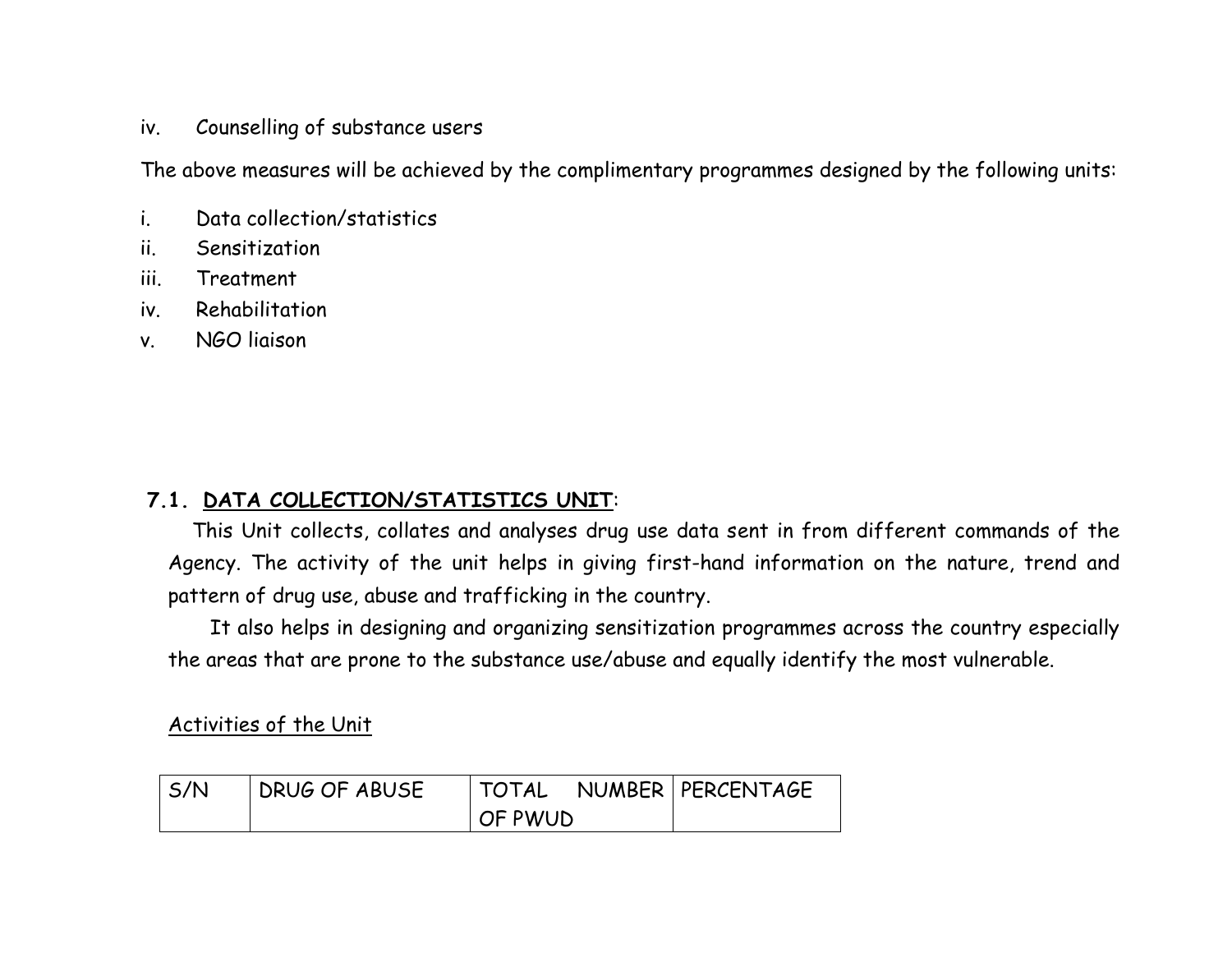| 1.             | CANNABIS             | 419            | 53.65% |
|----------------|----------------------|----------------|--------|
| 2.             | <b>TOBACCO</b>       | 88             | 11.27% |
| 3.             | <b>ALCOHOL</b>       | 51             | 6.53%  |
| 4.             | CODEINE/SYRUP        | 45             | 5.76%  |
| 5.             | TRAMADOL             | 43             | 5.50%  |
| 6.             | <b>HEROIN</b>        | 40             | 5.12%  |
| 7 <sub>1</sub> | <b>ROPHYNOL</b>      | 26             | 3.33%  |
| 8.             | BENZODIAZEPINES      | 26             | 3.33%  |
| 9.             | VALIUM               | 24             | 3.07%  |
| 10.            | COCAINE/CRACK        | 17             | 2.18%  |
| 11             | <b>HALLUCINOGENS</b> | $\overline{2}$ | 0.26%  |
|                | <b>TOTAL</b>         | 781            | 100%   |

**COMMENT-** Out of a sample of 781 individuals collated across the country, a total of 418 (more than half of the total representing 53.65% abused cannabis, which shows that the dominant drug of choice in the country still remains cannabis followed by Tobacco (11.27%) and Alcohol (6.53%), codeine/syrup and tramadol are the next drugs of choice as shown in the graph below.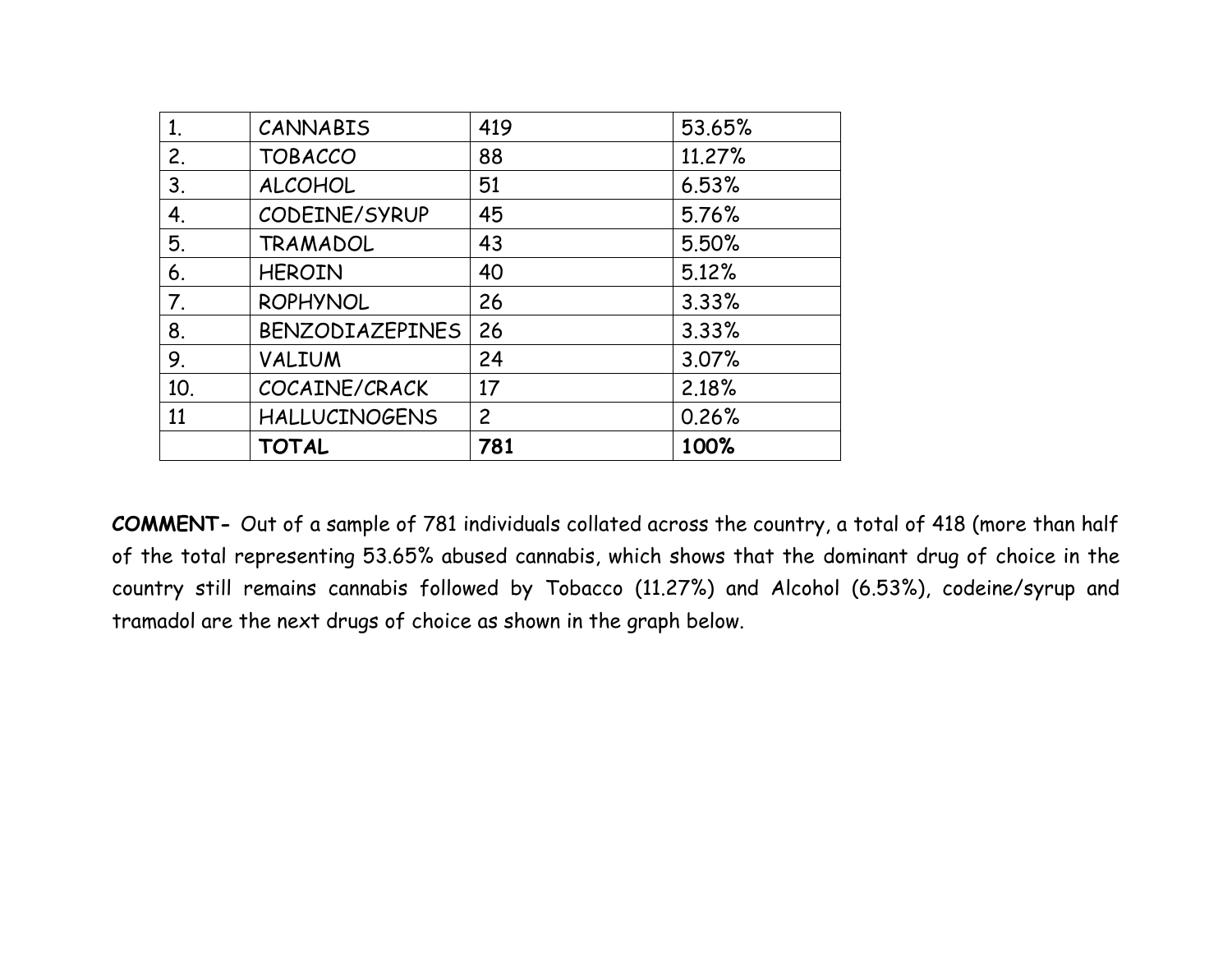

#### **NIGERIAN EPIDEMIOLOGICAL NETWORK ON DRUG USE (NENDU) DATA**

The data collected from the fourteen (14) pilot commands:

• FCT, Kwara, Lagos, Oyo, Rivers, Bayelsa, Anambra, Enugu, Plateau, Nasarawa, Bauchi, Adamawa, Kano and Kaduna; were forwarded to Federal Ministry of Health for harmonization, in order to have a centralized national data. This is to ascertain the pattern, prevalence and extent of drug use and its health implication.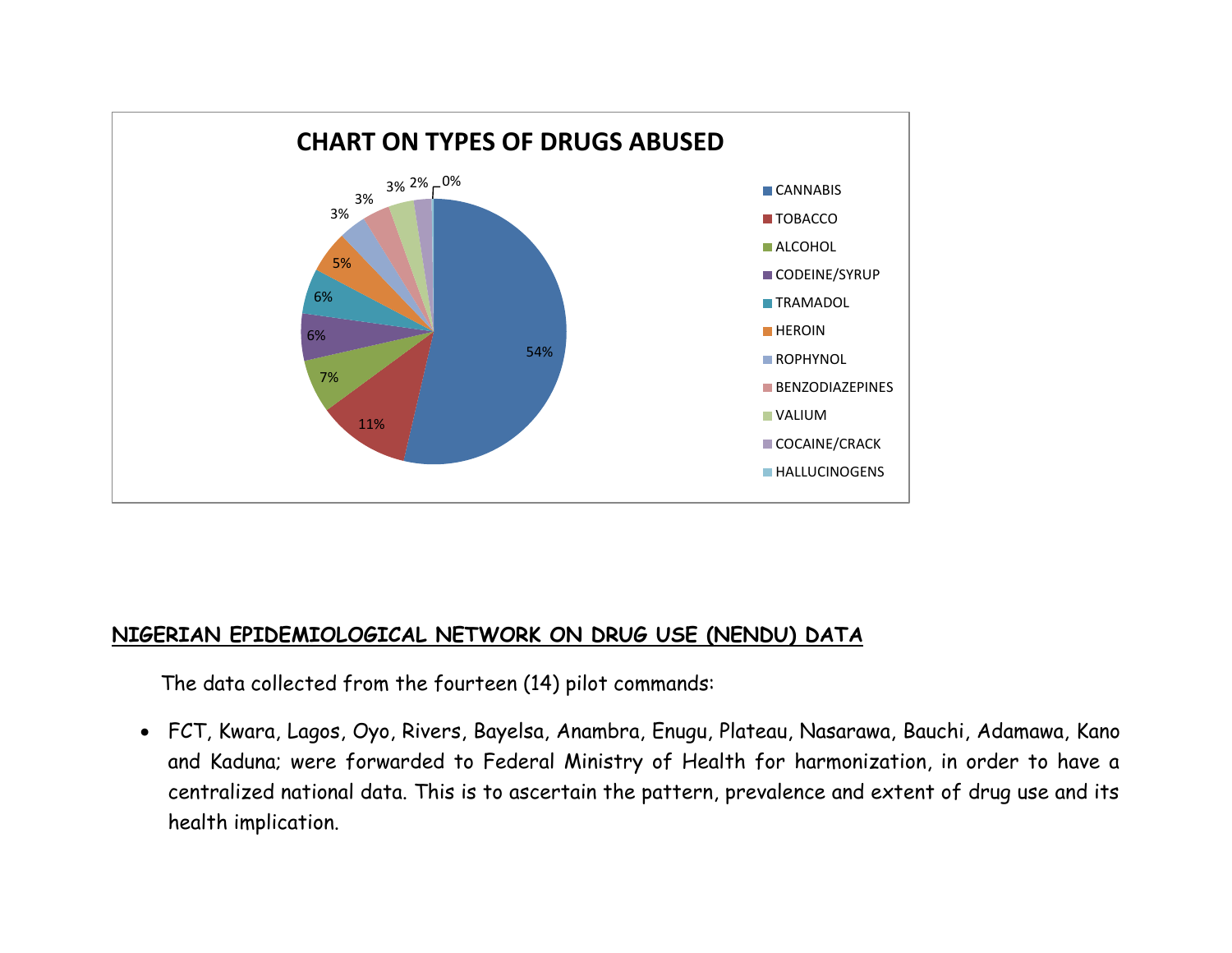For the period under review, the following data were forwarded to Federal Ministry of Health for analysis.

|                             | Number of NENDU Number of female Number of male-clients |     |
|-----------------------------|---------------------------------------------------------|-----|
| forms forwarded per clients |                                                         |     |
| client                      |                                                         |     |
| 289                         | 5                                                       | 284 |

**7.2. SENSITIZATION UNIT**: This unit is responsible in creating awareness on the dangers inherent in drug use, abuse and trafficking. These programmes are carried out in schools, communities, workplaces, religious organizations, marketplaces, motor parks, etc.

 Mostly, the vulnerable are targeted, such as the children, mothers, Injecting Drug Users (IDUs), Internally Displaced People (IDPs), HIV/AIDs individuals, youths in and out of school and equally the adult populations. Materials such as information, education and communication are designed and produced by this unit to meet the needs of the targeted population.

#### **Activities of the Unit**

| $S/N$ TYPE | OF   NUMBER | OF   NUMBER  |                 | OF   TOTAL NUMBER |
|------------|-------------|--------------|-----------------|-------------------|
| PROGRAMME  | PROGRAMMES  | PARTICIPANTS | $\overline{OP}$ |                   |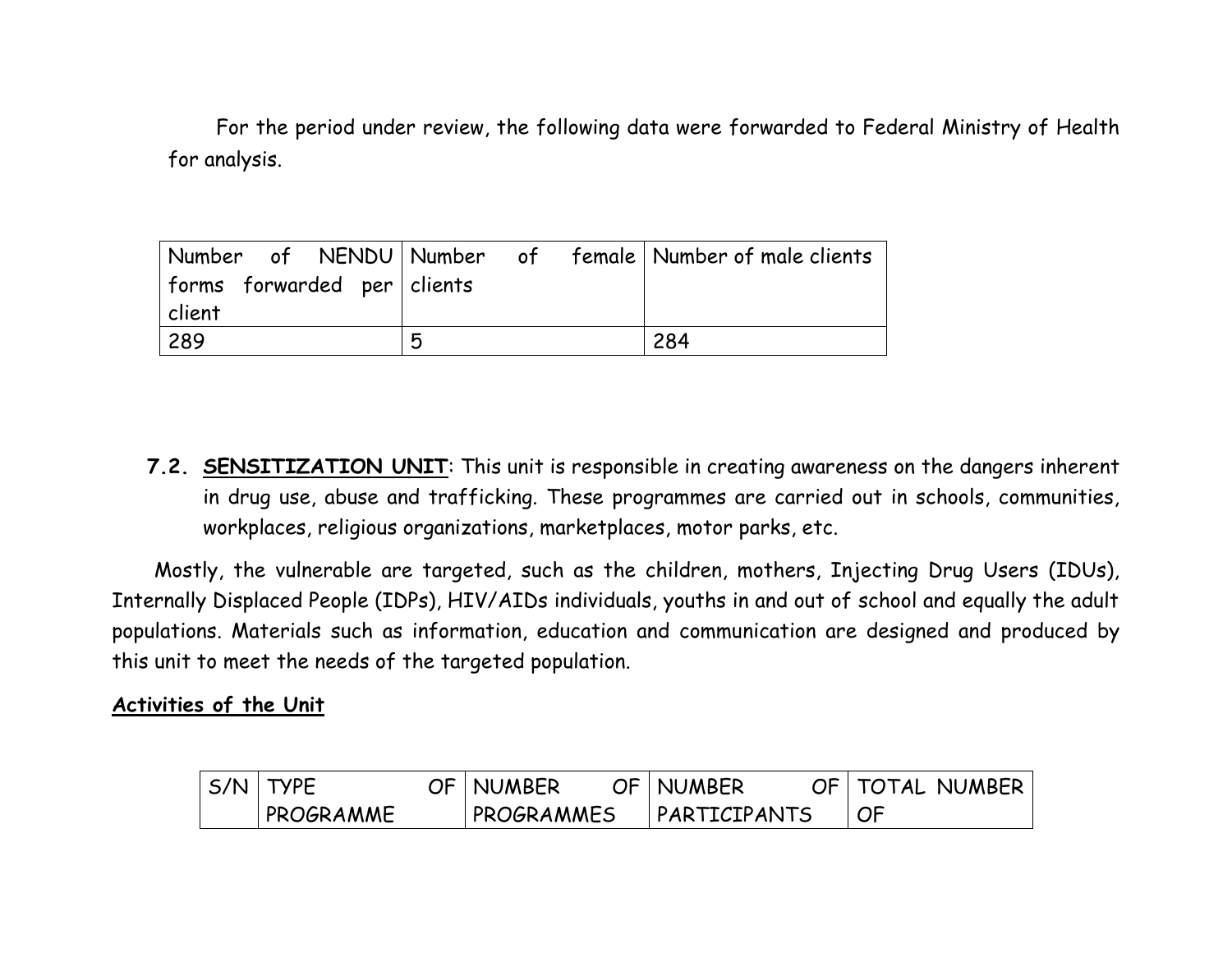|                |                     |     |         |                | PARTICIPANTS |
|----------------|---------------------|-----|---------|----------------|--------------|
|                |                     |     | MALE    | <b>FEMALE</b>  |              |
| $\mathbf{1}$   | IN.<br><b>YOUTH</b> | 425 | 76433   | 54609          | 131042       |
|                | <b>SCHOOL</b>       |     |         |                |              |
| $\overline{2}$ | OUT OF<br>YOUTH     | 135 | 43062   | 73379          | 65681        |
|                | <b>SCHOOL</b>       |     |         |                |              |
| 3              | <b>COMMUNITY</b>    | 115 | 638,555 | 433,956        | 1072511      |
|                | <b>BASED</b>        |     |         |                |              |
| 4              | <b>WORK PLACE</b>   | 61  | 13281   | 2405           | 15696        |
| 5              | <b>MEDIA</b>        | 31  |         |                | Uncountable  |
| 6              | <b>ARMED FORCES</b> | 12  | 526     | 92             | 618          |
| $\overline{7}$ | <b>NURTW</b>        | 4   | 335     | 48             | 383          |
| 8              | <b>PRISONS</b>      | 3   | 128     | $\overline{2}$ | 130          |
| 9              | CHURCH/MOSQUE       | 38  | 3348    | 8845           | 22193        |
|                | <b>TOTAL</b>        | 824 | 775,668 | 573,336        | 1,308,254    |

A total of **1,308,254** persons were sensitized physically in 2019, this comprises of youths in/out of schools, communities, workplaces including the armed forces, National Road Transport workers and persons in prisons. While on-air programmes of about 31 times for a wider reach was equally presented during this period.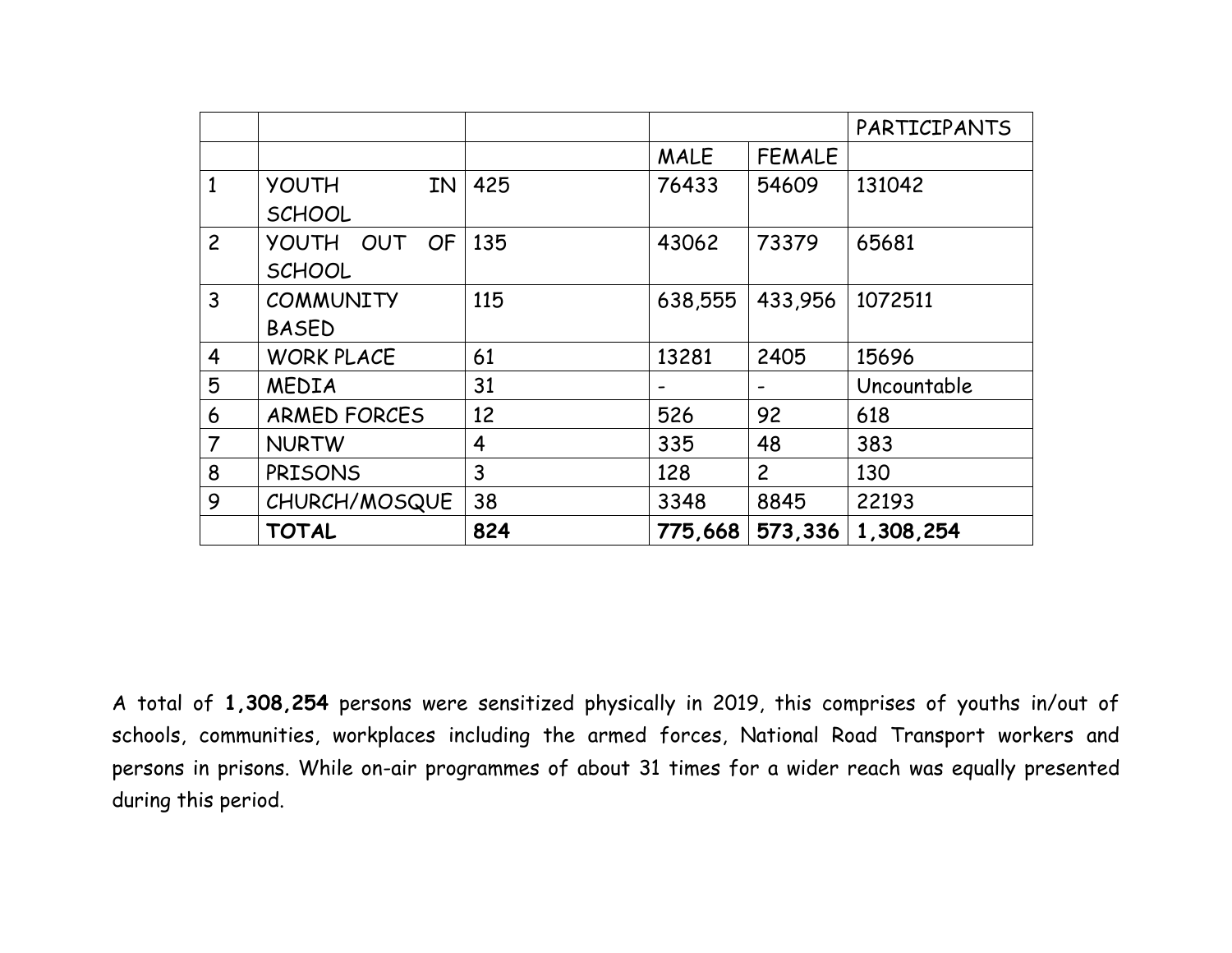#### **7.3. TREATMENT UNIT:**

 This unit carry out general counselling for substance users and their families. Issues associated with substance use are identified, by carrying out comprehensive laboratory substance use test. The unit also provide guidance and support, setting up aftercare plans, follow-up treated clients, equally refer co-morbid clients to relevant treatment facilities. It also helps in reintegrating recovering clients to their family and the society at large.

#### TREATMENT UNIT

| <b>ADMISSION</b> | <b>NUMBER</b>  | <b>NUMBER</b> | <b>NUMBER</b>     | <b>NUMBER</b> | <b>NUMBER</b>  | DISCHARGE   TOTAL |  |
|------------------|----------------|---------------|-------------------|---------------|----------------|-------------------|--|
| l S              | <b>OF</b>      | <b>OF</b>     | OF MALE   OF      |               | <b>OF</b>      | D AGAINST NUMBER  |  |
|                  | <b>CLIENTS</b> | <b>FEMALE</b> | CLIENTS   CLIENTS |               | <b>CLIENTS</b> | PROFESSIO   OF    |  |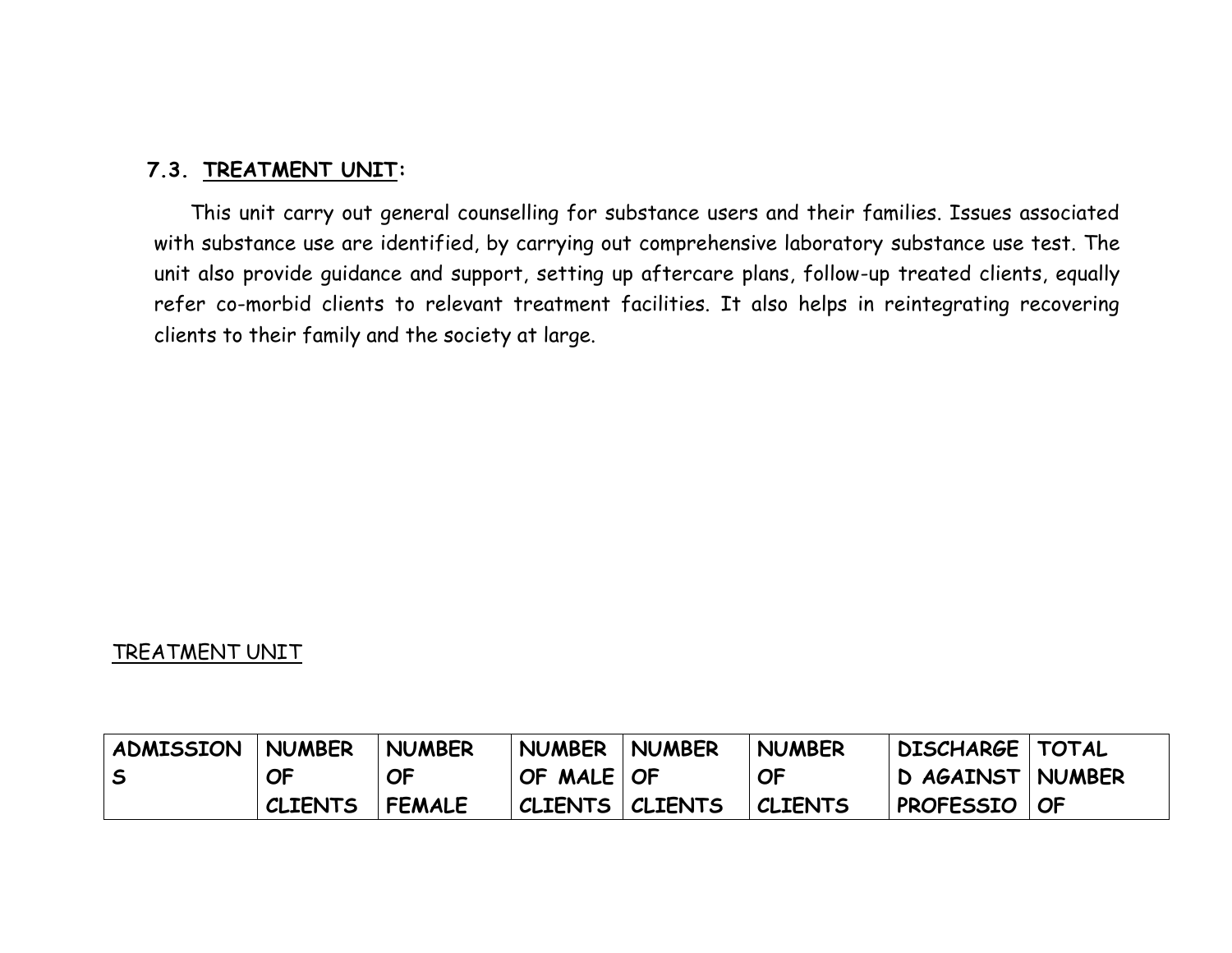|                           | <b>ADMITTE</b> | <b>CLIENTS</b> | <b>ADMITT</b>                | <b>DISCHARG</b> | <b>REFERRED</b> | <b>NAL</b>               | <b>CLIENTS</b>                         |
|---------------------------|----------------|----------------|------------------------------|-----------------|-----------------|--------------------------|----------------------------------------|
|                           | D              | ADMITTED       | ED                           | <b>ED</b>       |                 | <b>ADVICE</b><br>(APA)   | <b>STILL</b><br>IN<br><b>REHABILIT</b> |
|                           |                |                |                              |                 |                 |                          | <b>ATION</b>                           |
| <b>NUMBER</b><br>OF       | 781            | 78             | 703                          | 245             |                 | $\overline{7}$           | 536                                    |
| <b>CLIENTS</b>            |                |                |                              |                 |                 |                          |                                        |
| STILL<br>IN               |                |                |                              |                 |                 |                          |                                        |
| <b>NDLEA</b>              |                |                |                              |                 |                 |                          |                                        |
| <b>FACILITIES</b>         |                |                |                              |                 |                 |                          |                                        |
| NUMBER OF                 |                |                |                              |                 | 24              |                          |                                        |
| <b>CLIENTS</b>            | 24             |                | $\qquad \qquad \blacksquare$ |                 |                 | $\overline{\phantom{a}}$ |                                        |
| <b>REFERRED</b>           |                |                |                              |                 |                 |                          |                                        |
| <b>OTHER</b><br><b>TO</b> |                |                |                              |                 |                 |                          |                                        |
| <b>TREATMENT</b>          |                |                |                              |                 |                 |                          |                                        |
| <b>CENTRES</b>            |                |                |                              |                 |                 |                          |                                        |
| NUMBER OF                 |                |                |                              |                 |                 |                          |                                        |
| <b>CLIENTS</b>            |                |                |                              |                 |                 |                          |                                        |
| <b>REFERRED</b>           | 397            | 71             | 326                          | 397             |                 | $\overline{\phantom{a}}$ |                                        |
| FROM LAW                  |                |                |                              |                 |                 |                          |                                        |
| <b>ENFORCEME</b>          |                |                |                              |                 |                 |                          |                                        |
| <b>FOR</b><br><b>NT</b>   |                |                |                              |                 |                 |                          |                                        |
| <b>BRIEF</b>              |                |                |                              |                 |                 |                          |                                        |
| INTERVENTI                |                |                |                              |                 |                 |                          |                                        |
| ON                        |                |                |                              |                 |                 |                          |                                        |
| <b>TOTAL</b>              | 1202           | 149            | 1053                         | 642             | 24              | $\overline{7}$           | 536                                    |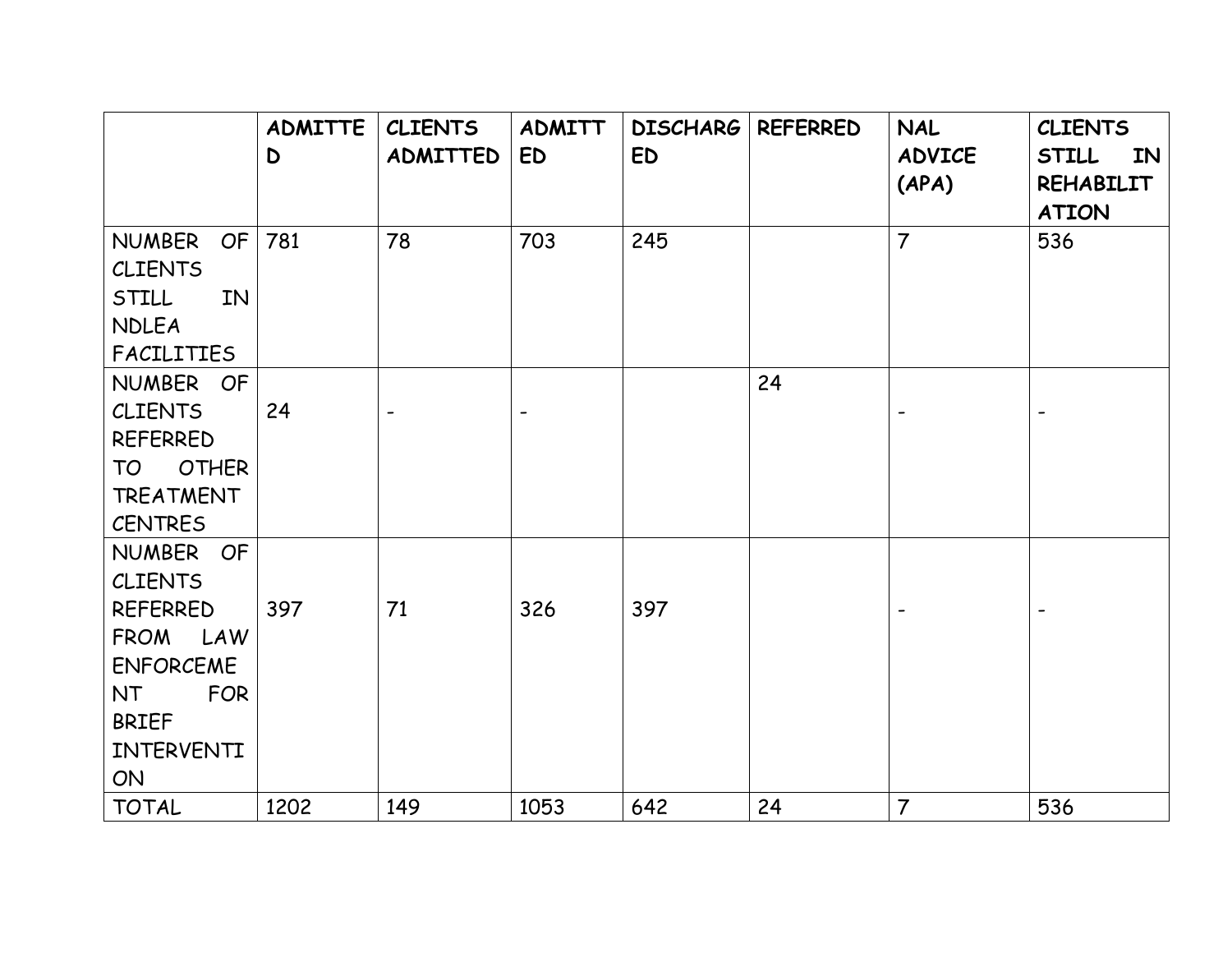A total of 1202 clients came for counselling in the year 2019, out of the total, 149 were female, while 1053 were male. 397 were referred from other law enforcement agency for brief intervention, 781 were brought by families or self-referred, and 642 were adequately counselled and discharged. 7 of these clients were discharged against professional advice. 24 of them with co-morbid conditions and were referred to other service centres for further assessment and treatment. 536 are still undergoing treatment as at the time of this report.

7.4 REHABILITATION: Treated and recovering clients are engaged in activities to refocus their cognition. Clients are referred to selected vocational centres relevant to career of their choice.

#### **Activity of the Unit**

This is a new unit created out of Treatment and Rehabilitation. Still working out modalities for year 2020.

#### 7.5 NGO LIAISON: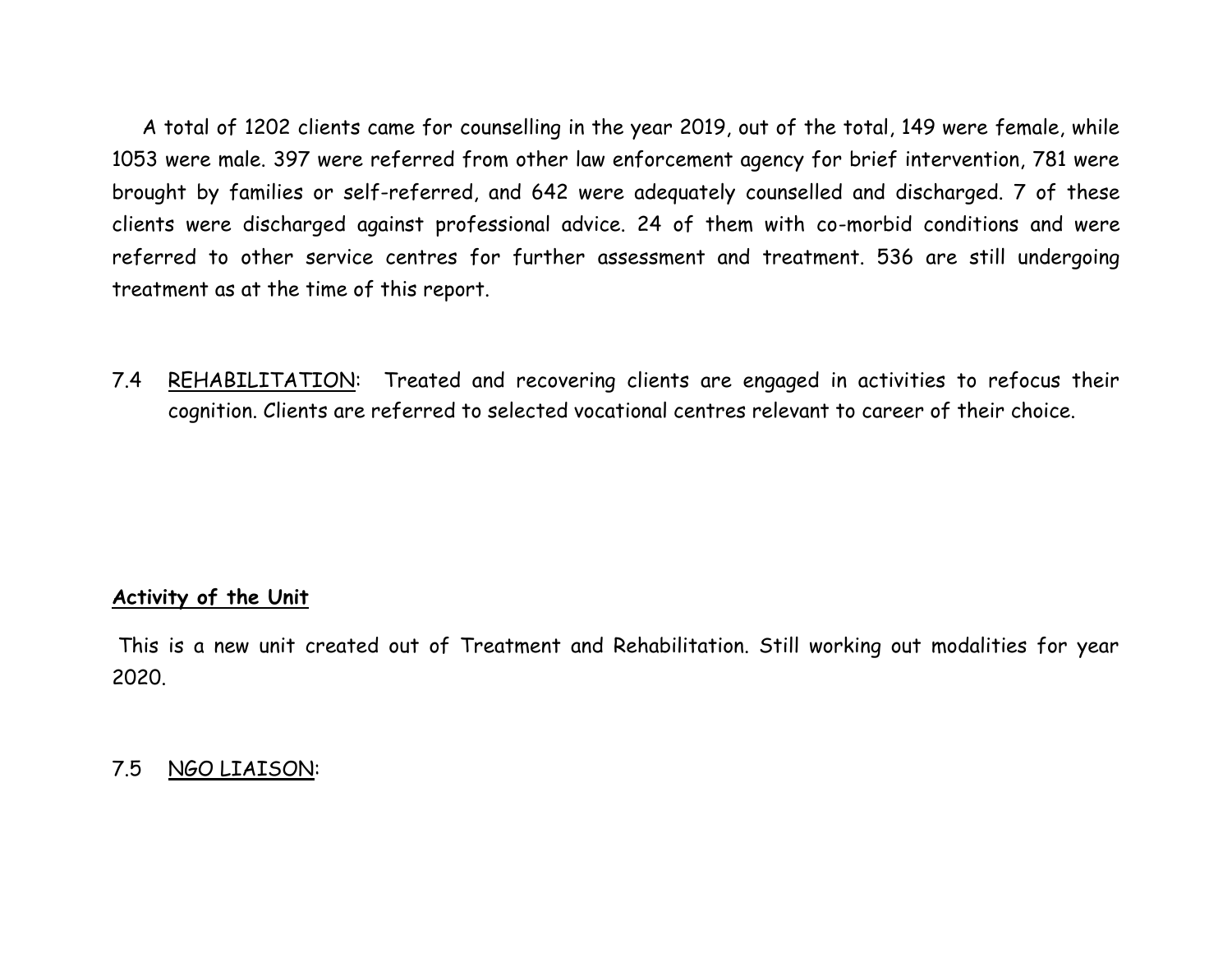This unit co-ordinates and supervises the activities of Non-Governmental Organizations in DDR. This unit helps in tracking and harmonizing activities. The unit organizes orientation trainings for these NGOs before startup.

#### **NGO LIAISON ACTIVITIES**

The unit vetted, registered and accredited a total of 15 NGOs in Drug Demand Reduction viz:

- 1. Beeler Ministering International
- 2. The Shelter Youth and Community Network
- 3. Grace Hill behavioural health service
- 4. African cartoon cattle social enterprise
- 5. Fountain 3 technology
- 6. Re-orientation Advocates
- 7. Foundation for Youths and Non-violence Africa
- 8. Joban Global Initiative
- 9. Divine Women of Purpose Association
- 10. Regy Henry Amazing grace foundation
- 11. Christabel International
- 12. Kingsley Impact care initiative
- 13. The Foundation Peace and Non-Violence Africa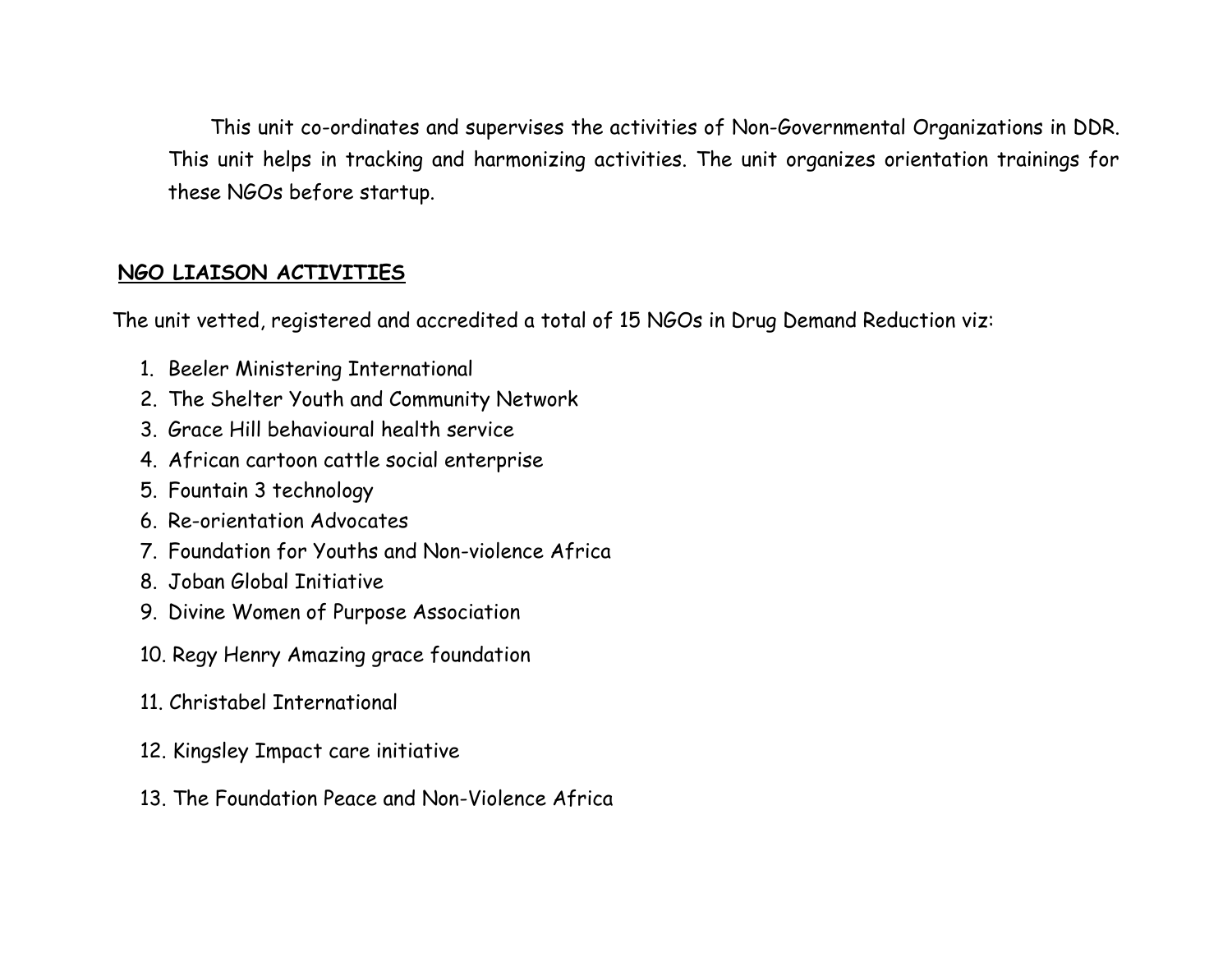# 14. Civi Pact Nigeria

.

15. Health and Social Development Resource Centre

All are working in the area of Drug Abuse Prevention Education except for one that is working in the area of Treatment and Rehabilitation.

#### *Counselled clients nationwide*

| <b>COMMANDS</b>  | <b>MALE</b> | <b>FEMALE</b> | TOTAL<br><b>CASES</b> |
|------------------|-------------|---------------|-----------------------|
|                  |             |               | <b>HANDLED</b>        |
| <b>ABIA</b>      |             |               |                       |
| <b>AKWA IBOM</b> | 43          |               | 43                    |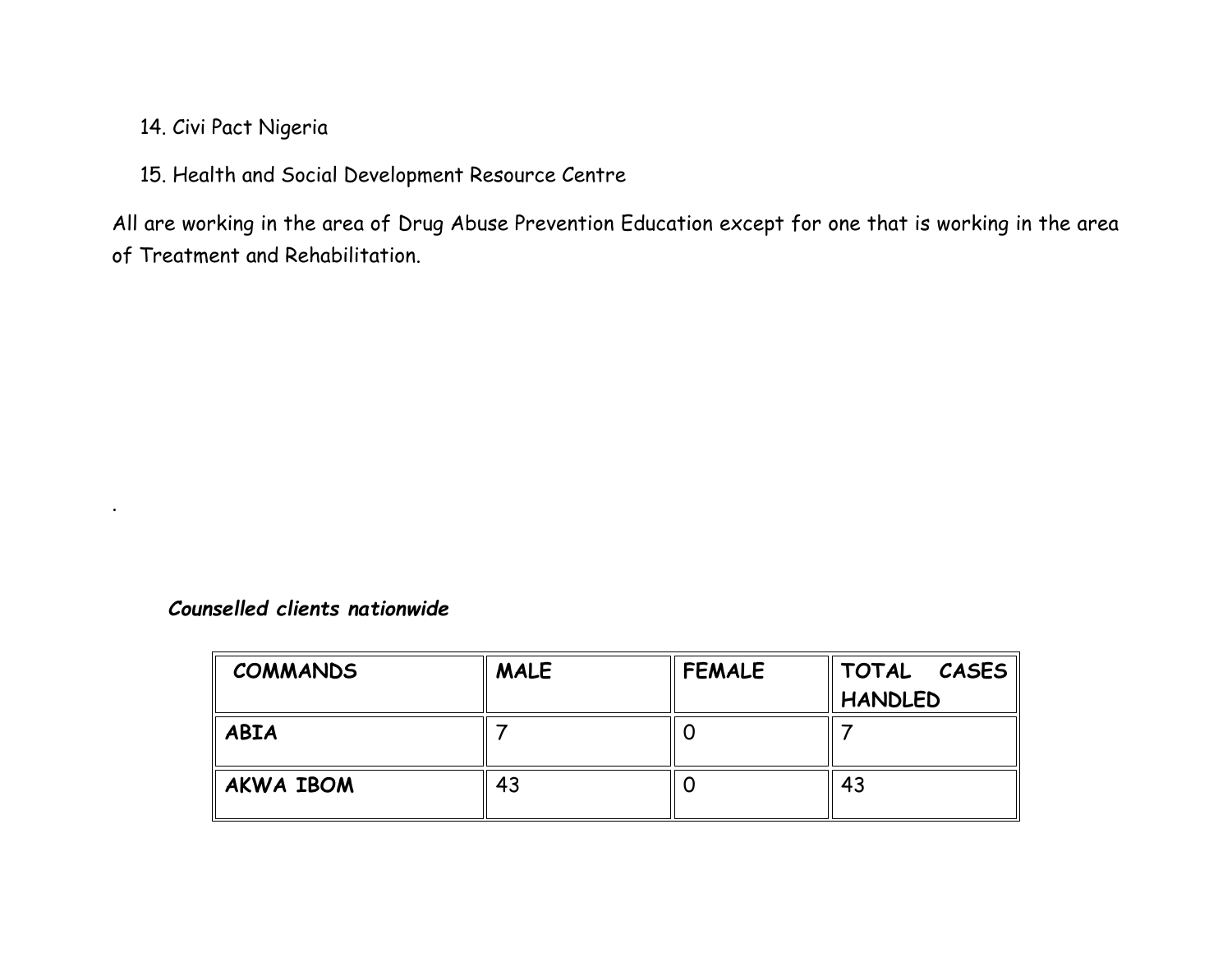| <b>ANAMBRA</b> | 77             | $\mathbf{1}$   | 78              |
|----------------|----------------|----------------|-----------------|
| <b>BAUCHI</b>  | $\overline{4}$ | $\overline{O}$ | $\overline{4}$  |
| <b>BAYELSA</b> | 46             | 9              | 55              |
| <b>BENUE</b>   | 43             | $\overline{4}$ | 47              |
| <b>BORNO</b>   | 9              | $\overline{0}$ | 9               |
| CROSS RIVER    | 21             | $\overline{4}$ | 25              |
| <b>DELTA</b>   | 13             | $\mathbf{1}$   | 14              |
| <b>EBONYI</b>  | 11             | $\overline{0}$ | 11              |
| <b>EDO</b>     | 40             | 8              | 48              |
| <b>EKITI</b>   | 80             | $\mathbf{1}$   | 81              |
| <b>FCT</b>     | 6              | $\mathsf{O}$   | $6\phantom{1}6$ |
| <b>GOMBE</b>   | $\mathbf{1}$   | $\mathbf 0$    | $\mathbf{1}$    |
| <b>IMO</b>     | 8              | $\overline{0}$ | 8               |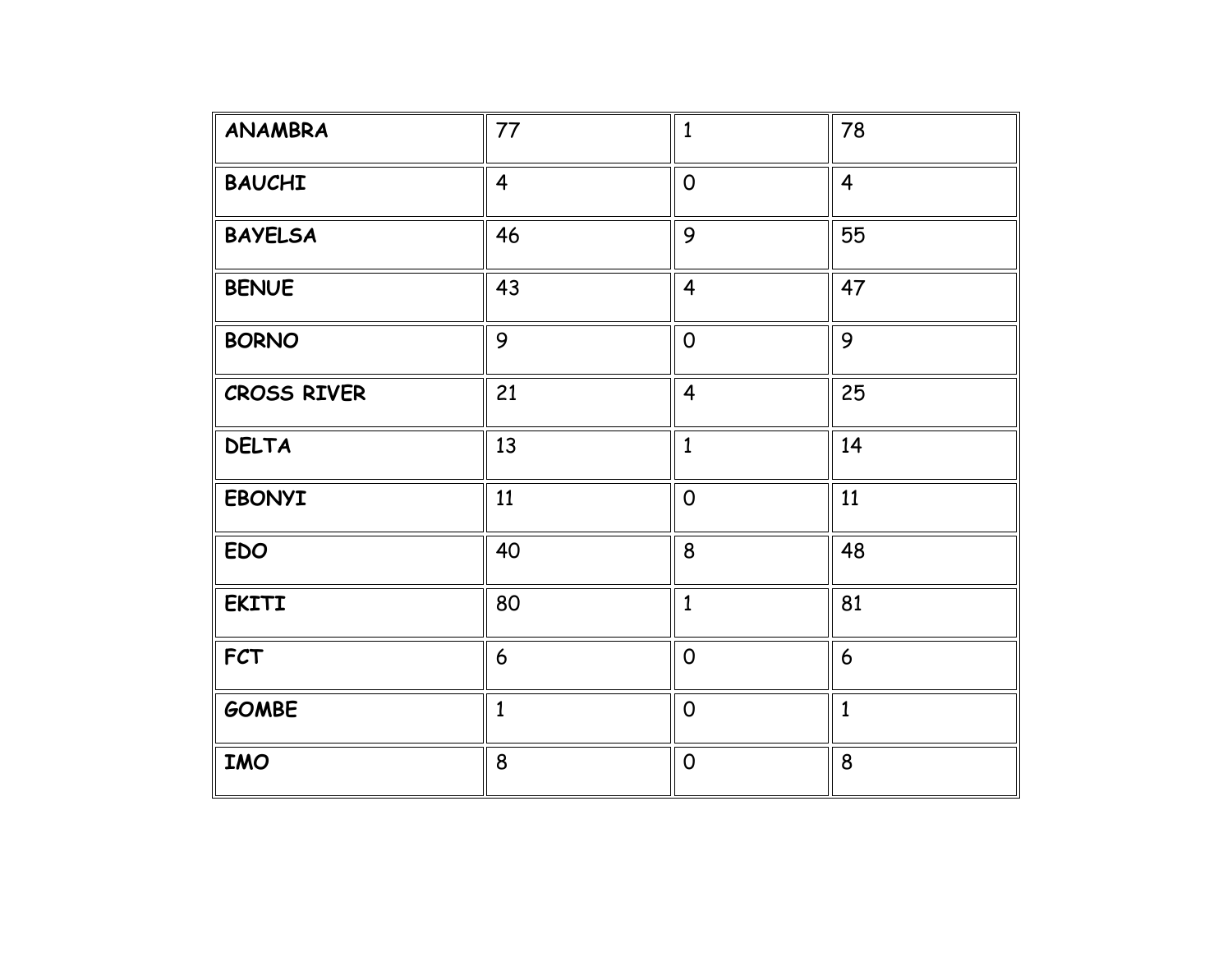| <b>JIGAWA</b>      | 43             | $\overline{0}$ | 43             |
|--------------------|----------------|----------------|----------------|
| <b>KANO</b>        | 88             | $\overline{0}$ | 88             |
| <b>KATSINA</b>     | 52             | $\mathbf 0$    | 52             |
| <b>KEBBI</b>       | 22             | $\overline{O}$ | 22             |
| <b>KWARA</b>       | 10             | $\overline{3}$ | 13             |
| <b>LAGOS</b>       | 23             | $\mathbf{1}$   | 24             |
| <b>NASSARAWA</b>   | 17             | $\overline{3}$ | 20             |
| <b>NIGER</b>       | 21             | $\overline{c}$ | 23             |
| <b>OSUN</b>        | 59             | $\overline{0}$ | 59             |
| <b>OYO</b>         | 13             | $\mathbf{1}$   | 14             |
| PHIA PORT HARCOURT | $\overline{O}$ | $\overline{O}$ | $\overline{0}$ |
| <b>PLATEAU</b>     | 21             | $\overline{0}$ | 21             |
| <b>RIVERS</b>      | 26             | $\overline{4}$ | 30             |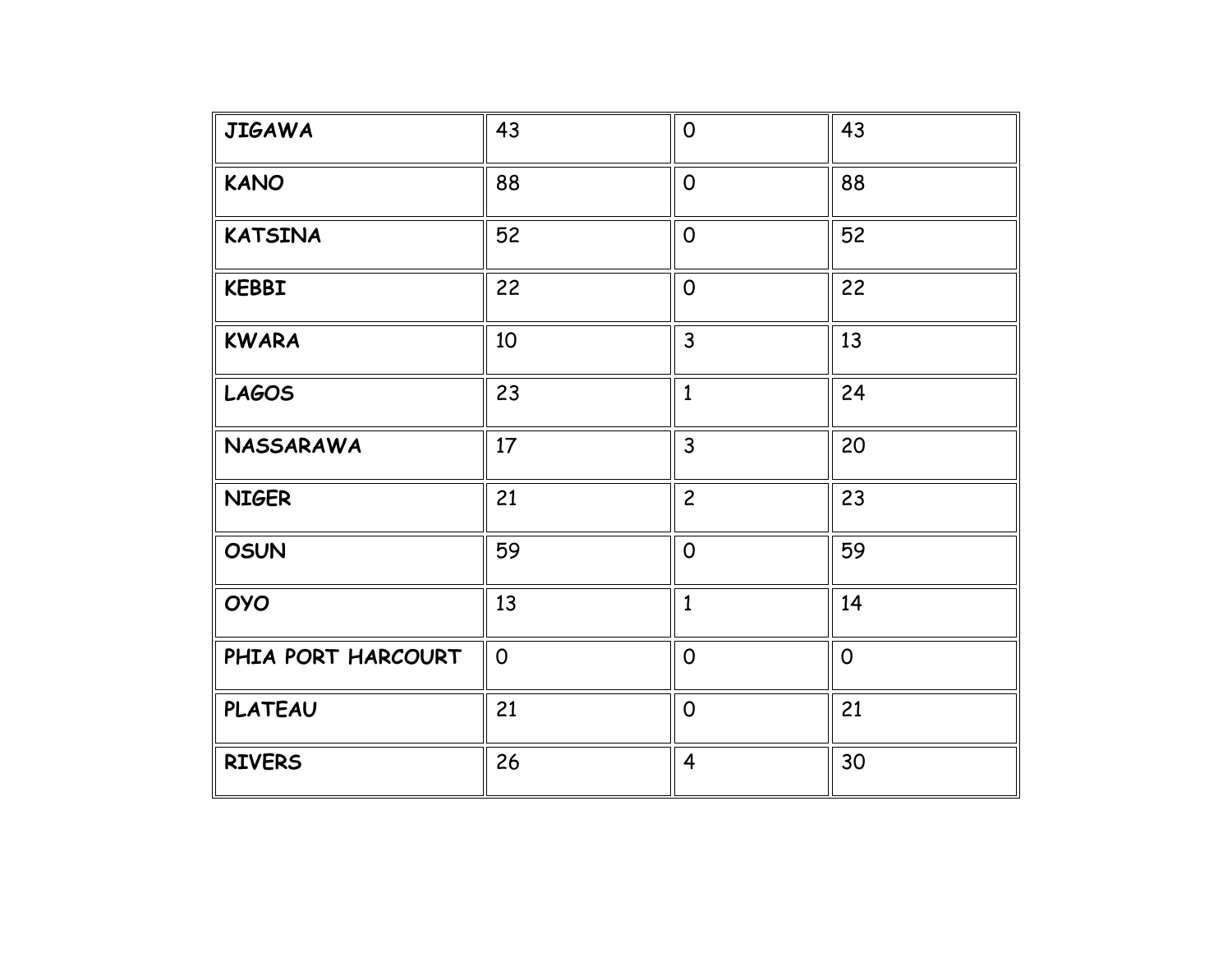| <b>Γsoκoτo</b>      | 30  | Û  | 30   |
|---------------------|-----|----|------|
| $\parallel$ TARABA  |     | 0  |      |
| $\parallel$ YOBE    | 67  | O  | 67   |
| $\parallel$ ZAMFARA | 50  |    | 52   |
| $\parallel$ TOTAL   | 958 | 44 | 1002 |

Counselling By Geo Political Zone

| Zones         | Male | Female         | Total |
|---------------|------|----------------|-------|
| North West    | 285  | $\overline{c}$ | 287   |
| South South   | 189  | 26             | 215   |
| South West    | 175  | 3              | 178   |
| North Central | 118  | 12             | 130   |
| South East    | 103  |                | 104   |
| North East    | 88   | 0              | 88    |
| Total         | 958  | 44             | 1002  |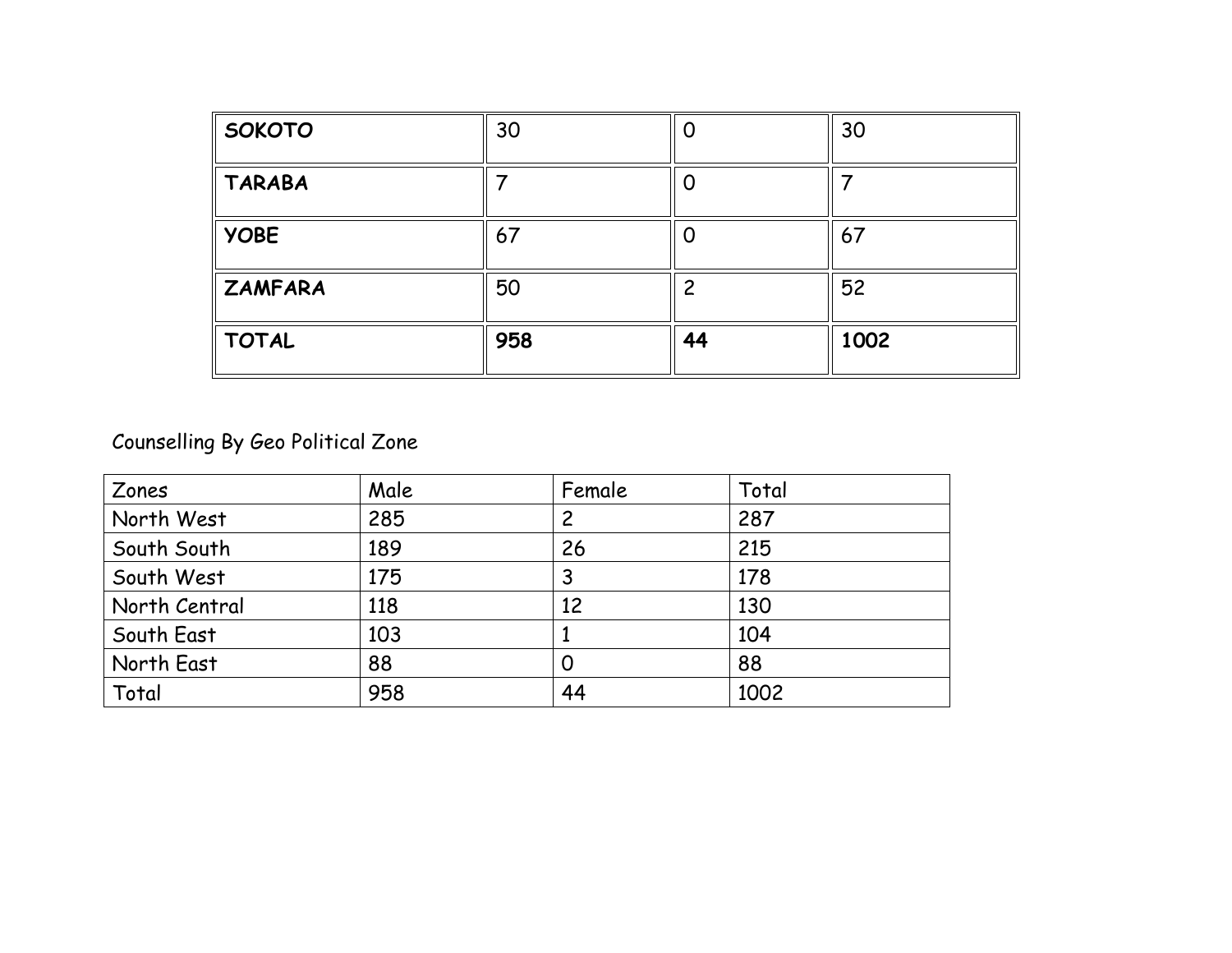

# Counselling By Geo-Political Zone